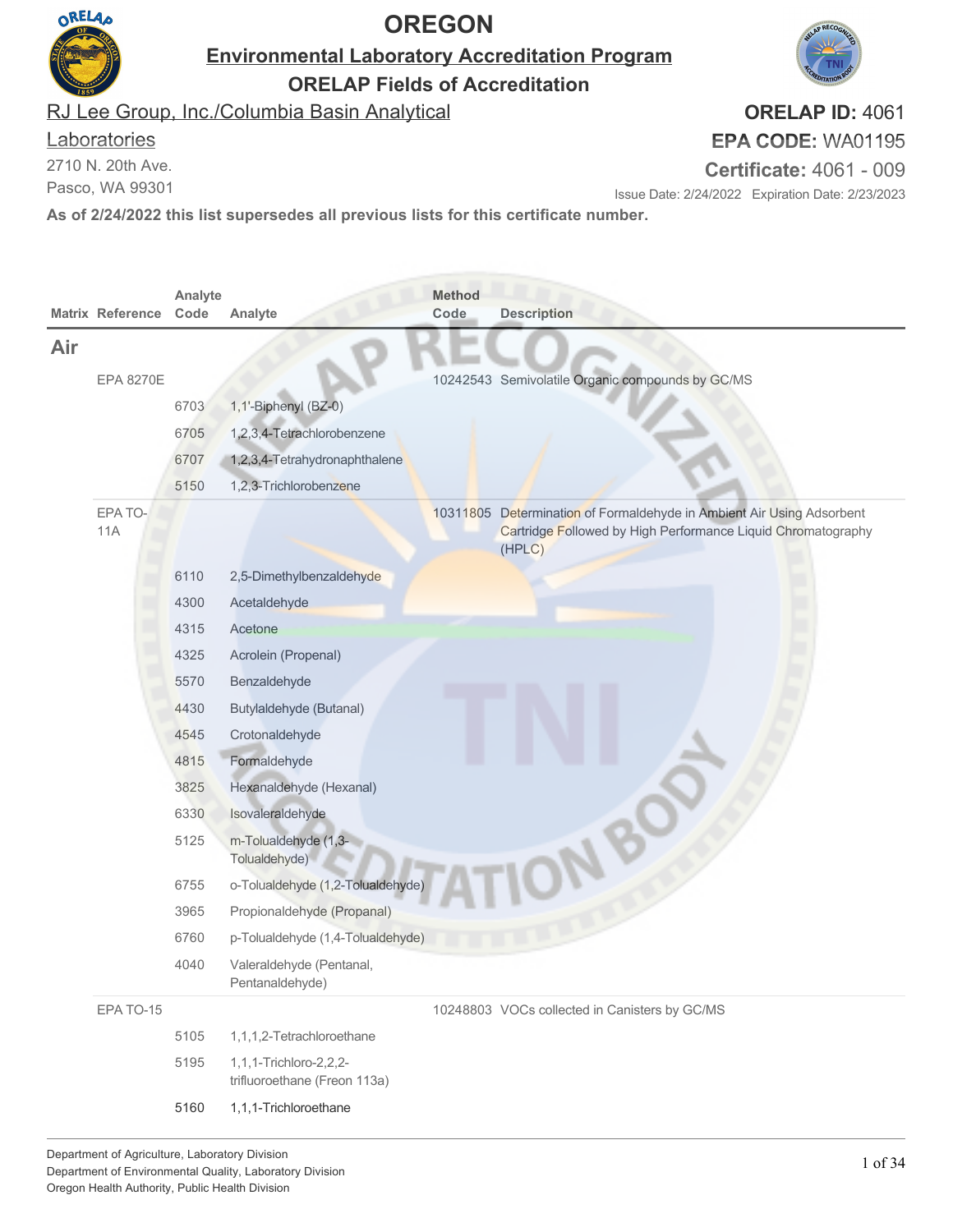

**Environmental Laboratory Accreditation Program**

**ORELAP Fields of Accreditation**

RJ Lee Group, Inc./Columbia Basin Analytical

#### **Laboratories**

2710 N. 20th Ave.

Pasco, WA 99301

### **ORELAP ID:** 4061 **EPA CODE:** WA01195

**Certificate:** 4061 - 009

Issue Date: 2/24/2022 Expiration Date: 2/23/2023

| <b>Matrix Reference</b> | Analyte<br>Code | Analyte                                                | <b>Method</b><br>Code | <b>Description</b> |
|-------------------------|-----------------|--------------------------------------------------------|-----------------------|--------------------|
|                         | 5110            | 1,1,2,2-Tetrachloroethane                              |                       |                    |
|                         | 5185            | 1,1,2-Trichloro-1,2,2-<br>trifluoroethane (Freon 113)  |                       | ECOGN              |
|                         | 5165            | 1,1,2-Trichloroethane                                  |                       |                    |
|                         | 4630            | 1,1-Dichloroethane                                     |                       |                    |
|                         | 4640            | 1,1-Dichloroethylene                                   |                       |                    |
|                         | 4670            | 1,1-Dichloropropene                                    |                       |                    |
|                         | 5150            | 1,2,3-Trichlorobenzene                                 |                       |                    |
|                         | 5180            | 1,2,3-Trichloropropane                                 |                       |                    |
|                         | 5182            | 1,2,3-Trimethylbenzene                                 |                       |                    |
|                         | 5155            | 1,2,4-Trichlorobenzene                                 |                       |                    |
|                         | 5210            | 1,2,4-Trimethylbenzene                                 |                       |                    |
|                         | 4570            | 1,2-Dibromo-3-chloropropane<br>(DBCP)                  |                       |                    |
|                         | 4585            | 1,2-Dibromoethane (EDB,<br>Ethylene dibromide)         |                       |                    |
|                         | 4695            | 1,2-Dichloro-1,1,2,2-<br>tetrafluoroethane (Freon-114) |                       |                    |
|                         | 4610            | 1,2-Dichlorobenzene                                    |                       |                    |
|                         | 4635            | 1,2-Dichloroethane (Ethylene<br>dichloride)            |                       |                    |
|                         | 4655            | 1,2-Dichloropropane                                    |                       |                    |
|                         | 9396            | 1,2-Epoxybutane                                        |                       |                    |
|                         | 5215            | 1,3,5-Trimethylbenzene                                 |                       |                    |
|                         | 9318            | 1,3-Butadiene                                          |                       |                    |
|                         | 4615            | 1,3-Dichlorobenzene                                    |                       |                    |
|                         | 4660            | 1,3-Dichloropropane                                    |                       |                    |
|                         | 4676            | 1,3-Diethylbenzene                                     |                       |                    |
|                         | 9576            | 1,3-Propane sultone                                    |                       |                    |
|                         | 4620            | 1,4-Dichlorobenzene                                    |                       |                    |
|                         | 4735            | 1,4-Dioxane (1,4-<br>Diethyleneoxide)                  |                       |                    |
|                         | 4917            | 1-Butene                                               |                       |                    |
|                         | 4477            | 1-Chloro-1,2,2-trifluoroethane                         |                       |                    |

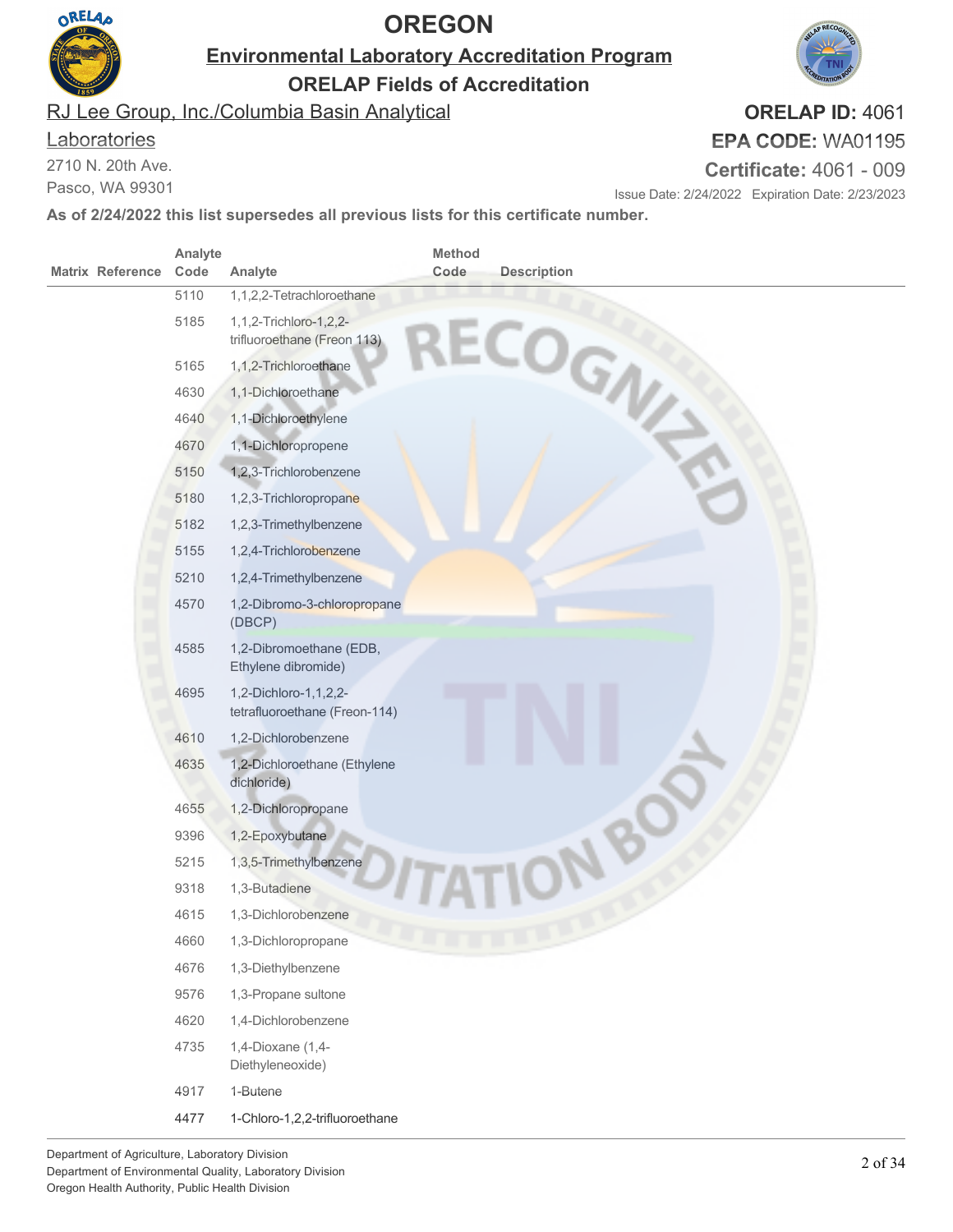

**Environmental Laboratory Accreditation Program**

**ORELAP Fields of Accreditation**

RJ Lee Group, Inc./Columbia Basin Analytical

#### **Laboratories**

2710 N. 20th Ave.

Pasco, WA 99301

#### **EPA CODE:** WA01195 **Certificate:** 4061 - 009

Issue Date: 2/24/2022 Expiration Date: 2/23/2023

**As of 2/24/2022 this list supersedes all previous lists for this certificate number.**

|                         | Analyte |                                                                   | Method |                    |
|-------------------------|---------|-------------------------------------------------------------------|--------|--------------------|
| <b>Matrix Reference</b> | Code    | Analyte                                                           | Code   | <b>Description</b> |
|                         |         | (Freon 133)                                                       |        |                    |
|                         | 4830    | 1-Heptene                                                         |        |                    |
|                         | 4832    | 1-Hexene                                                          |        |                    |
|                         | 4833    | 1-Pentene                                                         |        |                    |
|                         | 4836    | 1-Propene (Propylene)                                             |        | RECOGN             |
|                         | 5220    | 2,2,4-Trimethylpentane                                            |        |                    |
|                         | 5222    | 2,2-Dichloro-1,1,1-trifluoroethane<br>(Freon 123)                 |        |                    |
|                         | 4665    | 2,2-Dichloropropane                                               |        |                    |
|                         | 4666    | 2,2-Dimethylbutane                                                |        |                    |
|                         | 4659    | 2,2'-Oxybis(1-chloropropane),<br>bis(2-Chloro-1-methylethyl)ether |        |                    |
|                         | 4667    | 2,3,4-Trimethylpentane                                            |        |                    |
|                         | 4669    | 2,3-Dimethylbutane                                                |        |                    |
|                         | 4687    | 2,3-Dimethylheptane                                               |        |                    |
|                         | 4671    | 2,3-Dimethylpentane                                               |        |                    |
|                         | 4672    | 2,4-Dimethylpentane                                               |        |                    |
|                         | 6026    | 2,5-Dimethylfuran                                                 |        |                    |
|                         | 4410    | 2-Butanone (Methyl ethyl ketone,<br>MEK)                          |        |                    |
|                         | 4535    | 2-Chlorotoluene                                                   |        |                    |
|                         | 4538    | 2-Ethyltoluene                                                    |        |                    |
|                         | 4860    | 2-Hexanone (MBK)                                                  |        |                    |
|                         | 4863    | 2-Hexene                                                          |        |                    |
|                         | 4934    | 2-Methyl-2-Butene                                                 |        |                    |
|                         | 4937    | 2-Methylbutadiene (Isoprene)                                      |        |                    |
|                         | 4938    | 2-Methylbutane (Isopentane)                                       |        |                    |
|                         | 4939    | 2-Methylheptane                                                   |        |                    |
|                         | 4946    | 2-Methylhexane                                                    |        |                    |
|                         | 6385    | 2-Methylnaphthalene                                               |        |                    |
|                         | 4941    | 2-Methylpentane (Isohexane)                                       |        |                    |
|                         | 6400    | 2-Methylphenol (o-Cresol)                                         |        |                    |
|                         | 4942    | 2-methylpropane (Isobutane)                                       |        |                    |

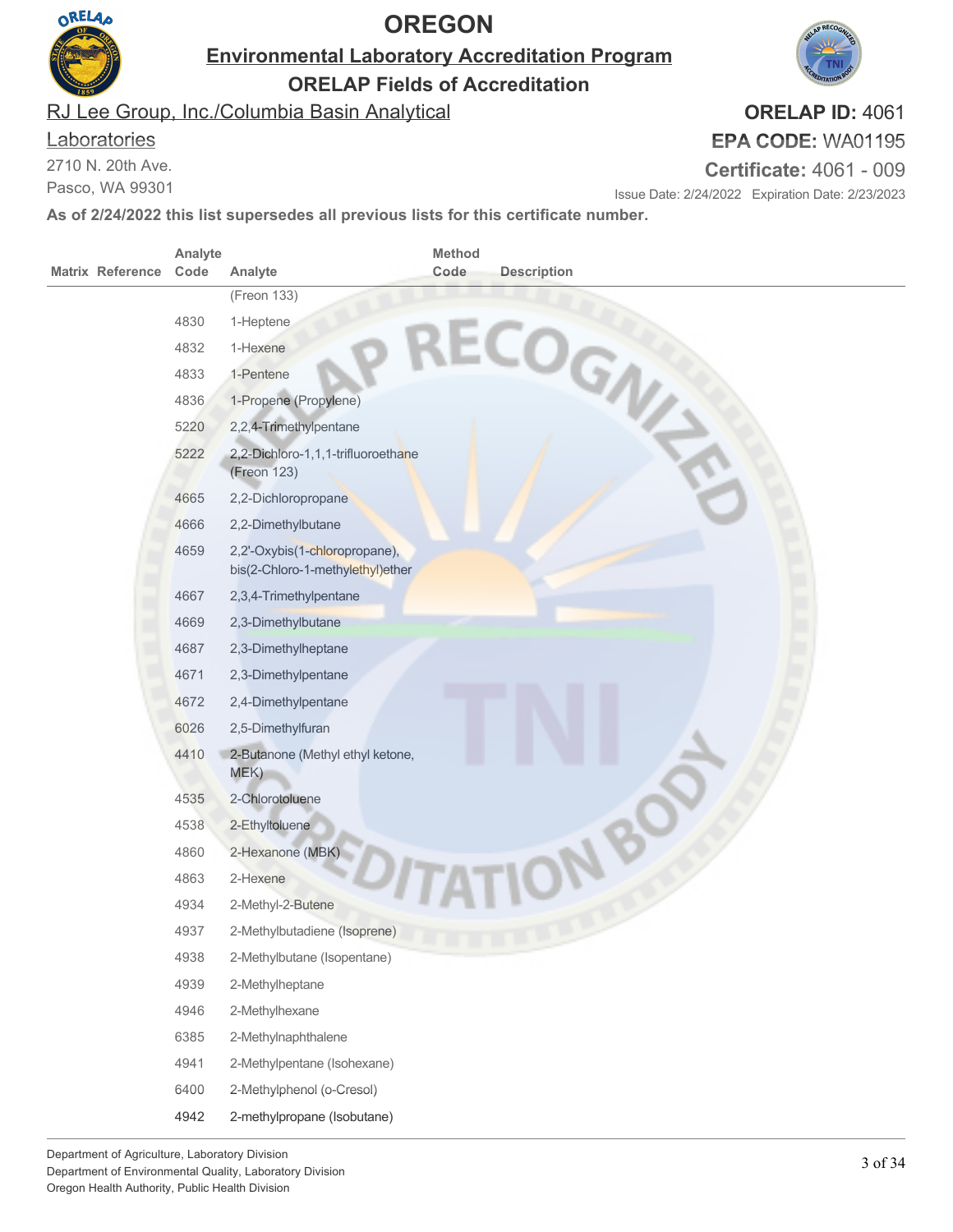

**Environmental Laboratory Accreditation Program**

**ORELAP Fields of Accreditation**

RJ Lee Group, Inc./Columbia Basin Analytical

#### **Laboratories**

2710 N. 20th Ave.

Pasco, WA 99301

# **EPA CODE:** WA01195

**Certificate:** 4061 - 009

Issue Date: 2/24/2022 Expiration Date: 2/23/2023

**As of 2/24/2022 this list supersedes all previous lists for this certificate number.**

| <b>Matrix Reference</b> | Analyte<br>Code | Analyte                                      | Method<br>Code | <b>Description</b> |
|-------------------------|-----------------|----------------------------------------------|----------------|--------------------|
|                         | 5020            | 2-Nitropropane                               |                |                    |
|                         | 4531            | 3-Ethyltoluene (1-Methyl-3-<br>ethylbenzene) |                | ECOGN              |
|                         | 4529            | 3-Methyl-1-Butene                            |                |                    |
|                         | 4532            | 3-Methylheptane                              |                |                    |
|                         | 4533            | 3-Methylhexane                               |                |                    |
|                         | 4534            | 3-Methylpentane                              |                |                    |
|                         | 4540            | 4-Chlorotoluene                              |                |                    |
|                         | 4542            | 4-Ethyltoluene                               |                |                    |
|                         | 4910            | 4-Isopropyltoluene (p-Cymene)                |                |                    |
|                         | 4913            | 4-Methyl-1-Pentene                           |                |                    |
|                         | 4995            | 4-Methyl-2-pentanone (MIBK)                  |                |                    |
|                         | 5001            | 4-Phenylcyclohexane (4-PCH)                  |                |                    |
|                         | 4300            | Acetaldehyde                                 |                |                    |
|                         | 4315            | Acetone                                      |                |                    |
|                         | 4320            | Acetonitrile                                 |                |                    |
|                         | 5510            | Acetophenone                                 |                |                    |
|                         | 4323            | Acetylene                                    |                |                    |
|                         | 4325            | Acrolein (Propenal)                          |                |                    |
|                         | 4330            | Acrylamide                                   |                |                    |
|                         | 4335            | Acrylic acid                                 |                |                    |
|                         | 4340            | Acrylonitrile                                |                |                    |
|                         | 4355            | Allyl chloride (3-Chloropropene)             |                |                    |
|                         | 4357            | alpha-Methylstyrene                          |                |                    |
|                         | 6698            | alpha-Pinene                                 |                |                    |
|                         | 3792            | APH Aliphatics C5-C8                         |                |                    |
|                         | 3793            | APH Aliphatics C9-C12                        |                |                    |
|                         | 3794            | APH Aromatics C9-C10                         |                |                    |
|                         | 4375            | Benzene                                      |                |                    |
|                         | 5635            | Benzyl chloride                              |                |                    |
|                         | 5075            | beta-Propiolactone                           |                |                    |
|                         | 5765            | bis(2-Chloroethyl) ether                     |                |                    |

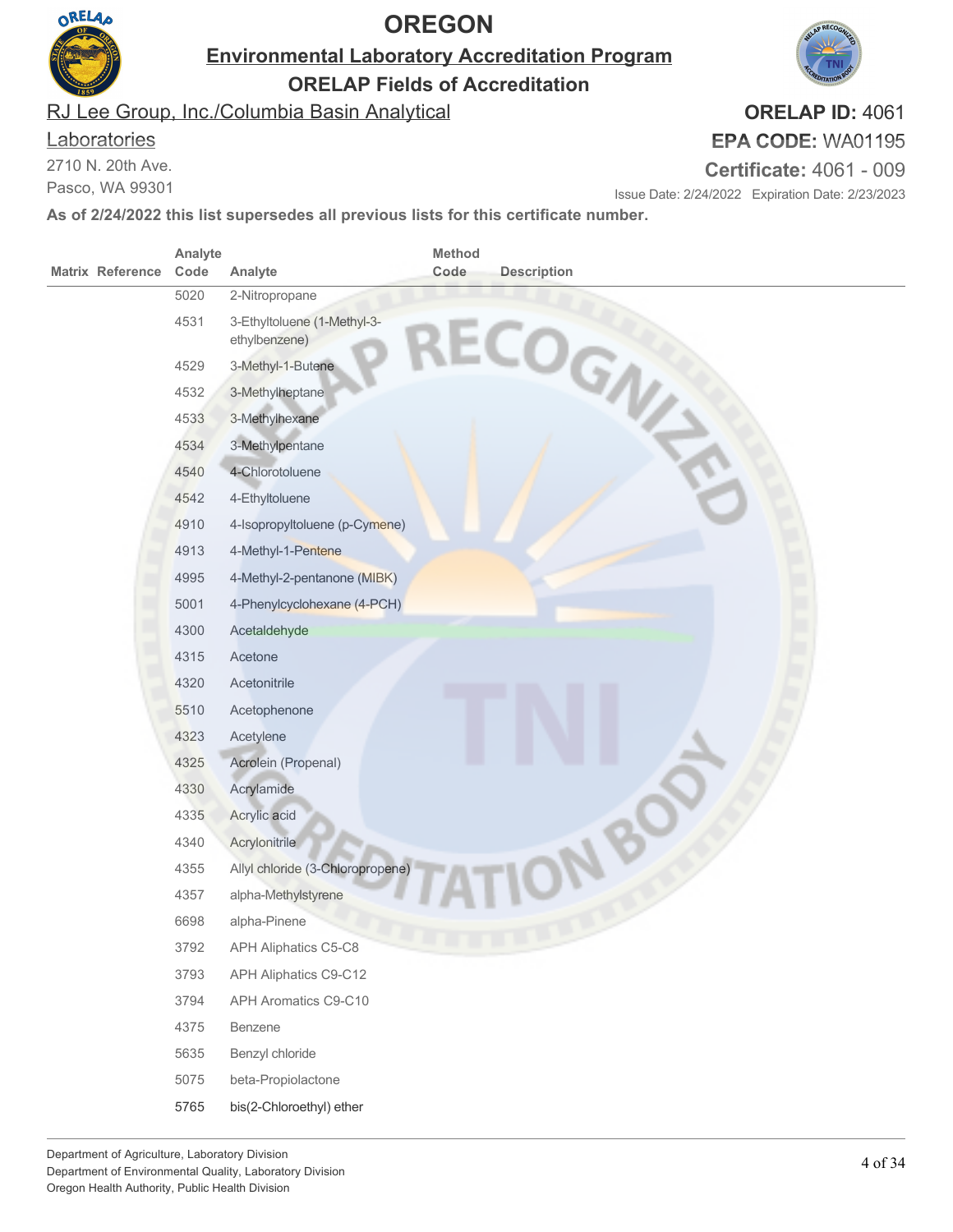

**Environmental Laboratory Accreditation Program**

**ORELAP Fields of Accreditation**

RJ Lee Group, Inc./Columbia Basin Analytical

#### **Laboratories**

2710 N. 20th Ave.

Pasco, WA 99301

# **EPA CODE:** WA01195

**Certificate:** 4061 - 009

Issue Date: 2/24/2022 Expiration Date: 2/23/2023

**As of 2/24/2022 this list supersedes all previous lists for this certificate number.**

|                         | Analyte |                                         | Method |                    |  |
|-------------------------|---------|-----------------------------------------|--------|--------------------|--|
| <b>Matrix Reference</b> | Code    | Analyte                                 | Code   | <b>Description</b> |  |
|                         | 4515    | bis(Chloromethyl)ether                  |        |                    |  |
|                         | 4385    | Bromobenzene                            |        |                    |  |
|                         | 4390    | Bromochloromethane                      |        |                    |  |
|                         | 4395    | <b>Bromodichloromethane</b>             |        |                    |  |
|                         | 4398    | <b>Bromoethene</b>                      |        | ECOGN              |  |
|                         | 4400    | Bromoform                               |        |                    |  |
|                         | 4403    | <b>Butyl acetate</b>                    |        |                    |  |
|                         | 4450    | Carbon disulfide                        |        |                    |  |
|                         | 4455    | Carbon tetrachloride                    |        |                    |  |
|                         | 7215    | Carbonyl sulfide                        |        |                    |  |
|                         | 7235    | Catechol                                |        |                    |  |
|                         | 9336    | Chloroacetic acid                       |        |                    |  |
|                         | 4475    | Chlorobenzene                           |        |                    |  |
|                         | 4575    | Chlorodibromomethane                    |        |                    |  |
|                         | 4577    | Chlorodifluoromethane (Freon-22)        |        |                    |  |
|                         | 4485    | Chloroethane (Ethyl chloride)           |        |                    |  |
|                         | 4505    | Chloroform                              |        |                    |  |
|                         | 4525    | Chloroprene (2-Chloro-1,3-              |        |                    |  |
|                         |         | butadiene)                              |        |                    |  |
|                         | 4705    | cis & trans-1,2-Dichloroethene          |        |                    |  |
|                         | 4645    | cis-1,2-Dichloroethylene                |        |                    |  |
|                         | 4680    | cis-1,3-Dichloropropene                 |        |                    |  |
|                         | 4602    | cis-2-Butene                            |        |                    |  |
|                         | 4604    | cis-2-Hexene                            |        |                    |  |
|                         | 4603    | cis-2-pentene                           |        |                    |  |
|                         | 7325    | Cresol/Cresylic acid (mixed<br>isomers) |        |                    |  |
|                         | 4555    | Cyclohexane                             |        |                    |  |
|                         | 4560    | Cyclohexanone                           |        |                    |  |
|                         | 4562    | Cyclopentane                            |        |                    |  |
|                         | 4563    | Cyclopentene                            |        |                    |  |
|                         | 4595    | Dibromomethane (Methylene<br>bromide)   |        |                    |  |

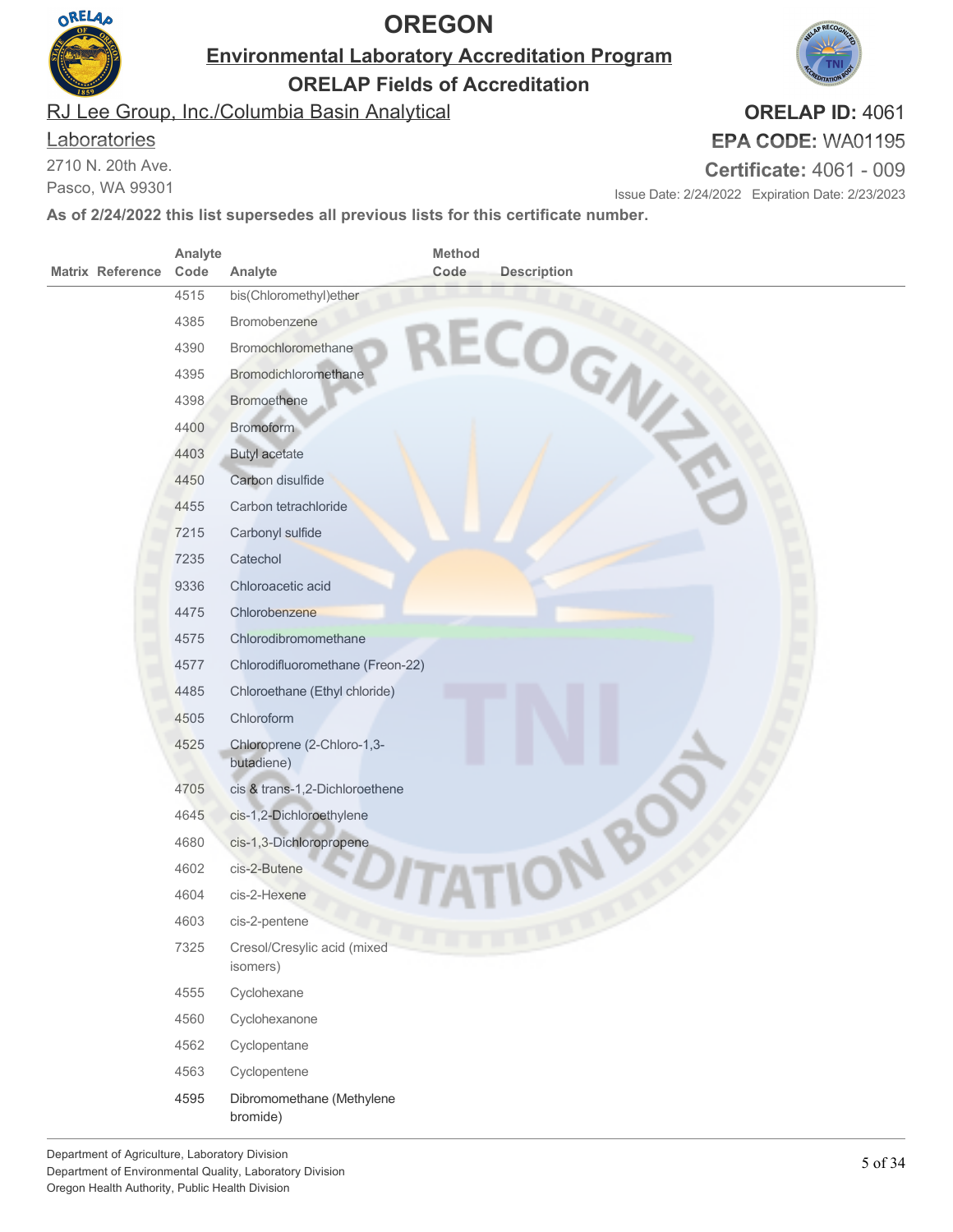

**Environmental Laboratory Accreditation Program**

**ORELAP Fields of Accreditation**

RJ Lee Group, Inc./Columbia Basin Analytical

#### **Laboratories**

2710 N. 20th Ave.

Pasco, WA 99301

# **EPA CODE:** WA01195

**Certificate:** 4061 - 009

Issue Date: 2/24/2022 Expiration Date: 2/23/2023

**As of 2/24/2022 this list supersedes all previous lists for this certificate number.**

|                         | Analyte |                                                          | Method |                    |
|-------------------------|---------|----------------------------------------------------------|--------|--------------------|
| <b>Matrix Reference</b> | Code    | Analyte                                                  | Code   | <b>Description</b> |
|                         | 4625    | Dichlorodifluoromethane (Freon-<br>12)                   |        |                    |
|                         | 4627    | Dichlorofluoromethane (Freon 21)                         |        |                    |
|                         | 4725    | Diethyl ether                                            |        |                    |
|                         | 6080    | Diethyl sulfate                                          |        | COGNI              |
|                         | 9375    | Di-isopropylether (DIPE)                                 |        |                    |
|                         | 7480    | Dimethyl carbamoyl chloride                              |        |                    |
|                         | 7485    | Dimethyl sulfate                                         |        |                    |
|                         | 6208    | d-Limonene                                               |        |                    |
|                         | 4745    | Epichlorohydrin (1-Chloro-2,3-<br>epoxypropane)          |        |                    |
|                         | 4747    | Ethane                                                   |        |                    |
|                         | 4750    | Ethanol                                                  |        |                    |
|                         | 4752    | Ethene                                                   |        |                    |
|                         | 4755    | Ethyl acetate                                            |        |                    |
|                         | 4760    | Ethyl acrylate                                           |        |                    |
|                         | 6250    | Ethyl carbamate (Urethane)                               |        |                    |
|                         | 4765    | Ethylbenzene                                             |        |                    |
|                         | 4795    | Ethylene oxide                                           |        |                    |
|                         | 4770    | Ethyl-t-butylether (ETBE) (2-<br>Ethoxy-2-methylpropane) |        |                    |
|                         | 4815    | Formaldehyde                                             |        |                    |
|                         | 9408    | Gasoline range organics (GRO)                            |        |                    |
|                         | 4835    | Hexachlorobutadiene                                      |        |                    |
|                         | 4840    | Hexachloroethane                                         |        |                    |
|                         | 9427    | Hexamethylcyclotrisiloxane                               |        |                    |
|                         | 9428    | Hexamethyldisiloxane                                     |        |                    |
|                         | 3840    | Hydrogen sulfide                                         |        |                    |
|                         | 3845    | Hydrogen sulfide, carbonyl sulfide,<br>carbon disulfide  |        |                    |
|                         | 4870    | Iodomethane (Methyl iodide)                              |        |                    |
|                         | 6317    | Isoheptane                                               |        |                    |
|                         | 6320    | Isophorone                                               |        |                    |

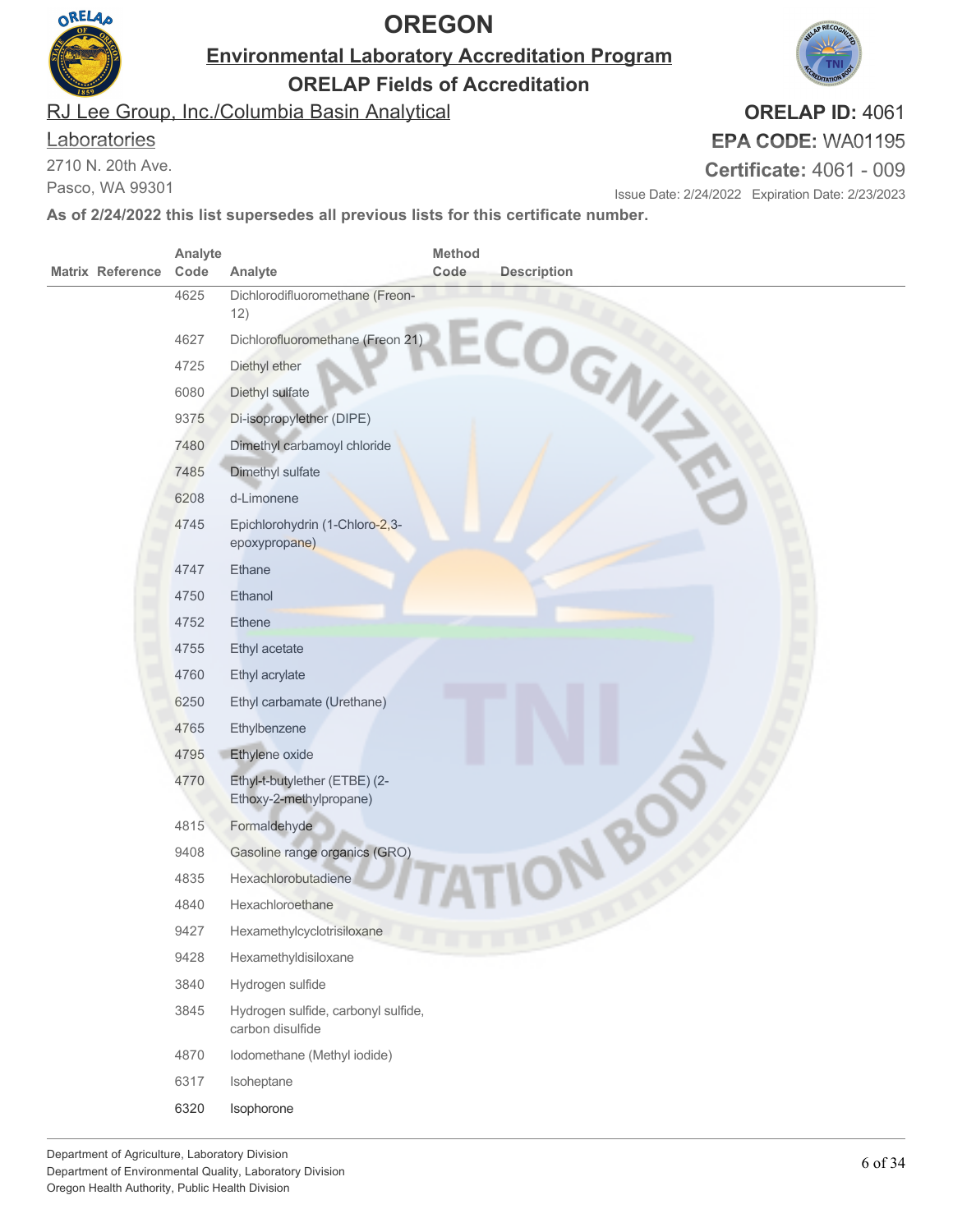

**Environmental Laboratory Accreditation Program**

**ORELAP Fields of Accreditation**

RJ Lee Group, Inc./Columbia Basin Analytical

#### **Laboratories**

2710 N. 20th Ave.

Pasco, WA 99301

#### **ORELAP ID:** 4061 **EPA CODE:** WA01195

**Certificate:** 4061 - 009

Issue Date: 2/24/2022 Expiration Date: 2/23/2023

|                         | Analyte |                                                | Method |                    |
|-------------------------|---------|------------------------------------------------|--------|--------------------|
| <b>Matrix Reference</b> | Code    | Analyte                                        | Code   | <b>Description</b> |
|                         | 4890    | Isopropyl acetate                              |        |                    |
|                         | 4895    | Isopropyl alcohol (2-Propanol,<br>Isopropanol) |        | ECOGN              |
|                         | 4900    | Isopropylbenzene (Cumene)                      |        |                    |
|                         | 5240    | m+p-xylene                                     |        |                    |
|                         | 1085    | Magnesium                                      |        |                    |
|                         | 4930    | Methanol                                       |        |                    |
|                         | 4940    | Methyl acetate                                 |        |                    |
|                         | 4950    | Methyl bromide (Bromomethane)                  |        |                    |
|                         | 4960    | Methyl chloride (Chloromethane)                |        |                    |
|                         | 9498    | Methyl isocyanate                              |        |                    |
|                         | 4990    | Methyl methacrylate                            |        |                    |
|                         | 5000    | Methyl tert-butyl ether (MTBE)                 |        |                    |
|                         | 4965    | Methylcyclohexane                              |        |                    |
|                         | 4966    | Methylcyclopentane                             |        |                    |
|                         | 4975    | Methylene chloride<br>(Dichloromethane)        |        |                    |
|                         | 5245    | m-Xylene                                       |        |                    |
|                         | 5010    | n, n-Dimethyl formamide                        |        |                    |
|                         | 5005    | Naphthalene                                    |        |                    |
|                         | 5007    | n-Butane                                       |        |                    |
|                         | 4425    | n-Butyl alcohol (1-Butanol, n-<br>Butanol)     |        |                    |
|                         | 4435    | n-Butylbenzene                                 |        |                    |
|                         | 6442    | n-Butylcyclohexane                             |        |                    |
|                         | 5875    | n-Decane                                       |        |                    |
|                         | 6235    | n-Dodecane                                     |        |                    |
|                         | 4825    | n-Heptane                                      |        |                    |
|                         | 4855    | n-Hexane                                       |        |                    |
|                         | 5015    | Nitrobenzene                                   |        |                    |
|                         | 6530    | n-Nitrosodimethylamine                         |        |                    |
|                         | 6555    | n-Nitrosomorpholine                            |        |                    |
|                         | 6520    | n-Nitroso-n-methylurea                         |        |                    |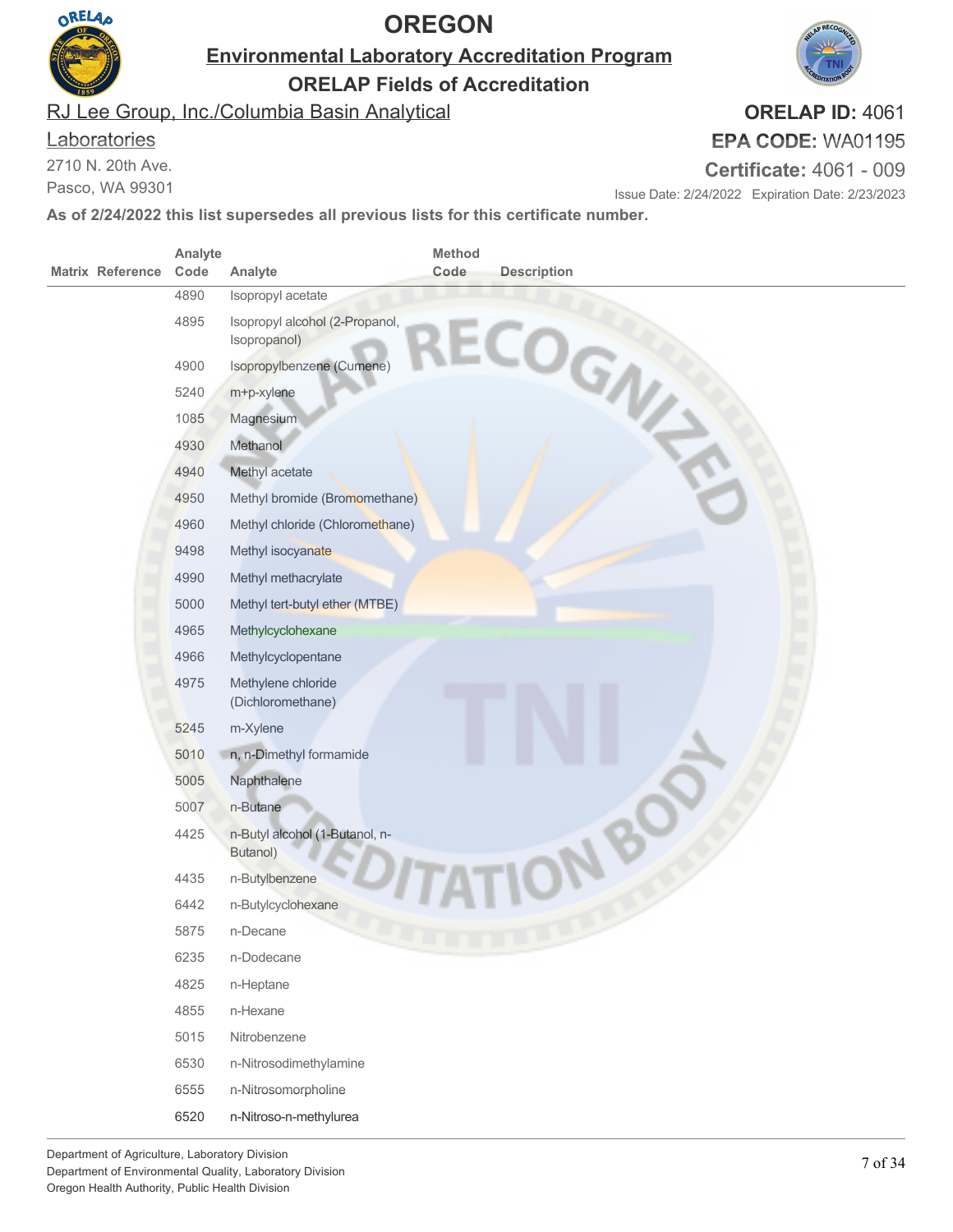

**Environmental Laboratory Accreditation Program**

**ORELAP Fields of Accreditation**

RJ Lee Group, Inc./Columbia Basin Analytical

#### **Laboratories**

2710 N. 20th Ave.

Pasco, WA 99301

#### **EPA CODE:** WA01195 **Certificate:** 4061 - 009

Issue Date: 2/24/2022 Expiration Date: 2/23/2023

**As of 2/24/2022 this list supersedes all previous lists for this certificate number.**

|                         | Analyte |                                                | Method |                    |
|-------------------------|---------|------------------------------------------------|--------|--------------------|
| <b>Matrix Reference</b> | Code    | Analyte                                        | Code   | <b>Description</b> |
|                         | 5026    | n-Nonane                                       |        |                    |
|                         | 5027    | n-Octane                                       |        |                    |
|                         | 5028    | n-Pentane                                      |        |                    |
|                         | 5029    | n-Propane                                      |        |                    |
|                         | 5055    | n-Propanol                                     |        | RECOGN             |
|                         | 5090    | n-Propylbenzene                                |        |                    |
|                         | 6747    | n-Undecane                                     |        |                    |
|                         | 7522    | Octamethylcyclotetrasiloxane                   |        |                    |
|                         | 9613    | Octamethyltrisiloxane                          |        |                    |
|                         | 5250    | o-Xylene                                       |        |                    |
|                         | 5253    | p-Diethylbenzene                               |        |                    |
|                         | 9614    | Pentamethyldisiloxane                          |        |                    |
|                         | 7983    | Petroleum Volatile Organic<br>Compounds (PVOC) |        |                    |
|                         | 6625    | Phenol                                         |        |                    |
|                         | 7995    | Phosgene                                       |        |                    |
|                         | 6935    | Propanal (Propionaldehyde)                     |        |                    |
|                         | 9579    | Propylene oxide                                |        |                    |
|                         | 5255    | p-Xylene                                       |        |                    |
|                         | 4440    | sec-Butylbenzene                               |        |                    |
|                         | 5100    | Styrene                                        |        |                    |
|                         | 9594    | Styrene oxide                                  |        |                    |
|                         | 4370    | T-amylmethylether (TAME)                       |        |                    |
|                         | 4420    | tert-Butyl alcohol                             |        |                    |
|                         | 4445    | tert-Butylbenzene                              |        |                    |
|                         | 5115    | Tetrachloroethylene<br>(Perchloroethylene)     |        |                    |
|                         | 5120    | Tetrahydrofuran (THF)                          |        |                    |
|                         | 5140    | Toluene                                        |        |                    |
|                         | 1908    | <b>Total Phosphate</b>                         |        |                    |
|                         | 4700    | trans-1,2-Dichloroethylene                     |        |                    |
|                         | 4685    | trans-1,3-Dichloropropylene                    |        |                    |
|                         | 4605    | trans-1,4-Dichloro-2-butene                    |        |                    |

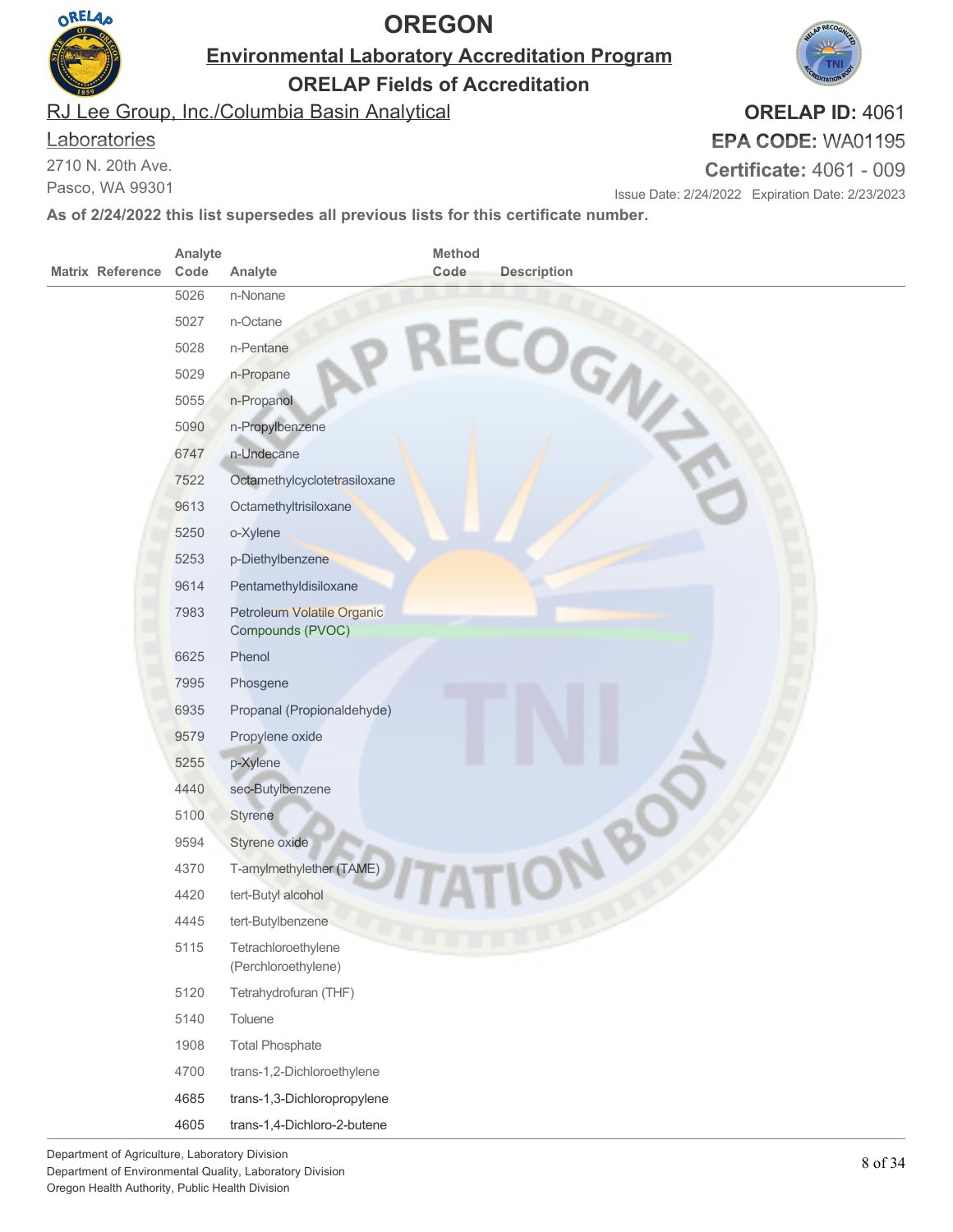

**Environmental Laboratory Accreditation Program**

**ORELAP Fields of Accreditation**

RJ Lee Group, Inc./Columbia Basin Analytical

#### **Laboratories**

2710 N. 20th Ave.

Pasco, WA 99301

#### **EPA CODE:** WA01195 **Certificate:** 4061 - 009

**ORELAP ID:** 4061

Issue Date: 2/24/2022 Expiration Date: 2/23/2023

| <b>Matrix Reference</b> | Analyte<br>Code | Analyte                                                         | <b>Method</b><br>Code | <b>Description</b>                                                    |
|-------------------------|-----------------|-----------------------------------------------------------------|-----------------------|-----------------------------------------------------------------------|
|                         | 4607            | trans-2-Butene                                                  |                       |                                                                       |
|                         | 4606            | trans-2-Hexene                                                  |                       |                                                                       |
|                         | 4608            | trans-2-pentene                                                 |                       |                                                                       |
|                         | 5170            | Trichloroethene<br>(Trichloroethylene)                          |                       | RECOGN                                                                |
|                         | 5175            | Trichlorofluoromethane<br>(Fluorotrichloromethane, Freon<br>11) |                       |                                                                       |
|                         | 5202            | Trifluoromethane (Freon 23)                                     |                       |                                                                       |
|                         | 5225            | Vinyl acetate                                                   |                       |                                                                       |
|                         | 5230            | Vinyl bromide (Bromoethane)                                     |                       |                                                                       |
|                         | 5235            | Vinyl chloride                                                  |                       |                                                                       |
|                         | 5260            | Xylene (total)                                                  |                       |                                                                       |
| EPA TO-17<br>Modified 2 |                 |                                                                 |                       | 10312217 Hydrocarbons in Ambient Air Using WMS Passive Sampling Tubes |
|                         | 5105            | 1,1,1,2-Tetrachloroethane                                       |                       |                                                                       |
|                         | 5160            | 1,1,1-Trichloroethane                                           |                       |                                                                       |
|                         | 5110            | 1,1,2,2-Tetrachloroethane                                       |                       |                                                                       |
|                         | 5185            | 1, 1, 2-Trichloro-1, 2, 2-<br>trifluoroethane (Freon 113)       |                       |                                                                       |
|                         | 5165            | 1,1,2-Trichloroethane                                           |                       |                                                                       |
|                         | 4630            | 1,1-Dichloroethane                                              |                       |                                                                       |
|                         | 4640            | 1,1-Dichloroethylene                                            |                       |                                                                       |
|                         | 4670            | 1,1-Dichloropropene                                             |                       |                                                                       |
|                         | 5150            | 1,2,3-Trichlorobenzene                                          |                       |                                                                       |
|                         | 5180            | 1,2,3-Trichloropropane                                          |                       |                                                                       |
|                         | 5155            | 1,2,4-Trichlorobenzene                                          |                       |                                                                       |
|                         | 5210            | 1,2,4-Trimethylbenzene                                          |                       |                                                                       |
|                         | 4570            | 1,2-Dibromo-3-chloropropane<br>(DBCP)                           |                       |                                                                       |
|                         | 4585            | 1,2-Dibromoethane (EDB,<br>Ethylene dibromide)                  |                       |                                                                       |
|                         | 4695            | 1,2-Dichloro-1,1,2,2-<br>tetrafluoroethane (Freon-114)          |                       |                                                                       |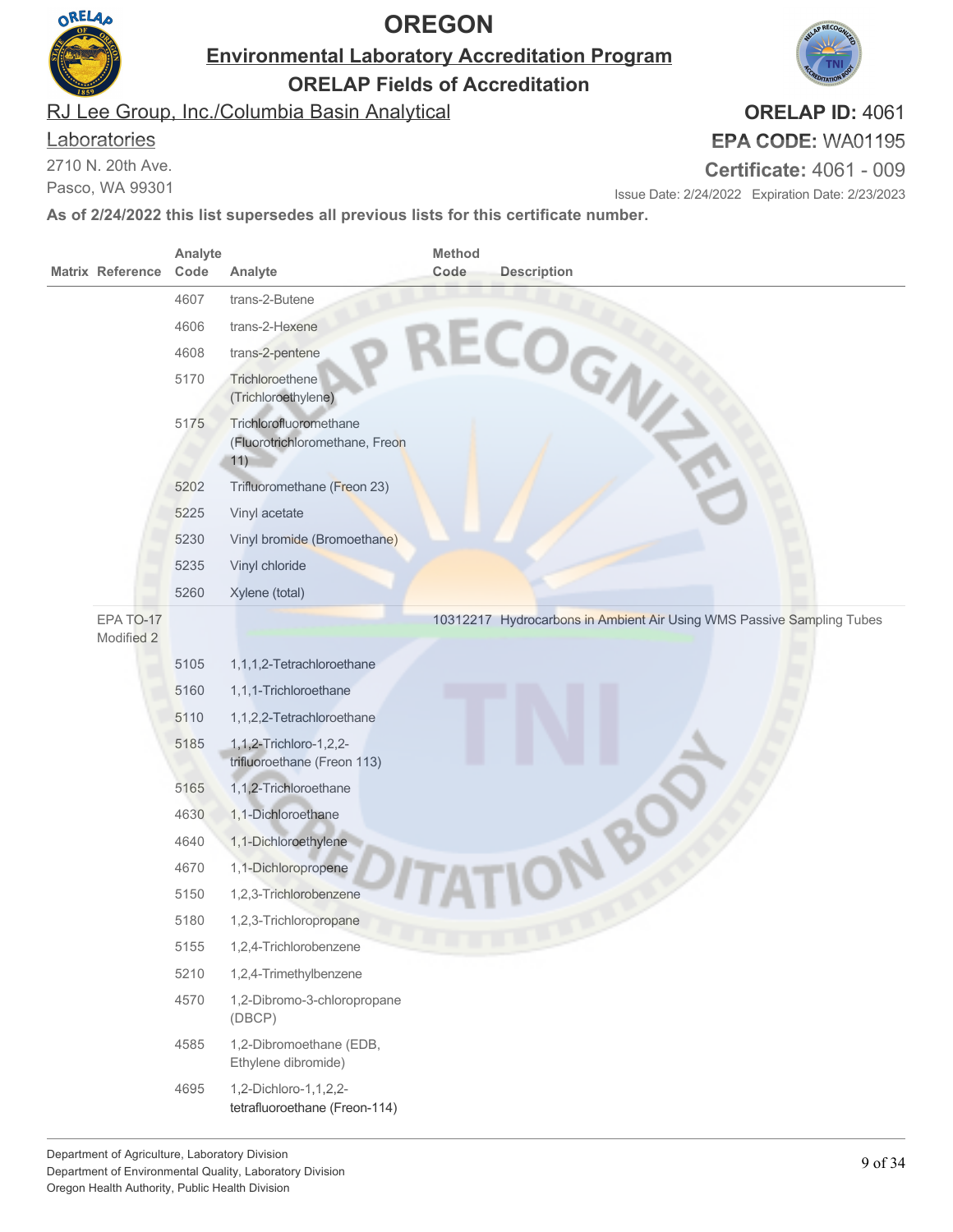

**Environmental Laboratory Accreditation Program**

**ORELAP Fields of Accreditation**

RJ Lee Group, Inc./Columbia Basin Analytical

#### **Laboratories**

2710 N. 20th Ave.

Pasco, WA 99301

# **EPA CODE:** WA01195

**Certificate:** 4061 - 009

Issue Date: 2/24/2022 Expiration Date: 2/23/2023

**As of 2/24/2022 this list supersedes all previous lists for this certificate number.**

|                         | Analyte      |                                             | Method |                    |  |
|-------------------------|--------------|---------------------------------------------|--------|--------------------|--|
| <b>Matrix Reference</b> | Code         | Analyte<br>1,2-Dichlorobenzene              | Code   | <b>Description</b> |  |
|                         | 4610<br>4635 |                                             |        |                    |  |
|                         |              | 1,2-Dichloroethane (Ethylene<br>dichloride) |        | ECOGN              |  |
|                         | 4655         | 1,2-Dichloropropane                         |        |                    |  |
|                         | 5215         | 1,3,5-Trimethylbenzene                      |        |                    |  |
|                         | 9318         | 1,3-Butadiene                               |        |                    |  |
|                         | 4615         | 1,3-Dichlorobenzene                         |        |                    |  |
|                         | 4660         | 1,3-Dichloropropane                         |        |                    |  |
|                         | 4620         | 1,4-Dichlorobenzene                         |        |                    |  |
|                         | 4735         | 1,4-Dioxane (1,4-<br>Diethyleneoxide)       |        |                    |  |
|                         | 9546         | 1,4-Dithiane                                |        |                    |  |
|                         | 6380         | 1-Methylnaphthalene                         |        |                    |  |
|                         | 5812         | 2- Chloropropane                            |        |                    |  |
|                         | 5220         | 2,2,4-Trimethylpentane                      |        |                    |  |
|                         | 4665         | 2,2-Dichloropropane                         |        |                    |  |
|                         | 4410         | 2-Butanone (Methyl ethyl ketone,<br>MEK)    |        |                    |  |
|                         | 4500         | 2-Chloroethyl vinyl ether                   |        |                    |  |
|                         | 4535         | 2-Chlorotoluene                             |        |                    |  |
|                         | 4860         | 2-Hexanone (MBK)                            |        |                    |  |
|                         | 4938         | 2-Methylbutane (Isopentane)                 |        |                    |  |
|                         | 6385         | 2-Methylnaphthalene                         |        |                    |  |
|                         | 4540         | 4-Chlorotoluene                             |        |                    |  |
|                         | 4542         | 4-Ethyltoluene                              |        |                    |  |
|                         | 4910         | 4-Isopropyltoluene (p-Cymene)               |        |                    |  |
|                         | 4995         | 4-Methyl-2-pentanone (MIBK)                 |        |                    |  |
|                         | 5500         | Acenaphthene                                |        |                    |  |
|                         | 5505         | Acenaphthylene                              |        |                    |  |
|                         | 4300         | Acetaldehyde                                |        |                    |  |
|                         | 4315         | Acetone                                     |        |                    |  |
|                         | 4320         | Acetonitrile                                |        |                    |  |
|                         | 4340         | Acrylonitrile                               |        |                    |  |

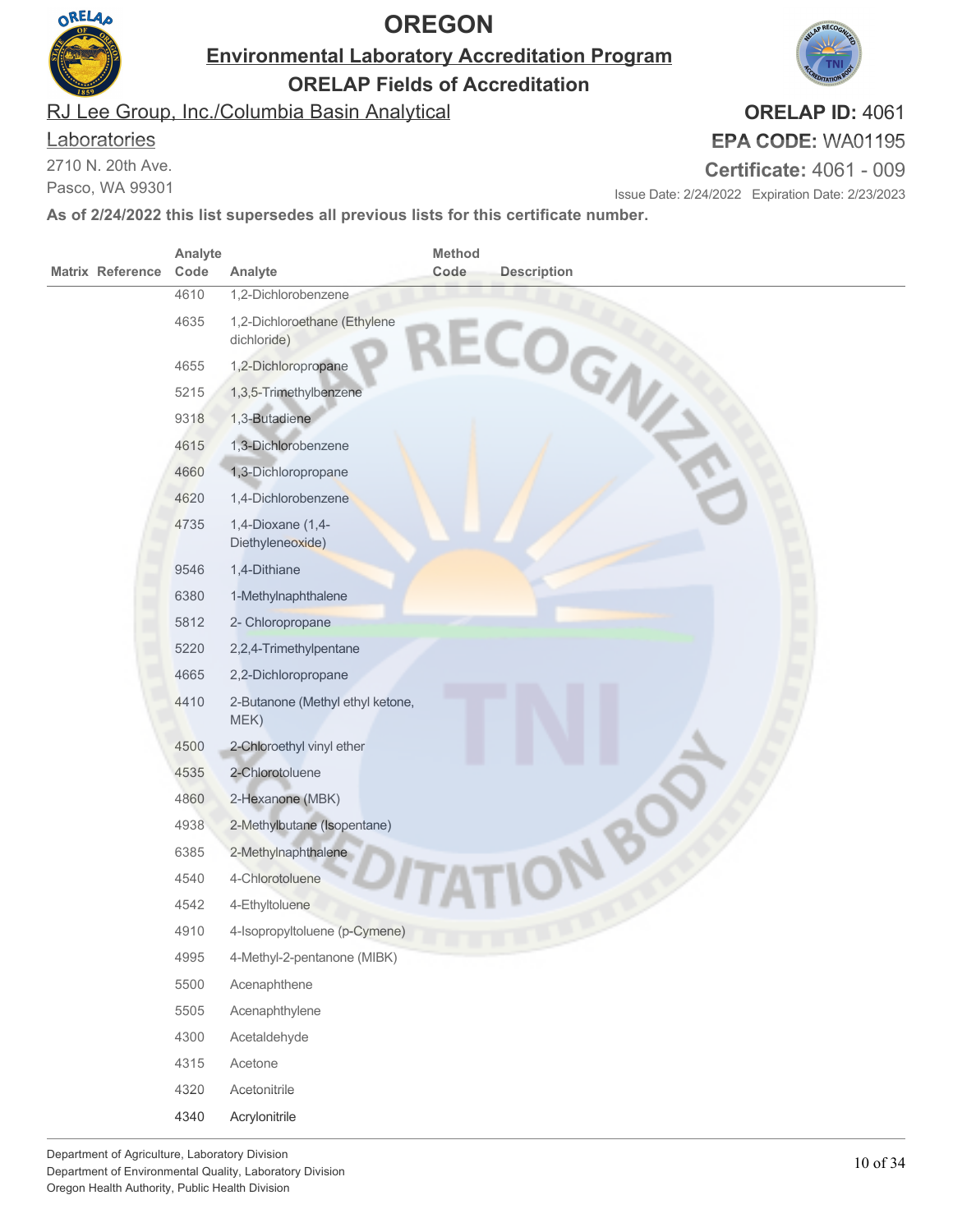

**Environmental Laboratory Accreditation Program**

**ORELAP Fields of Accreditation**

RJ Lee Group, Inc./Columbia Basin Analytical

#### **Laboratories**

2710 N. 20th Ave.

Pasco, WA 99301

#### **EPA CODE:** WA01195 **Certificate:** 4061 - 009

Issue Date: 2/24/2022 Expiration Date: 2/23/2023

**As of 2/24/2022 this list supersedes all previous lists for this certificate number.**

| <b>Matrix Reference</b> | Analyte      |                                                          | Method | <b>Description</b> |
|-------------------------|--------------|----------------------------------------------------------|--------|--------------------|
|                         | Code<br>4355 | Analyte<br>Allyl chloride (3-Chloropropene)              | Code   |                    |
|                         | 6698         | alpha-Pinene                                             |        |                    |
|                         | 5555         | Anthracene                                               |        |                    |
|                         | 4375         | Benzene                                                  |        |                    |
|                         | 5635         | Benzyl chloride                                          |        | ECOGN              |
|                         | 4385         | Bromobenzene                                             |        |                    |
|                         | 4390         | Bromochloromethane                                       |        |                    |
|                         | 4395         | Bromodichloromethane                                     |        |                    |
|                         | 4400         | <b>Bromoform</b>                                         |        |                    |
|                         | 4450         | Carbon disulfide                                         |        |                    |
|                         | 4455         | Carbon tetrachloride                                     |        |                    |
|                         | 4475         | Chlorobenzene                                            |        |                    |
|                         | 4575         | Chlorodibromomethane                                     |        |                    |
|                         | 4485         | Chloroethane (Ethyl chloride)                            |        |                    |
|                         | 4505         | Chloroform                                               |        |                    |
|                         | 4645         | cis-1,2-Dichloroethylene                                 |        |                    |
|                         | 4680         | cis-1,3-Dichloropropene                                  |        |                    |
|                         | 4600         | cis-1,4-Dichloro-2-butene                                |        |                    |
|                         | 4555         | Cyclohexane                                              |        |                    |
|                         | 4595         | Dibromomethane (Methylene<br>bromide)                    |        |                    |
|                         | 4625         | Dichlorodifluoromethane (Freon-<br>12)                   |        |                    |
|                         | 9375         | Di-isopropylether (DIPE)                                 |        |                    |
|                         | 6208         | d-Limonene                                               |        |                    |
|                         | 4750         | Ethanol                                                  |        |                    |
|                         | 4755         | Ethyl acetate                                            |        |                    |
|                         | 4760         | Ethyl acrylate                                           |        |                    |
|                         | 4765         | Ethylbenzene                                             |        |                    |
|                         | 4770         | Ethyl-t-butylether (ETBE) (2-<br>Ethoxy-2-methylpropane) |        |                    |
|                         | 6265         | Fluoranthene                                             |        |                    |
|                         | 6270         | Fluorene                                                 |        |                    |
|                         |              |                                                          |        |                    |

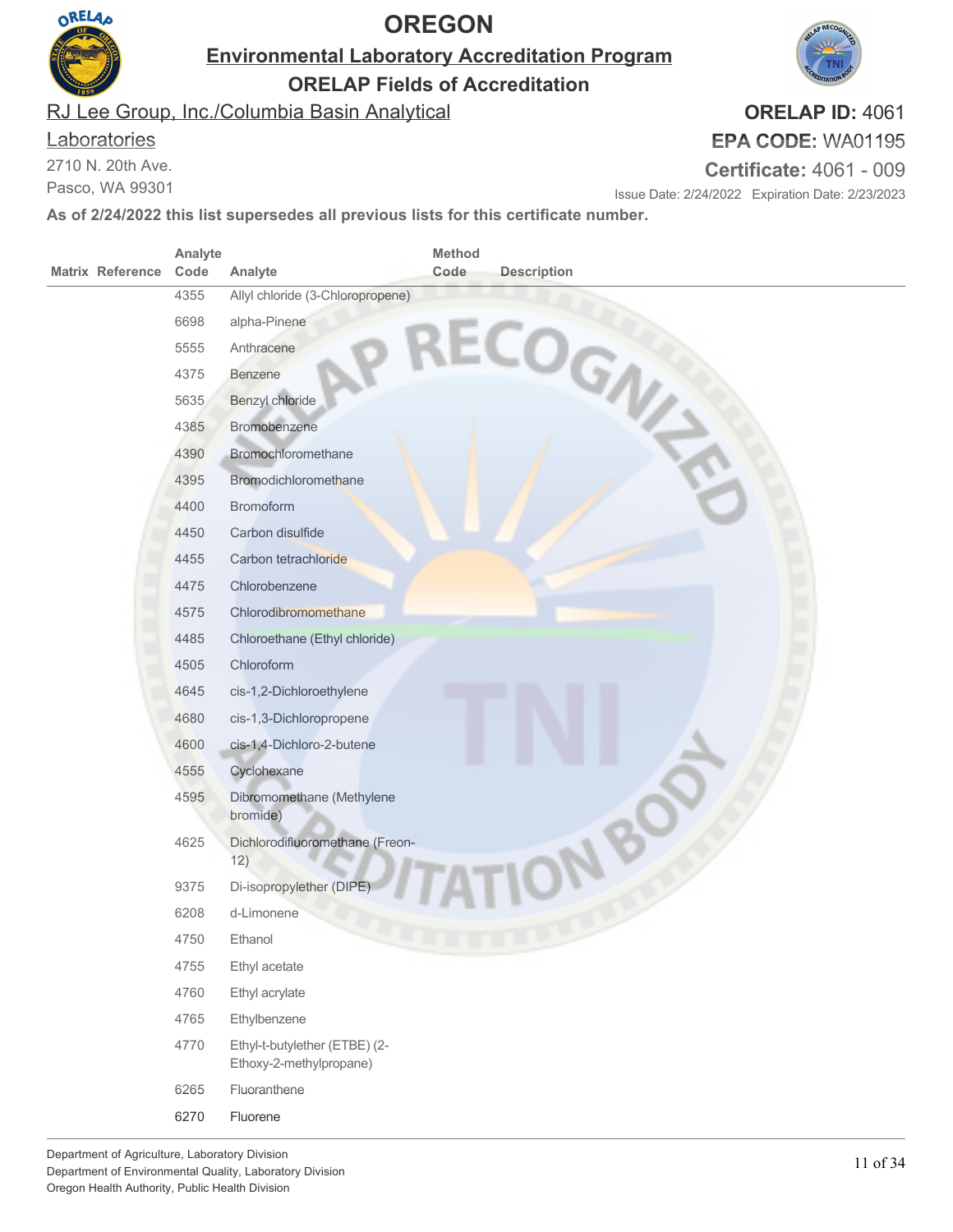

**Environmental Laboratory Accreditation Program**

**ORELAP Fields of Accreditation**

RJ Lee Group, Inc./Columbia Basin Analytical

#### **Laboratories**

2710 N. 20th Ave.

Pasco, WA 99301

**ORELAP ID:** 4061 **EPA CODE:** WA01195

**Certificate:** 4061 - 009

Issue Date: 2/24/2022 Expiration Date: 2/23/2023

|                         | Analyte |                                                        | Method |                    |
|-------------------------|---------|--------------------------------------------------------|--------|--------------------|
| <b>Matrix Reference</b> | Code    | Analyte                                                | Code   | <b>Description</b> |
|                         | 6774    | Halothane (2-Bromo-2-chloro-<br>1,1,1-trifluoroethane) |        |                    |
|                         | 4835    | Hexachlorobutadiene                                    |        |                    |
|                         | 4870    | Iodomethane (Methyl iodide)                            |        |                    |
|                         | 4895    | Isopropyl alcohol (2-Propanol,<br>Isopropanol)         |        | RECOGN             |
|                         | 4900    | Isopropylbenzene (Cumene)                              |        |                    |
|                         | 5240    | m+p-xylene                                             |        |                    |
|                         | 4950    | Methyl bromide (Bromomethane)                          |        |                    |
|                         | 4960    | Methyl chloride (Chloromethane)                        |        |                    |
|                         | 4990    | Methyl methacrylate                                    |        |                    |
|                         | 5000    | Methyl tert-butyl ether (MTBE)                         |        |                    |
|                         | 4965    | Methylcyclohexane                                      |        |                    |
|                         | 4975    | Methylene chloride<br>(Dichloromethane)                |        |                    |
|                         | 5005    | Naphthalene                                            |        |                    |
|                         | 5007    | n-Butane                                               |        |                    |
|                         | 4435    | n-Butylbenzene                                         |        |                    |
|                         | 4825    | n-Heptane                                              |        |                    |
|                         | 4855    | n-Hexane                                               |        |                    |
|                         | 5027    | n-Octane <sup>®</sup>                                  |        |                    |
|                         | 5090    | n-Propylbenzene                                        |        |                    |
|                         | 5250    | o-Xylene                                               |        |                    |
|                         | 6615    | Phenanthrene                                           |        |                    |
|                         | 6935    | Propanal (Propionaldehyde)                             |        |                    |
|                         | 307     | Propylene                                              |        |                    |
|                         | 6665    | Pyrene                                                 |        |                    |
|                         | 4440    | sec-Butylbenzene                                       |        |                    |
|                         | 5100    | Styrene                                                |        |                    |
|                         | 4370    | T-amylmethylether (TAME)                               |        |                    |
|                         | 4420    | tert-Butyl alcohol                                     |        |                    |
|                         | 4445    | tert-Butylbenzene                                      |        |                    |
|                         | 5115    | Tetrachloroethylene                                    |        |                    |

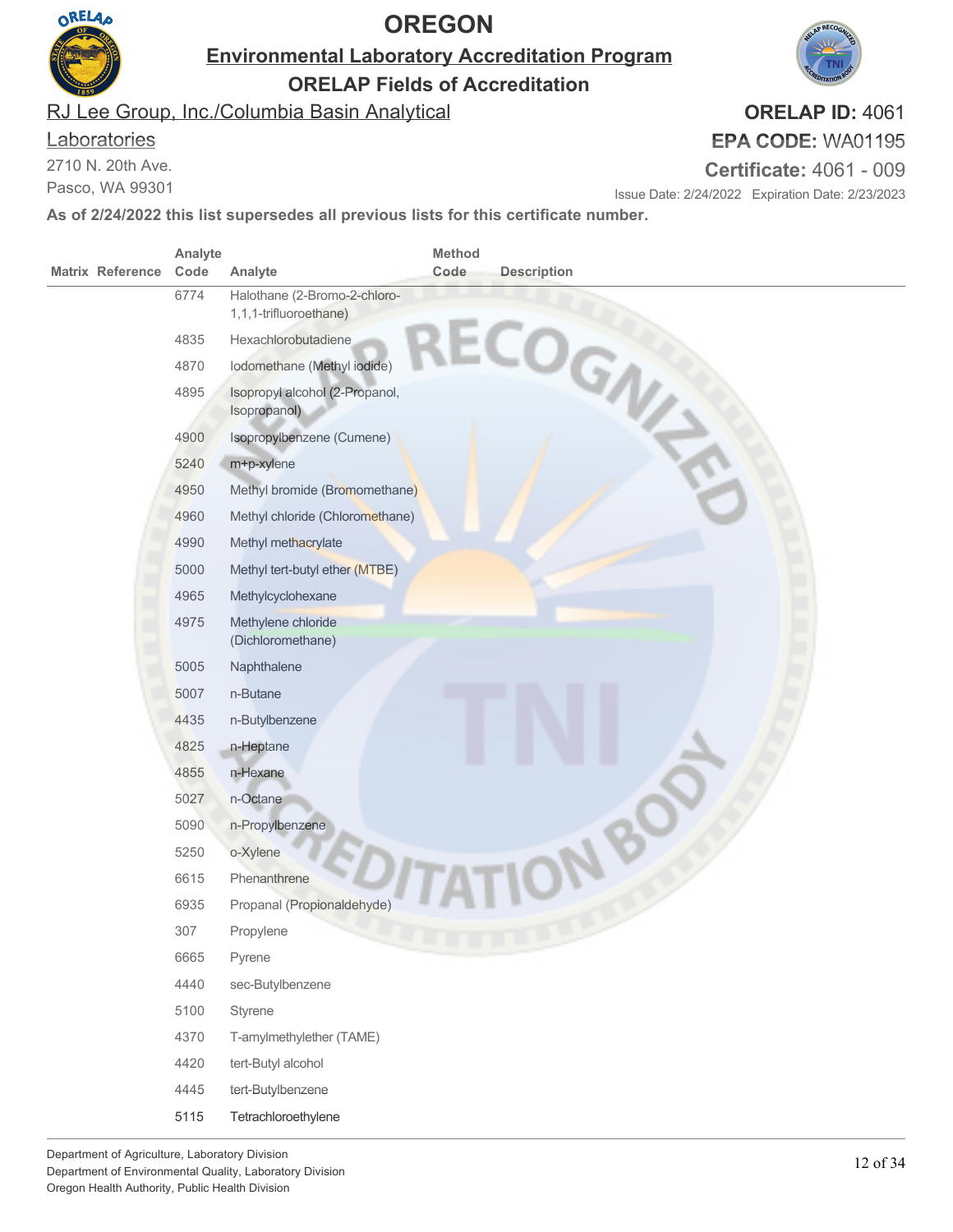

**Environmental Laboratory Accreditation Program**

**ORELAP Fields of Accreditation**

RJ Lee Group, Inc./Columbia Basin Analytical

#### **Laboratories**

2710 N. 20th Ave.

Pasco, WA 99301

# **EPA CODE:** WA01195

**Certificate:** 4061 - 009

Issue Date: 2/24/2022 Expiration Date: 2/23/2023

**As of 2/24/2022 this list supersedes all previous lists for this certificate number.**

| <b>Matrix Reference</b> | Analyte<br>Code | Analyte                                                         | <b>Method</b><br>Code | <b>Description</b>                                        |
|-------------------------|-----------------|-----------------------------------------------------------------|-----------------------|-----------------------------------------------------------|
|                         |                 | (Perchloroethylene)                                             |                       |                                                           |
|                         | 5120            | Tetrahydrofuran (THF)                                           |                       |                                                           |
|                         | 5140            | Toluene                                                         |                       |                                                           |
|                         | 4700            | trans-1,2-Dichloroethylene                                      |                       |                                                           |
|                         | 4685            | trans-1,3-Dichloropropylene                                     |                       | RECOGN                                                    |
|                         | 4605            | trans-1,4-Dichloro-2-butene                                     |                       |                                                           |
|                         | 5170            | Trichloroethene<br>(Trichloroethylene)                          |                       |                                                           |
|                         | 5175            | Trichlorofluoromethane<br>(Fluorotrichloromethane, Freon<br>11) |                       |                                                           |
|                         | 5225            | Vinyl acetate                                                   |                       |                                                           |
|                         | 5230            | Vinyl bromide (Bromoethane)                                     |                       |                                                           |
|                         | 5235            | Vinyl chloride                                                  |                       |                                                           |
|                         | 5260            | Xylene (total)                                                  |                       |                                                           |
| OSHA ID-<br>188         |                 |                                                                 |                       | 60006602 Ammonia in Workplace Atmospheres - Solid Sorbent |
|                         | 3751            | Ammonia                                                         |                       |                                                           |
| <b>Drinking Water</b>   |                 |                                                                 |                       |                                                           |
| EPA 120.1               |                 |                                                                 |                       | 10006209 Conductance - Specific @ 25 C                    |
|                         | 1610            | Conductivity                                                    |                       |                                                           |
| EPA 200.8               |                 |                                                                 |                       | 10014401 ICP/MS - metals                                  |
|                         | 1000            | Aluminum                                                        |                       |                                                           |
|                         | 1005            | Antimony                                                        |                       |                                                           |
|                         | 1010            | Arsenic                                                         |                       |                                                           |
|                         | 1015            | <b>Barium</b>                                                   |                       |                                                           |
|                         | 1020            | Beryllium                                                       |                       |                                                           |
|                         | 1025            | Boron                                                           |                       |                                                           |
|                         | 1030            | Cadmium                                                         |                       |                                                           |
|                         | 1040            | Chromium                                                        |                       |                                                           |
|                         | 1055            | Copper                                                          |                       |                                                           |

1070 Iron 1075 Lead

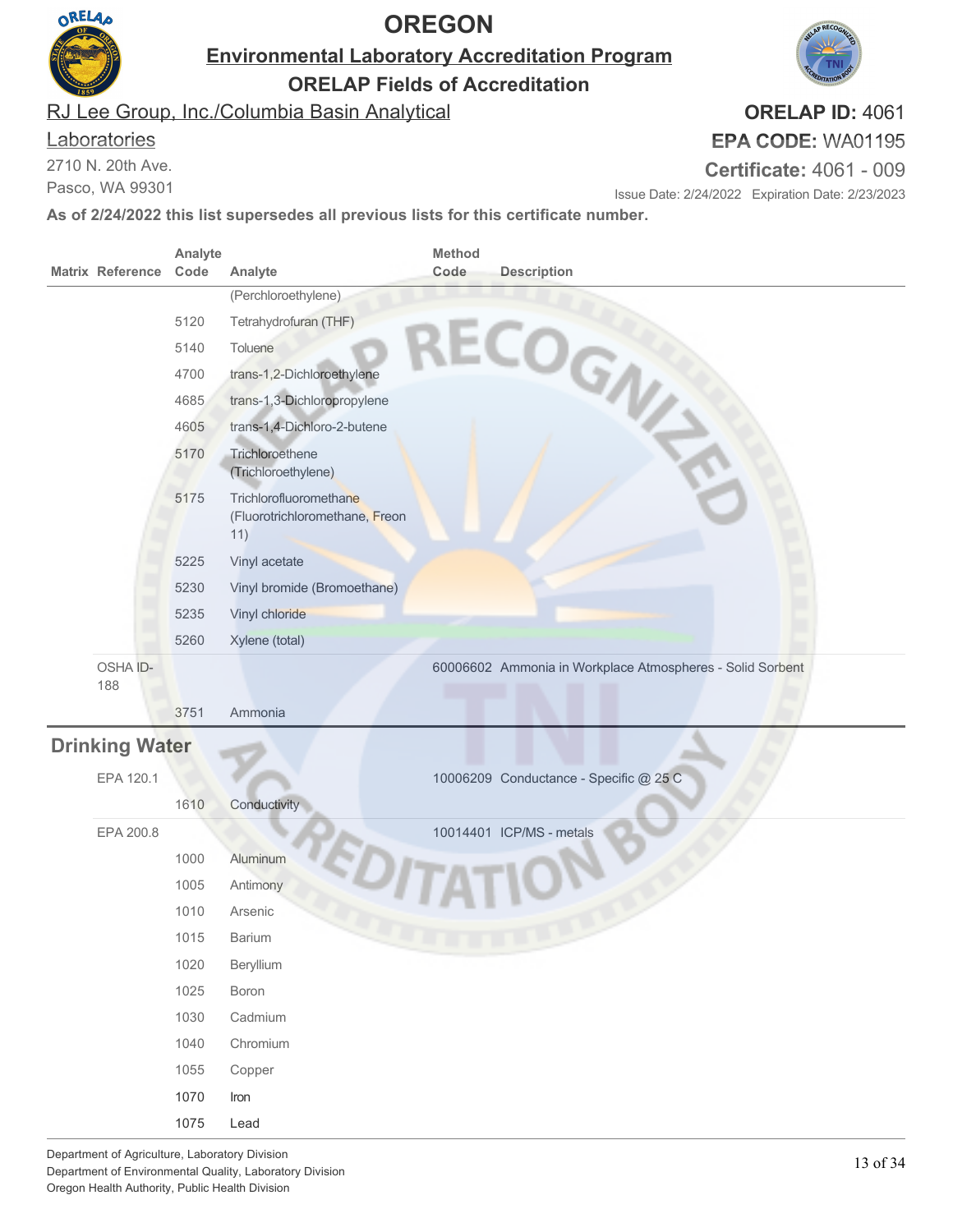

**Environmental Laboratory Accreditation Program**

**ORELAP Fields of Accreditation**

RJ Lee Group, Inc./Columbia Basin Analytical

#### **Laboratories**

2710 N. 20th Ave.

Pasco, WA 99301

#### **EPA CODE:** WA01195 **Certificate:** 4061 - 009

Issue Date: 2/24/2022 Expiration Date: 2/23/2023

**As of 2/24/2022 this list supersedes all previous lists for this certificate number.**

| <b>Matrix Reference</b>     | Analyte<br>Code | Analyte                   | Method<br>Code | <b>Description</b>                                                                                |
|-----------------------------|-----------------|---------------------------|----------------|---------------------------------------------------------------------------------------------------|
|                             | 1090            | Manganese                 |                |                                                                                                   |
|                             | 1095            | Mercury                   |                |                                                                                                   |
|                             | 1100            | Molybdenum                |                |                                                                                                   |
|                             | 1105            | Nickel                    |                |                                                                                                   |
|                             | 1140            | Selenium                  |                | RECOGN                                                                                            |
|                             | 1150            | Silver                    |                |                                                                                                   |
|                             | 1165            | Thallium                  |                |                                                                                                   |
|                             | 1185            | Vanadium                  |                |                                                                                                   |
|                             | 1190            | Zinc                      |                |                                                                                                   |
| EPA 300.0<br>2.1            |                 |                           |                | 10053200 Methods for the Determination of Inorganic Substances in<br><b>Environmental Samples</b> |
|                             | 1540            | <b>Bromide</b>            |                |                                                                                                   |
|                             | 1575            | Chloride                  |                |                                                                                                   |
|                             | 1730            | Fluoride                  |                |                                                                                                   |
|                             | 1810            | Nitrate as N              |                |                                                                                                   |
|                             | 1820            | Nitrate plus Nitrite as N |                |                                                                                                   |
|                             | 1835            | Nitrite                   |                |                                                                                                   |
|                             | 1840            | Nitrite as N              |                |                                                                                                   |
|                             | 1870            | Orthophosphate as P       |                |                                                                                                   |
|                             | 2000            | Sulfate                   |                |                                                                                                   |
| EPA 6020B<br>$\overline{2}$ |                 |                           |                | 10156420 Inductively Coupled Plasma-Mass Spectrometry                                             |
|                             | 1000            | Aluminum                  |                |                                                                                                   |
|                             | 1005            | Antimony                  |                |                                                                                                   |
|                             | 1010            | Arsenic                   |                |                                                                                                   |
|                             | 1015            | Barium                    |                |                                                                                                   |
|                             | 1020            | Beryllium                 |                |                                                                                                   |
|                             | 1025            | Boron                     |                |                                                                                                   |
|                             | 1030            | Cadmium                   |                |                                                                                                   |
|                             | 1040            | Chromium                  |                |                                                                                                   |
|                             | 1055            | Copper                    |                |                                                                                                   |
|                             | 1070            | Iron                      |                |                                                                                                   |
|                             | 1075            | Lead                      |                |                                                                                                   |

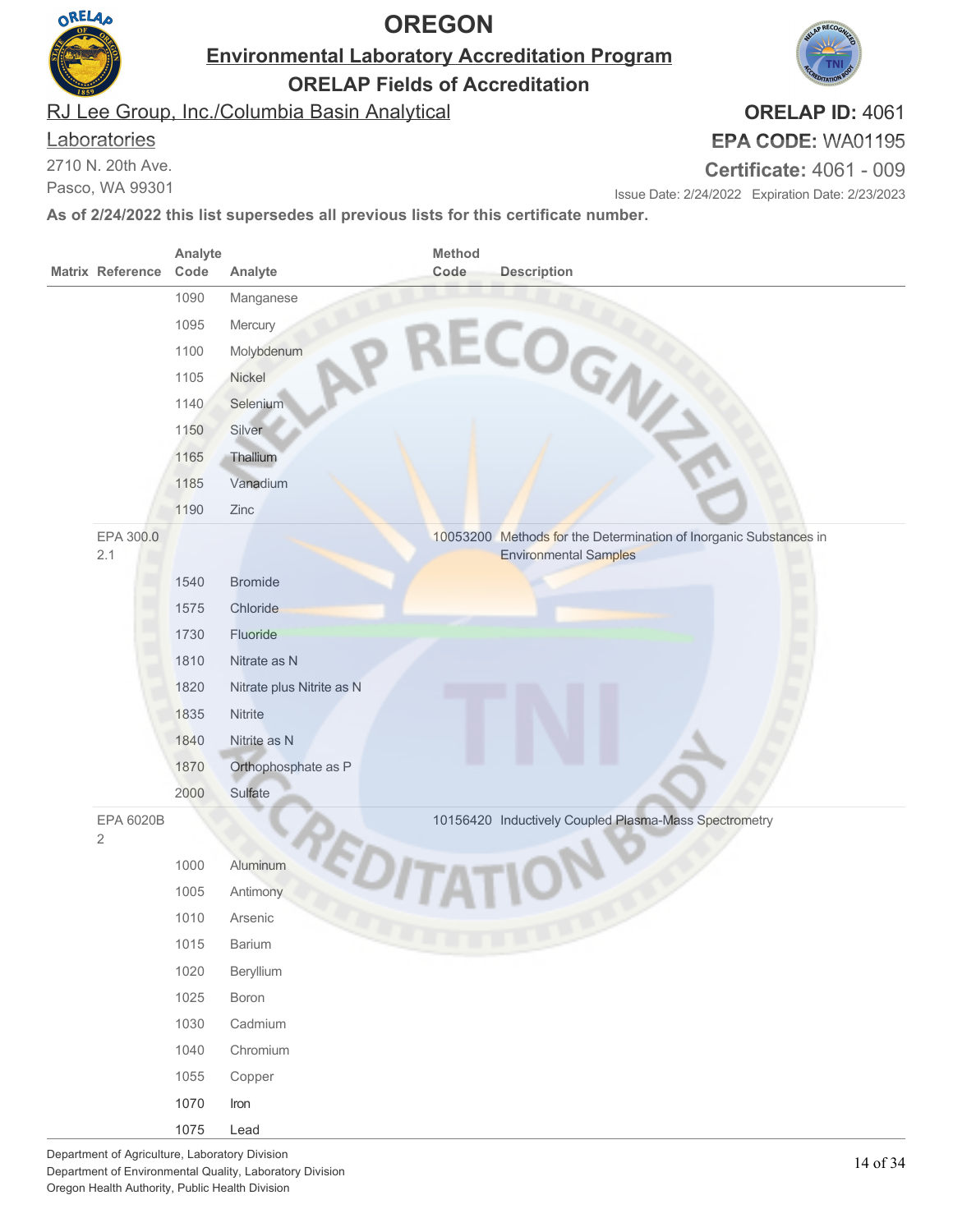

**Environmental Laboratory Accreditation Program**

**ORELAP Fields of Accreditation**

RJ Lee Group, Inc./Columbia Basin Analytical

#### **Laboratories**

2710 N. 20th Ave.

Pasco, WA 99301

# **EPA CODE:** WA01195

**ORELAP ID:** 4061

**Certificate:** 4061 - 009

Issue Date: 2/24/2022 Expiration Date: 2/23/2023

| <b>Matrix Reference</b>     | Analyte<br>Code | Analyte            | Method<br>Code | <b>Description</b>                                |
|-----------------------------|-----------------|--------------------|----------------|---------------------------------------------------|
|                             | 1090            | Manganese          |                | RECOGN                                            |
|                             | 1095            | Mercury            |                |                                                   |
|                             | 1100            | Molybdenum         |                |                                                   |
|                             | 1105            | Nickel             |                |                                                   |
|                             | 1140            | Selenium           |                |                                                   |
|                             | 1150            | Silver             |                |                                                   |
|                             | 1165            | Thallium           |                |                                                   |
|                             | 1185            | Vanadium           |                |                                                   |
|                             | 1190            | Zinc               |                |                                                   |
| <b>EPA 9045D</b>            |                 |                    |                | 10244607 Soil and Waste pH                        |
|                             | 1900            | pH                 |                |                                                   |
| <b>SM 2130 B</b><br>18th ED |                 |                    |                | 20042006 Turbidity by Nephelometric Determination |
|                             | 2055            | <b>Turbidity</b>   |                |                                                   |
| <b>SM 2510 B</b><br>18th ED |                 |                    |                | 20047807 Conductivity by Probe                    |
|                             | 1610            | Conductivity       |                |                                                   |
| SM 4500-<br>H+ B 18th<br>ED |                 |                    |                | 20022406 pH by Electrometric Method               |
|                             | 1900            | pH                 |                |                                                   |
| <b>Non-Potable Water</b>    |                 |                    |                |                                                   |
| EPA 120.1                   |                 |                    |                | 10006209 Conductance - Specific @ 25 C            |
|                             | 1610            | Conductivity       |                |                                                   |
| EPA 180.1                   |                 |                    |                | 10011402 Turbidity - Nephelometric                |
|                             | 2055            | Turbidity          |                |                                                   |
| EPA 180.1<br>$\overline{2}$ |                 |                    |                | 10011800 Turbidity - Nephelometric                |
|                             | 2055            | Turbidity          |                |                                                   |
| EPA 200.8<br>5.4            |                 |                    |                | 10014605 Metals by ICP-MS                         |
|                             | 1000            | Aluminum           |                |                                                   |
|                             | 1005            | Antimony           |                |                                                   |
|                             |                 | Loboratory Divisio |                |                                                   |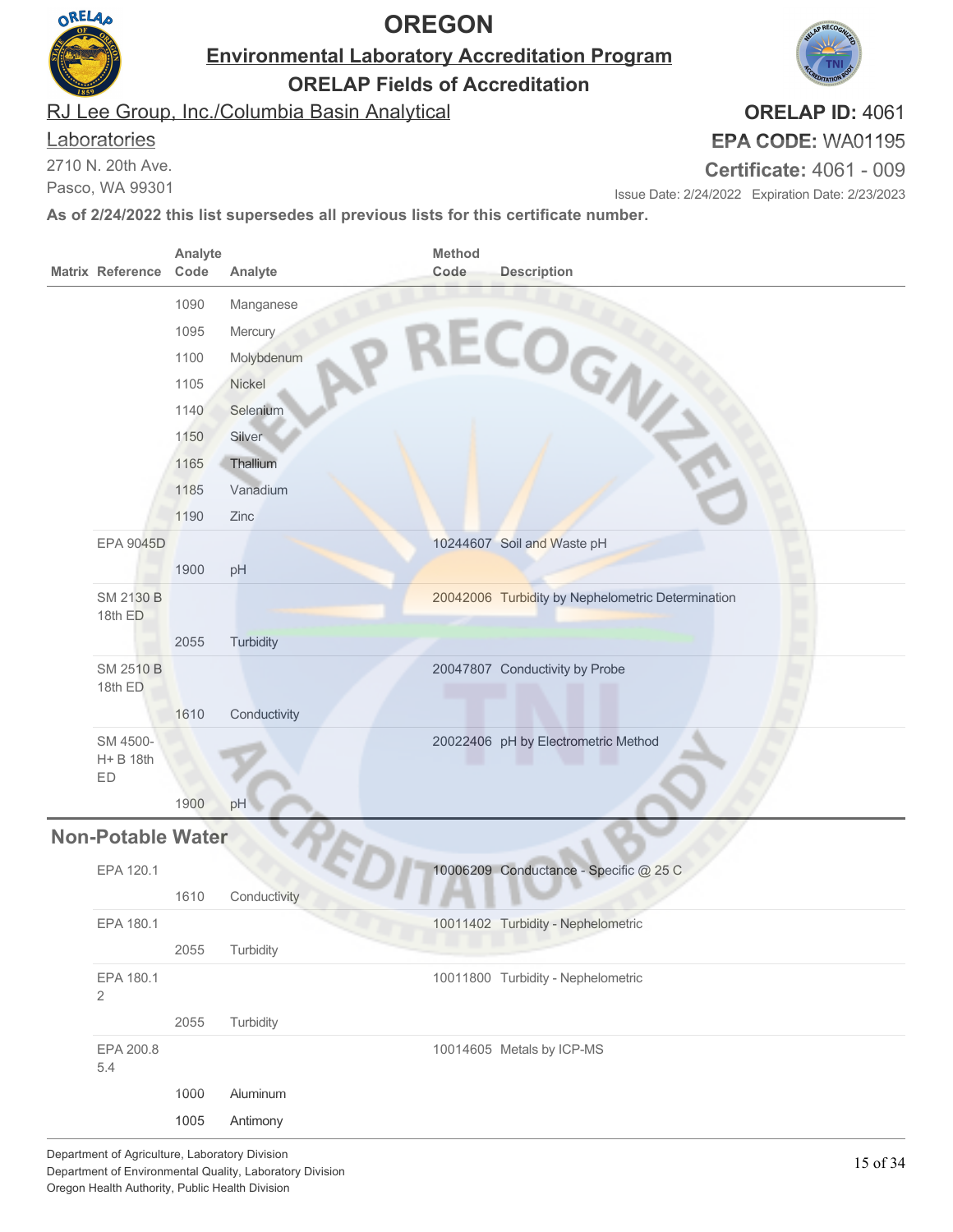

**Environmental Laboratory Accreditation Program**

**ORELAP Fields of Accreditation**

RJ Lee Group, Inc./Columbia Basin Analytical

#### **Laboratories**

2710 N. 20th Ave.

Pasco, WA 99301

#### **ORELAP ID:** 4061 **EPA CODE:** WA01195

**Certificate:** 4061 - 009

Issue Date: 2/24/2022 Expiration Date: 2/23/2023

| Analyte<br>Code<br><b>Matrix Reference</b><br>Analyte | <b>Method</b><br>Code     | <b>Description</b>                                                                                |
|-------------------------------------------------------|---------------------------|---------------------------------------------------------------------------------------------------|
| 1010<br>Arsenic                                       |                           |                                                                                                   |
| 1015<br>Barium                                        |                           |                                                                                                   |
| 1020<br>Beryllium                                     |                           |                                                                                                   |
| 1025<br>Boron                                         |                           |                                                                                                   |
| Cadmium<br>1030                                       |                           | RECOGN                                                                                            |
| 1040<br>Chromium                                      |                           |                                                                                                   |
| 1050<br>Cobalt                                        |                           |                                                                                                   |
| Copper<br>1055                                        |                           |                                                                                                   |
| 1070<br>Iron                                          |                           |                                                                                                   |
| 1075<br>Lead                                          |                           |                                                                                                   |
| 1090<br>Manganese                                     |                           |                                                                                                   |
| 1095<br>Mercury                                       |                           |                                                                                                   |
| 1100<br>Molybdenum                                    |                           |                                                                                                   |
| 1105<br>Nickel                                        |                           |                                                                                                   |
| Selenium<br>1140                                      |                           |                                                                                                   |
| 1150<br>Silver                                        |                           |                                                                                                   |
| Strontium<br>1160                                     |                           |                                                                                                   |
| Thallium<br>1165                                      |                           |                                                                                                   |
| 1175<br>Tin                                           |                           |                                                                                                   |
| 1180<br>Titanium                                      |                           |                                                                                                   |
| 1185<br>Vanadium                                      |                           |                                                                                                   |
| 1190<br>Zinc                                          |                           |                                                                                                   |
| EPA 300.0<br>2.1                                      |                           | 10053200 Methods for the Determination of Inorganic Substances in<br><b>Environmental Samples</b> |
| 1540<br><b>Bromide</b>                                |                           |                                                                                                   |
| 1575<br>Chloride                                      |                           |                                                                                                   |
| 1730<br>Fluoride                                      |                           |                                                                                                   |
| 1810<br>Nitrate as N                                  |                           |                                                                                                   |
| 1820                                                  | Nitrate plus Nitrite as N |                                                                                                   |
| 1835<br>Nitrite                                       |                           |                                                                                                   |
| 1840<br>Nitrite as N                                  |                           |                                                                                                   |
| 1870                                                  | Orthophosphate as P       |                                                                                                   |
|                                                       |                           |                                                                                                   |

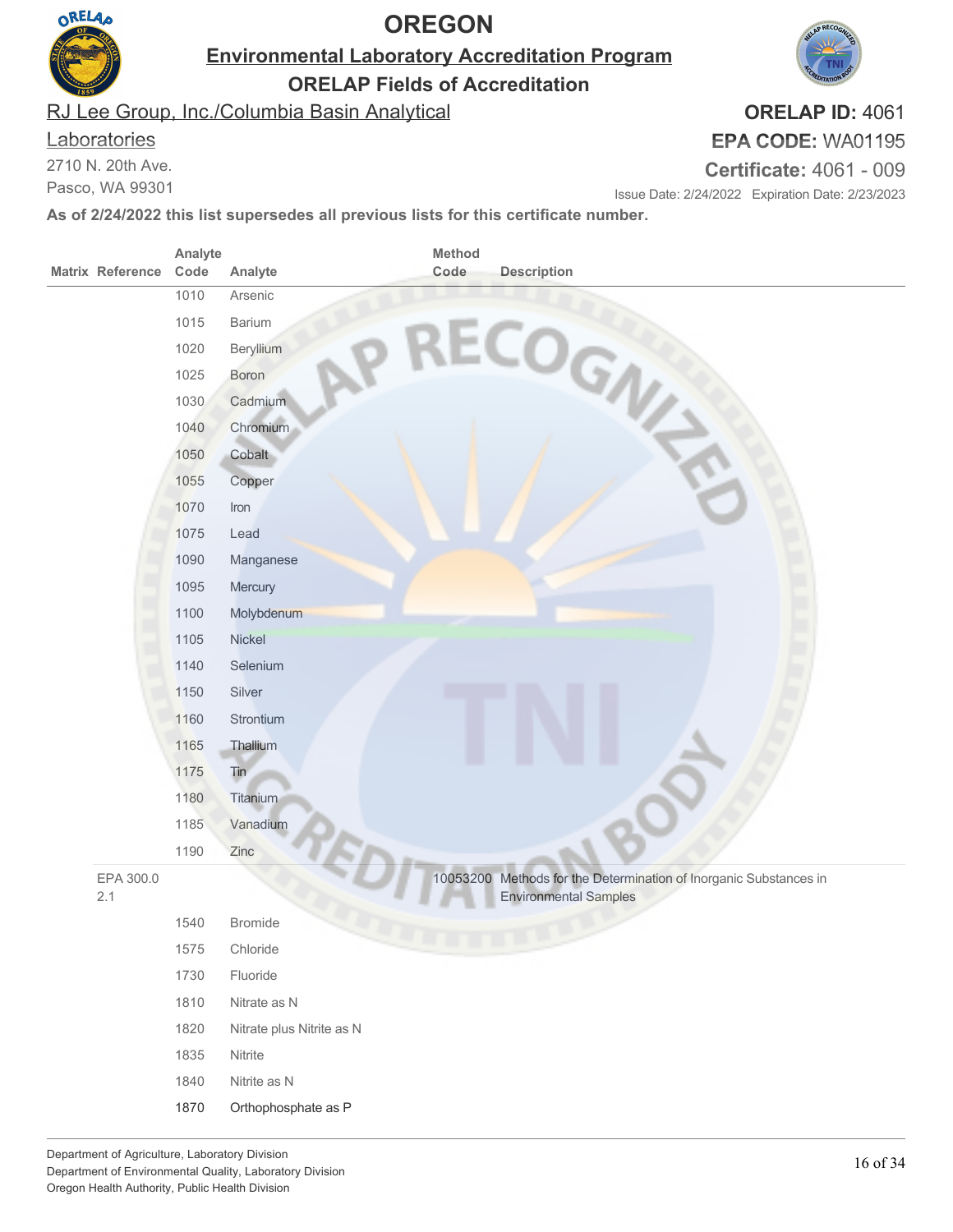

**Environmental Laboratory Accreditation Program**

**ORELAP Fields of Accreditation**

RJ Lee Group, Inc./Columbia Basin Analytical

#### **Laboratories**

2710 N. 20th Ave.

Pasco, WA 99301

# **EPA CODE:** WA01195

**Certificate:** 4061 - 009

Issue Date: 2/24/2022 Expiration Date: 2/23/2023

**As of 2/24/2022 this list supersedes all previous lists for this certificate number.**

|                             | Analyte |                     | Method |                                                       |
|-----------------------------|---------|---------------------|--------|-------------------------------------------------------|
| <b>Matrix Reference</b>     | Code    | Analyte             | Code   | <b>Description</b>                                    |
|                             | 2000    | Sulfate             |        |                                                       |
| EPA 310.1                   |         |                     |        | 10054805 Alkalinity as CaCO3                          |
|                             | 1505    | Alkalinity as CaCO3 |        |                                                       |
| EPA 6020                    |         |                     |        | 10156000 Inductively Coupled Plasma-Mass Spectrometry |
|                             | 1000    | Aluminum            |        |                                                       |
|                             | 1005    | Antimony            |        |                                                       |
|                             | 1010    | Arsenic             |        |                                                       |
|                             | 1015    | Barium              |        |                                                       |
|                             | 1020    | Beryllium           |        |                                                       |
|                             | 1025    | <b>Boron</b>        |        |                                                       |
|                             | 1030    | Cadmium             |        |                                                       |
|                             | 1040    | Chromium            |        |                                                       |
|                             | 1050    | Cobalt              |        |                                                       |
|                             | 1055    | Copper              |        |                                                       |
|                             | 1070    | Iron                |        |                                                       |
|                             | 1075    | Lead                |        |                                                       |
|                             | 1090    | Manganese           |        |                                                       |
|                             | 1095    | Mercury             |        |                                                       |
|                             | 1100    | Molybdenum          |        |                                                       |
|                             | 1105    | Nickel              |        |                                                       |
|                             | 1140    | Selenium            |        |                                                       |
|                             | 1150    | Silver              |        |                                                       |
|                             | 1160    | Strontium           |        |                                                       |
|                             | 1165    | Thallium            |        |                                                       |
|                             | 1175    | Tin                 |        |                                                       |
|                             | 1180    | Titanium            |        |                                                       |
|                             | 1185    | Vanadium            |        |                                                       |
|                             | 1190    | Zinc                |        |                                                       |
| EPA 6020B<br>$\overline{2}$ |         |                     |        | 10156420 Inductively Coupled Plasma-Mass Spectrometry |
|                             |         |                     |        |                                                       |
|                             | 1000    | Aluminum            |        |                                                       |

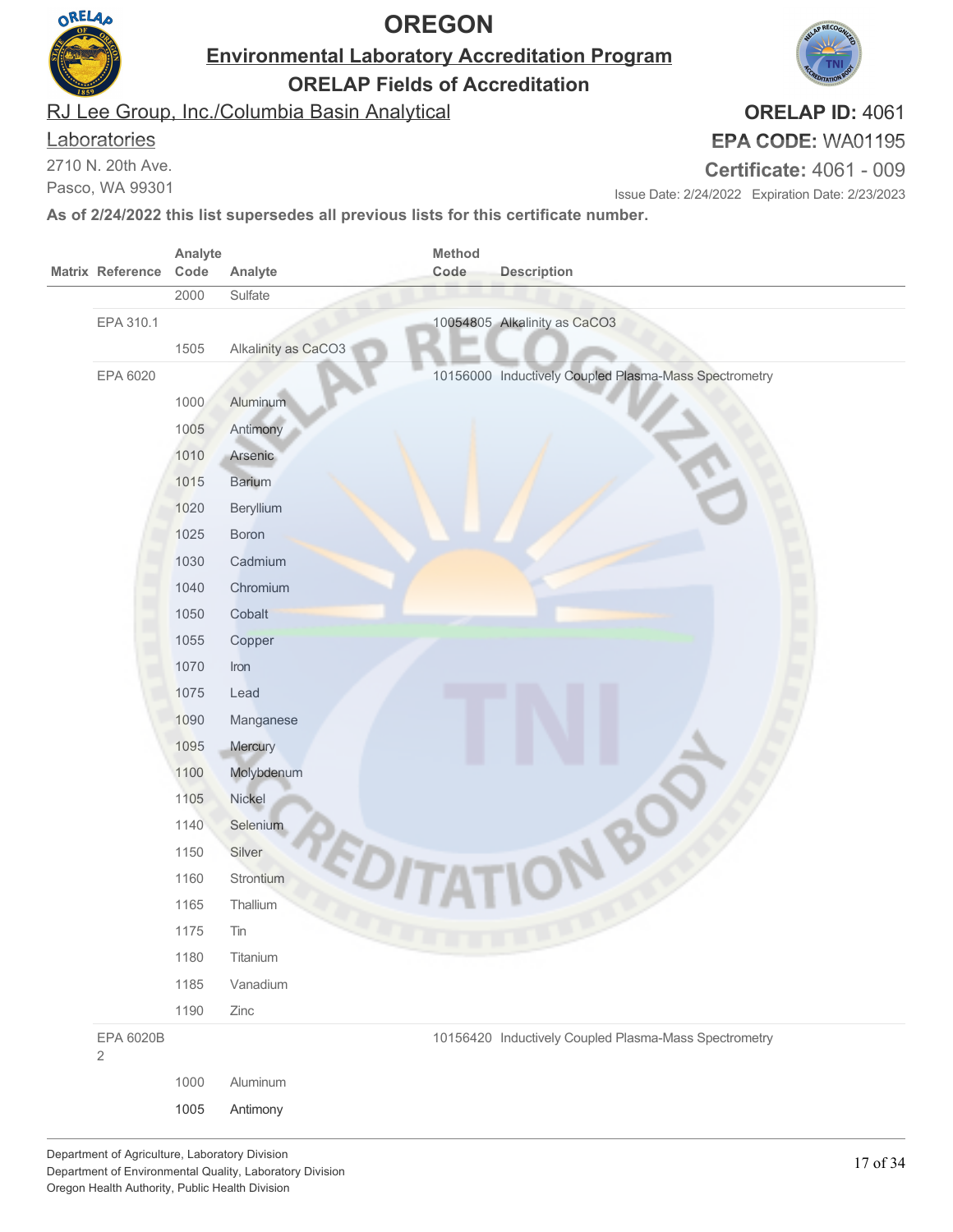

**Environmental Laboratory Accreditation Program**

**ORELAP Fields of Accreditation**

RJ Lee Group, Inc./Columbia Basin Analytical

#### **Laboratories**

2710 N. 20th Ave.

Pasco, WA 99301

#### **ORELAP ID:** 4061 **EPA CODE:** WA01195

**Certificate:** 4061 - 009

Issue Date: 2/24/2022 Expiration Date: 2/23/2023

| <b>Matrix Reference</b> | Analyte<br>Code | Method<br>Code<br><b>Description</b><br>Analyte     |
|-------------------------|-----------------|-----------------------------------------------------|
|                         | 1010            | Arsenic                                             |
|                         | 1015            | Barium                                              |
|                         | 1020            | Beryllium                                           |
|                         | 1025            | Boron                                               |
|                         | 1030            | RECOGN<br>Cadmium                                   |
|                         | 1040            | Chromium                                            |
|                         | 1050            | Cobalt                                              |
|                         | 1055            | Copper                                              |
|                         | 1070            | Iron                                                |
|                         | 1075            | Lead                                                |
|                         | 1090            | Manganese                                           |
|                         | 1095            | Mercury                                             |
|                         | 1100            | Molybdenum                                          |
|                         | 1105            | Nickel                                              |
|                         | 1140            | Selenium                                            |
|                         | 1150            | Silver                                              |
|                         | 1160            | Strontium                                           |
|                         | 1165            | Thallium                                            |
|                         | 1175            | Tin                                                 |
|                         | 1180            | Titanium                                            |
|                         | 1185            | Vanadium                                            |
|                         | 1190            | Zinc                                                |
| EPA 608                 |                 | 10103603 Organochlorine Pesticides & PCBs by GC/ECD |
|                         | 7355            | $4,4'-DDD$                                          |
|                         | 7360            | 4,4'-DDE                                            |
|                         | 7365            | $4,4'-DDT$                                          |
|                         | 7025            | Aldrin                                              |
|                         | 7110            | alpha-BHC (alpha-<br>Hexachlorocyclohexane)         |
|                         | 8880            | Aroclor-1016 (PCB-1016)                             |
|                         | 8885            | Aroclor-1221 (PCB-1221)                             |
|                         | 8890            | Aroclor-1232 (PCB-1232)                             |

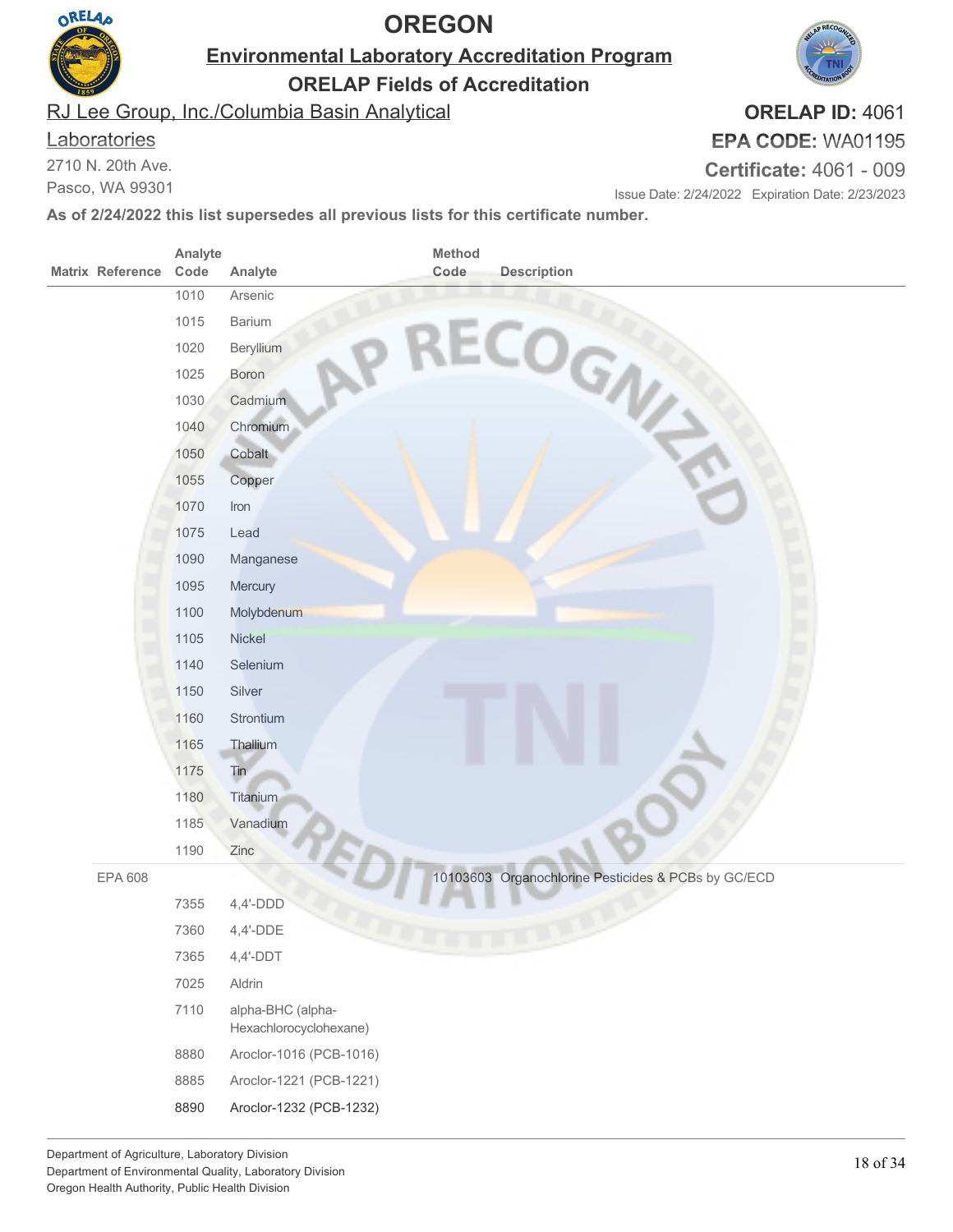

**Environmental Laboratory Accreditation Program**

**ORELAP Fields of Accreditation**

RJ Lee Group, Inc./Columbia Basin Analytical

#### **Laboratories**

2710 N. 20th Ave.

Pasco, WA 99301

#### **EPA CODE:** WA01195 **Certificate:** 4061 - 009

Issue Date: 2/24/2022 Expiration Date: 2/23/2023

**As of 2/24/2022 this list supersedes all previous lists for this certificate number.**

|                         | Analyte |                                                      | Method |                                  |
|-------------------------|---------|------------------------------------------------------|--------|----------------------------------|
| <b>Matrix Reference</b> | Code    | Analyte                                              | Code   | <b>Description</b>               |
|                         | 8895    | Aroclor-1242 (PCB-1242)                              |        |                                  |
|                         | 8900    | Aroclor-1248 (PCB-1248)                              |        |                                  |
|                         | 8905    | Aroclor-1254 (PCB-1254)                              |        |                                  |
|                         | 8910    | Aroclor-1260 (PCB-1260)                              |        |                                  |
|                         | 7115    | beta-BHC (beta-<br>Hexachlorocyclohexane)            |        | ECOGN                            |
|                         | 7240    | cis-chlordane (alpha-Chlordane)                      |        |                                  |
|                         | 7105    | delta-BHC                                            |        |                                  |
|                         | 7470    | <b>Dieldrin</b>                                      |        |                                  |
|                         | 7510    | Endosulfan I                                         |        |                                  |
|                         | 7515    | Endosulfan II                                        |        |                                  |
|                         | 7520    | Endosulfan sulfate                                   |        |                                  |
|                         | 7540    | Endrin                                               |        |                                  |
|                         | 7530    | Endrin aldehyde                                      |        |                                  |
|                         | 7535    | Endrin ketone                                        |        |                                  |
|                         | 7120    | gamma-BHC (Lindane, gamma-<br>HexachlorocyclohexanE) |        |                                  |
|                         | 7245    | gamma-Chlordane                                      |        |                                  |
|                         | 7685    | Heptachlor                                           |        |                                  |
|                         | 7690    | Heptachlor epoxide                                   |        |                                  |
|                         | 7810    | Methoxychlor                                         |        |                                  |
|                         | 8870    | <b>PCBs</b>                                          |        |                                  |
|                         | 8250    | Toxaphene (Chlorinated<br>camphene)                  |        |                                  |
| <b>EPA 625</b>          |         |                                                      |        | 10107401 Base/Neutrals and Acids |
|                         | 6715    | 1,2,4,5-Tetrachlorobenzene                           |        |                                  |
|                         | 5155    | 1,2,4-Trichlorobenzene                               |        |                                  |
|                         | 4610    | 1,2-Dichlorobenzene                                  |        |                                  |
|                         | 6155    | 1,2-Dinitrobenzene                                   |        |                                  |
|                         | 4615    | 1,3-Dichlorobenzene                                  |        |                                  |
|                         | 4620    | 1,4-Dichlorobenzene                                  |        |                                  |
|                         | 5790    | 1-Chloronaphthalene                                  |        |                                  |
|                         | 6380    | 1-Methylnaphthalene                                  |        |                                  |
|                         |         |                                                      |        |                                  |

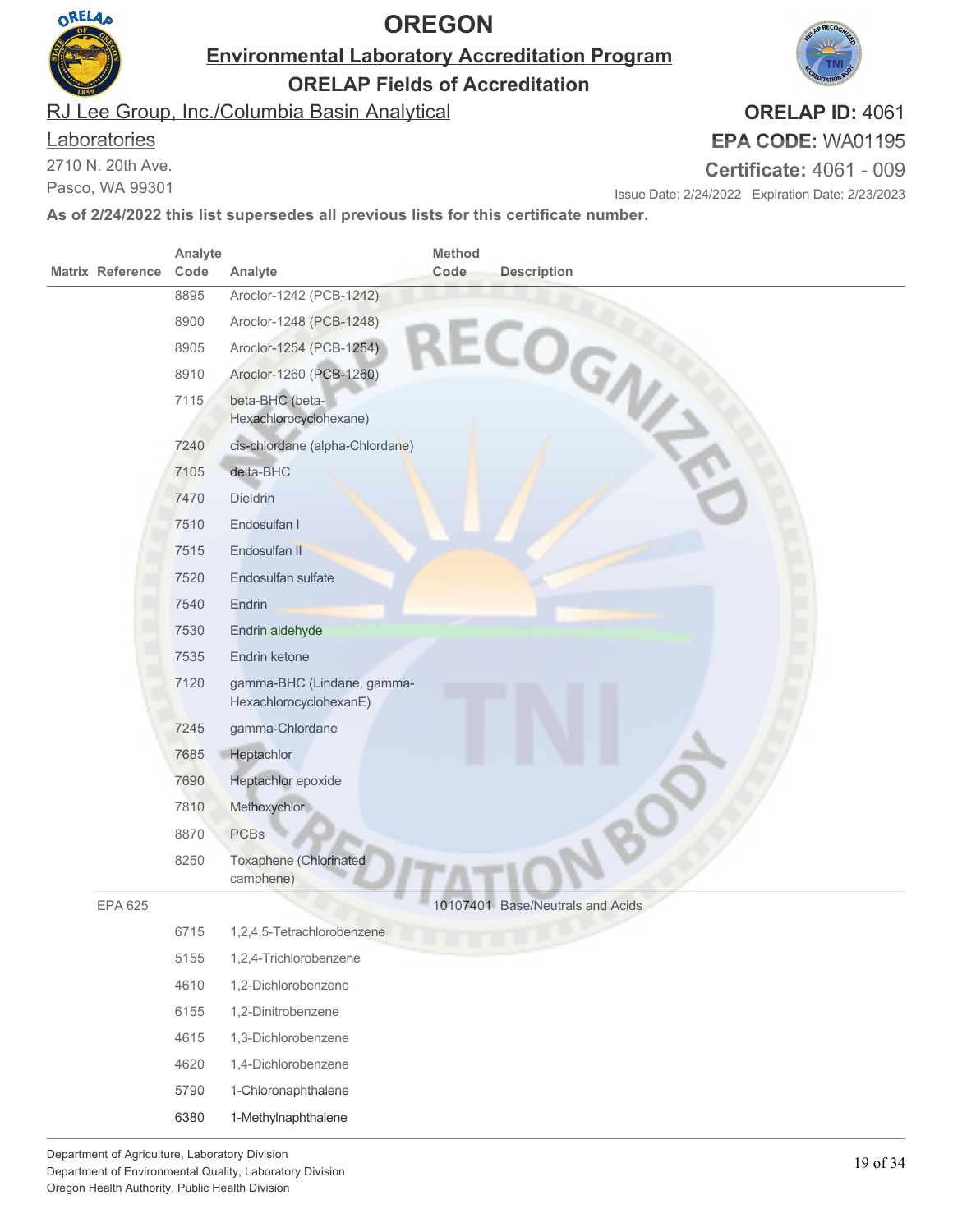

**Environmental Laboratory Accreditation Program**

**ORELAP Fields of Accreditation**

RJ Lee Group, Inc./Columbia Basin Analytical

#### **Laboratories**

2710 N. 20th Ave.

Pasco, WA 99301

#### **ORELAP ID:** 4061 **EPA CODE:** WA01195

**Certificate:** 4061 - 009

Issue Date: 2/24/2022 Expiration Date: 2/23/2023

|                         | Analyte |                                                                   | Method |                    |
|-------------------------|---------|-------------------------------------------------------------------|--------|--------------------|
| <b>Matrix Reference</b> | Code    | Analyte                                                           | Code   | <b>Description</b> |
|                         | 4659    | 2,2'-Oxybis(1-chloropropane),<br>bis(2-Chloro-1-methylethyl)ether |        | COGN               |
|                         | 6735    | 2,3,4,6-Tetrachlorophenol                                         |        |                    |
|                         | 6835    | 2,4,5-Trichlorophenol                                             |        |                    |
|                         | 6840    | 2,4,6-Trichlorophenol-                                            |        |                    |
|                         | 6000    | 2,4-Dichlorophenol                                                |        |                    |
|                         | 6130    | 2,4-Dimethylphenol                                                |        |                    |
|                         | 6175    | 2,4-Dinitrophenol                                                 |        |                    |
|                         | 6185    | 2,4-Dinitrotoluene (2,4-DNT)                                      |        |                    |
|                         | 6190    | 2,6-Dinitrotoluene (2,6-DNT)                                      |        |                    |
|                         | 5795    | 2-Chloronaphthalene                                               |        |                    |
|                         | 5800    | 2-Chlorophenol                                                    |        |                    |
|                         | 6360    | 2-Methyl-4,6-dinitrophenol (4,6-<br>Dinitro-2-methylphenol)       |        |                    |
|                         | 5145    | 2-Methylaniline (o-Toluidine)                                     |        |                    |
|                         | 6385    | 2-Methylnaphthalene                                               |        |                    |
|                         | 6400    | 2-Methylphenol (o-Cresol)                                         |        |                    |
|                         | 6460    | 2-Nitroaniline                                                    |        |                    |
|                         | 6490    | 2-Nitrophenol                                                     |        |                    |
|                         | 6412    | 3 & 4 Methylphenol                                                |        |                    |
|                         | 5945    | 3,3'-Dichlorobenzidine                                            |        |                    |
|                         | 6465    | 3-Nitroaniline                                                    |        |                    |
|                         | 5660    | 4-Bromophenyl phenyl ether<br>$(BDE-3)$                           |        |                    |
|                         | 5700    | 4-Chloro-3-methylphenol                                           |        |                    |
|                         | 5745    | 4-Chloroaniline                                                   |        |                    |
|                         | 5825    | 4-Chlorophenyl phenylether                                        |        |                    |
|                         | 6470    | 4-Nitroaniline                                                    |        |                    |
|                         | 6500    | 4-Nitrophenol                                                     |        |                    |
|                         | 5500    | Acenaphthene                                                      |        |                    |
|                         | 5505    | Acenaphthylene                                                    |        |                    |
|                         | 5545    | Aniline                                                           |        |                    |
|                         | 5555    | Anthracene                                                        |        |                    |

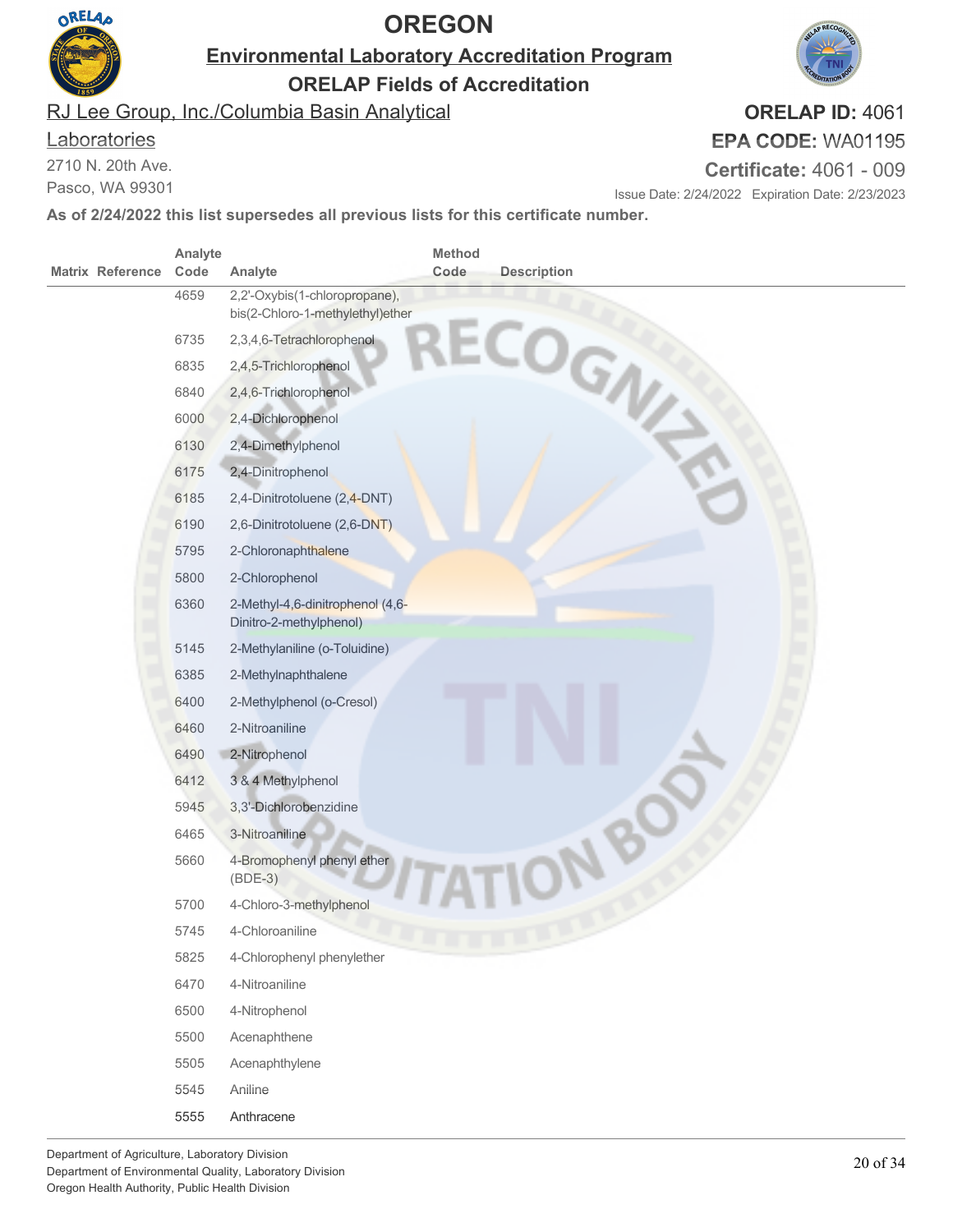

**Environmental Laboratory Accreditation Program**

**ORELAP Fields of Accreditation**

RJ Lee Group, Inc./Columbia Basin Analytical

#### **Laboratories**

2710 N. 20th Ave.

Pasco, WA 99301

### **ORELAP ID:** 4061 **EPA CODE:** WA01195

**Certificate:** 4061 - 009

Issue Date: 2/24/2022 Expiration Date: 2/23/2023

|                         | Analyte |                                                                   | Method |                    |
|-------------------------|---------|-------------------------------------------------------------------|--------|--------------------|
| <b>Matrix Reference</b> | Code    | Analyte                                                           | Code   | <b>Description</b> |
|                         | 5595    | Benzidine                                                         |        |                    |
|                         | 5580    | Benzo(a)pyrene                                                    |        |                    |
|                         | 5590    | Benzo(g,h,i)perylene                                              |        |                    |
|                         | 9309    | Benzo(j)fluoranthene                                              |        |                    |
|                         | 5600    | Benzo(k)fluoranthene                                              |        | ECOGN              |
|                         | 5585    | Benzo[b]fluoranthene                                              |        |                    |
|                         | 5630    | Benzyl alcohol                                                    |        |                    |
|                         | 5760    | bis(2-Chloroethoxy)methane                                        |        |                    |
|                         | 5765    | bis(2-Chloroethyl) ether                                          |        |                    |
|                         | 5670    | Butyl benzyl phthalate                                            |        |                    |
|                         | 5680    | Carbazole                                                         |        |                    |
|                         | 5855    | Chrysene                                                          |        |                    |
|                         | 6065    | Di(2-ethylhexyl) phthalate (bis(2-<br>Ethylhexyl)phthalate, DEHP) |        |                    |
|                         | 5895    | Dibenz(a,h) anthracene                                            |        |                    |
|                         | 5905    | Dibenzofuran                                                      |        |                    |
|                         | 6070    | Diethyl phthalate                                                 |        |                    |
|                         | 6135    | Dimethyl phthalate                                                |        |                    |
|                         | 5925    | Di-n-butyl phthalate                                              |        |                    |
|                         | 6265    | Fluoranthene                                                      |        |                    |
|                         | 6270    | Fluorene                                                          |        |                    |
|                         | 6275    | Hexachlorobenzene                                                 |        |                    |
|                         | 4835    | Hexachlorobutadiene                                               |        |                    |
|                         | 6285    | Hexachlorocyclopentadiene                                         |        |                    |
|                         | 4840    | Hexachloroethane                                                  |        |                    |
|                         | 6315    | Indeno(1,2,3-cd) pyrene                                           |        |                    |
|                         | 6320    | Isophorone                                                        |        |                    |
|                         | 5005    | Naphthalene                                                       |        |                    |
|                         | 5015    | Nitrobenzene                                                      |        |                    |
|                         | 6525    | n-Nitrosodiethylamine                                             |        |                    |
|                         | 6530    | n-Nitrosodimethylamine                                            |        |                    |
|                         | 5025    | n-Nitroso-di-n-butylamine                                         |        |                    |
|                         |         |                                                                   |        |                    |

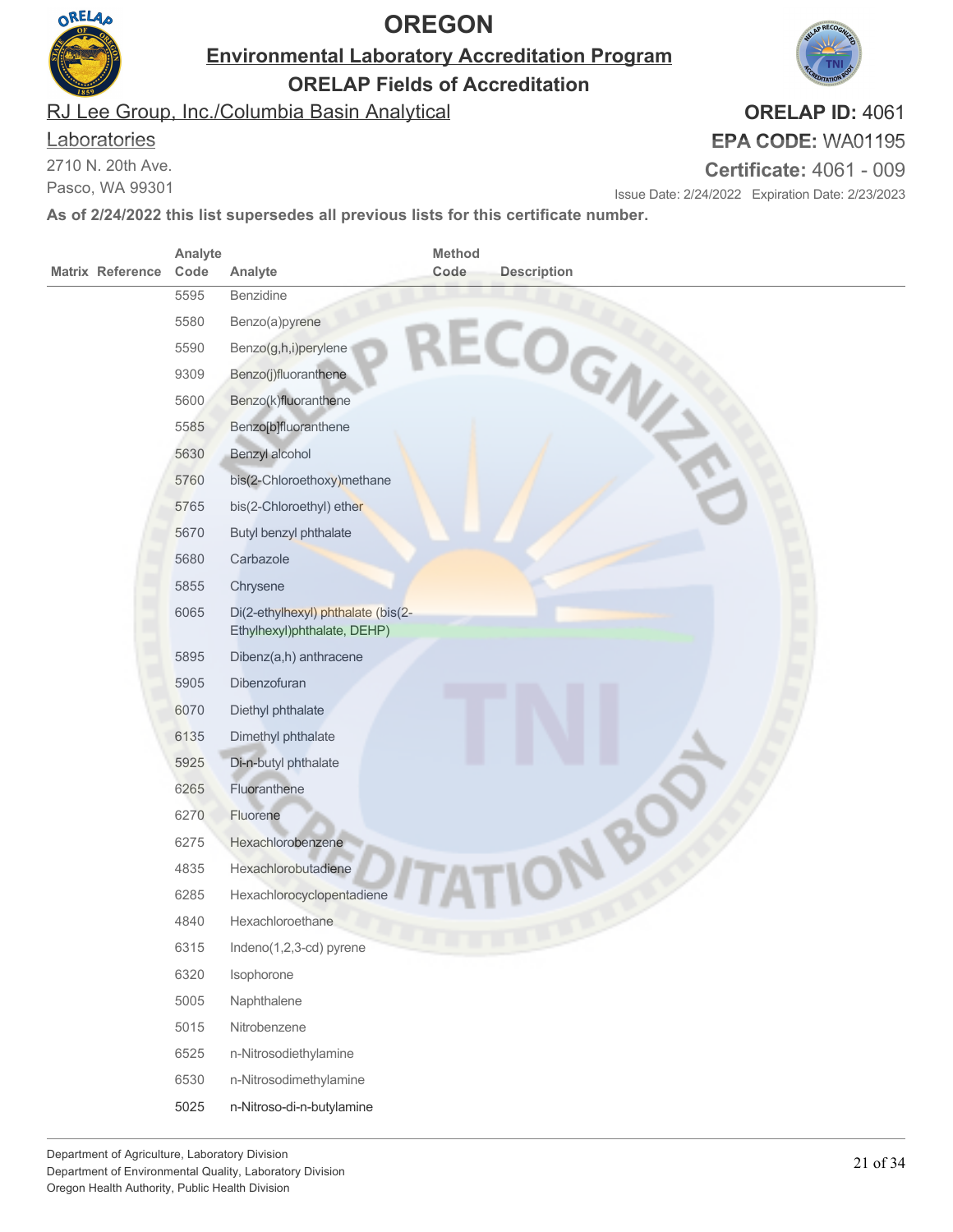

**Environmental Laboratory Accreditation Program**

**ORELAP Fields of Accreditation**

RJ Lee Group, Inc./Columbia Basin Analytical

#### **Laboratories**

2710 N. 20th Ave.

Pasco, WA 99301

# **EPA CODE:** WA01195

**Certificate:** 4061 - 009

Issue Date: 2/24/2022 Expiration Date: 2/23/2023

**As of 2/24/2022 this list supersedes all previous lists for this certificate number.**

| <b>Matrix Reference</b>      | Analyte<br>Code | Analyte                                              | Method<br>Code | <b>Description</b>                                       |
|------------------------------|-----------------|------------------------------------------------------|----------------|----------------------------------------------------------|
|                              | 6545            | n-Nitrosodi-n-propylamine                            |                |                                                          |
|                              | 6535            | n-Nitrosodiphenylamine                               |                | ECOGN                                                    |
|                              | 6550            | n-Nitrosomethylethylamine                            |                |                                                          |
|                              | 6590            | Pentachlorobenzene                                   |                |                                                          |
|                              | 6615            | Phenanthrene                                         |                |                                                          |
|                              | 6665            | Pyrene                                               |                |                                                          |
|                              | 5095            | Pyridine                                             |                |                                                          |
| <b>EPA 7196A</b><br>Update I |                 |                                                      |                | 10162400 Chromium Hexavalent colorimetric                |
|                              | 1045            | Chromium VI                                          |                |                                                          |
| <b>EPA 8015D</b>             |                 |                                                      |                | 10305609 Nonhalogenated Organics Using GC/FID            |
|                              | 9369            | Diesel range organics (DRO)                          |                |                                                          |
| <b>EPA 8081B</b>             |                 |                                                      |                | 10178811 Organochlorine Pesticides by Gas Chromatography |
|                              | 7355            | $4,4'-DDD$                                           |                |                                                          |
|                              | 7360            | $4,4'-DDE$                                           |                |                                                          |
|                              | 7365            | $4,4'$ -DDT                                          |                |                                                          |
|                              | 7025            | Aldrin                                               |                |                                                          |
|                              | 7110            | alpha-BHC (alpha-<br>Hexachlorocyclohexane)          |                |                                                          |
|                              | 7115            | beta-BHC (beta-<br>Hexachlorocyclohexane)            |                |                                                          |
|                              | 7240            | cis-chlordane (alpha-Chlordane)                      |                |                                                          |
|                              | 7105            | delta-BHC                                            |                |                                                          |
|                              | 7470            | Dieldrin                                             |                |                                                          |
|                              | 7510            | Endosulfan I                                         |                |                                                          |
|                              | 7515            | Endosulfan II                                        |                |                                                          |
|                              | 7520            | Endosulfan sulfate                                   |                |                                                          |
|                              | 7540            | Endrin                                               |                |                                                          |
|                              | 7530            | Endrin aldehyde                                      |                |                                                          |
|                              | 7535            | Endrin ketone                                        |                |                                                          |
|                              | 7120            | gamma-BHC (Lindane, gamma-<br>HexachlorocyclohexanE) |                |                                                          |
|                              | 7245            | gamma-Chlordane                                      |                |                                                          |

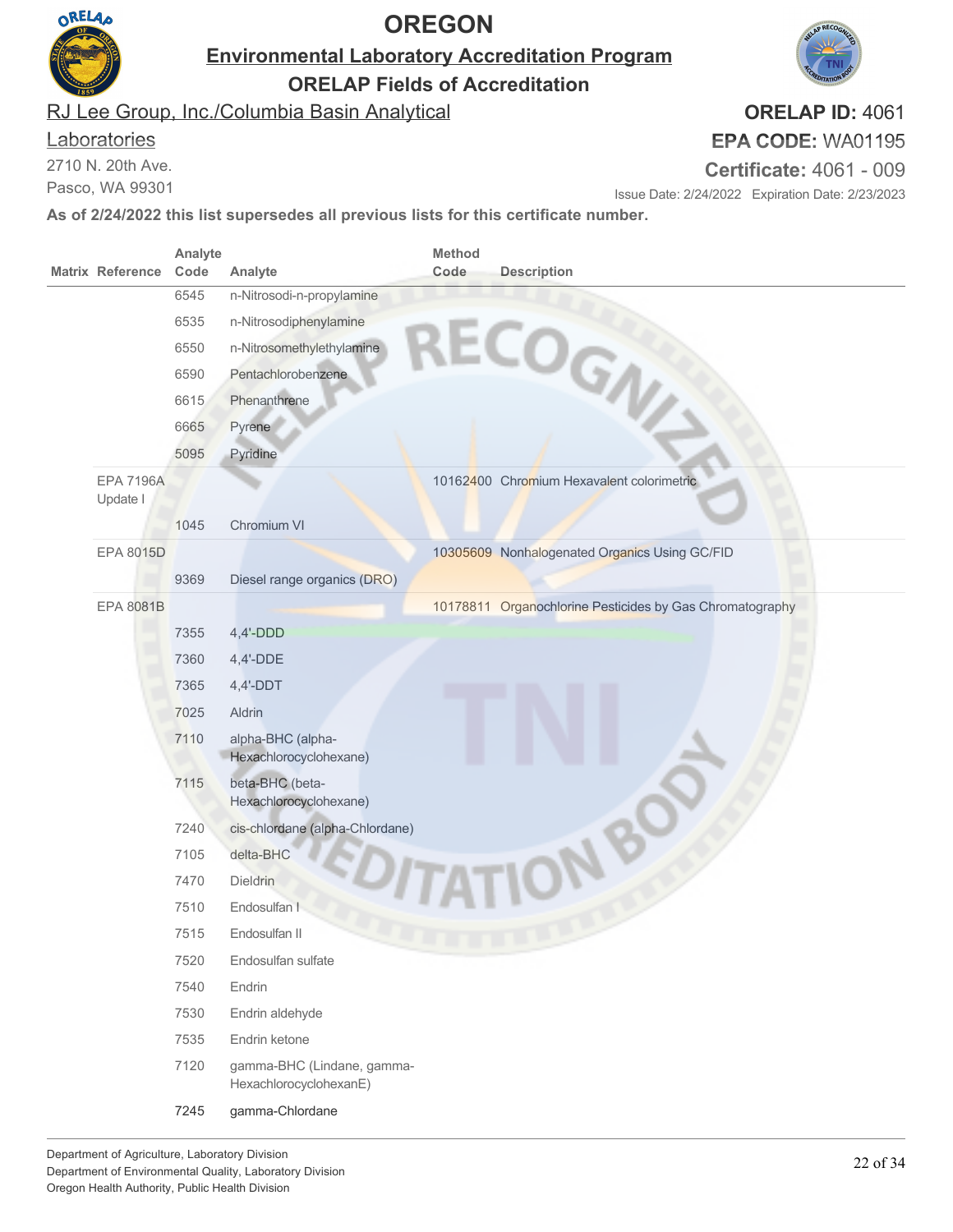

**Environmental Laboratory Accreditation Program**

**ORELAP Fields of Accreditation**

RJ Lee Group, Inc./Columbia Basin Analytical

#### **Laboratories**

2710 N. 20th Ave.

Pasco, WA 99301

# **EPA CODE:** WA01195

**Certificate:** 4061 - 009

Issue Date: 2/24/2022 Expiration Date: 2/23/2023

**As of 2/24/2022 this list supersedes all previous lists for this certificate number.**

| <b>Matrix Reference</b> | Analyte<br>Code | Analyte                               | Method<br>Code | <b>Description</b>                                  |
|-------------------------|-----------------|---------------------------------------|----------------|-----------------------------------------------------|
|                         | 7685            | Heptachlor                            |                |                                                     |
|                         | 7690            | Heptachlor epoxide                    |                |                                                     |
|                         | 7810            | Methoxychlor                          |                |                                                     |
|                         | 8250            | Toxaphene (Chlorinated                |                | <b>LECOGA</b>                                       |
|                         |                 | camphene)                             |                |                                                     |
| EPA 8082A               |                 |                                       |                | 10179358 Polychlorinated Biphenyls (PCBs) by GC/ECD |
|                         | 8880            | Aroclor-1016 (PCB-1016)               |                |                                                     |
|                         | 8885            | Aroclor-1221 (PCB-1221)               |                |                                                     |
|                         | 8890            | Aroclor-1232 (PCB-1232)               |                |                                                     |
|                         | 8895            | Aroclor-1242 (PCB-1242)               |                |                                                     |
|                         | 8900            | Aroclor-1248 (PCB-1248)               |                |                                                     |
|                         | 8905            | Aroclor-1254 (PCB-1254)               |                |                                                     |
|                         | 8910            | Aroclor-1260 (PCB-1260)               |                |                                                     |
| <b>EPA 8270E</b>        |                 |                                       |                | 10242543 Semivolatile Organic compounds by GC/MS    |
|                         | 6715            | 1,2,4,5-Tetrachlorobenzene            |                |                                                     |
|                         | 5155            | 1,2,4-Trichlorobenzene                |                |                                                     |
|                         | 4610            | 1,2-Dichlorobenzene                   |                |                                                     |
|                         | 4615            | 1,3-Dichlorobenzene                   |                |                                                     |
|                         | 4620            | 1,4-Dichlorobenzene                   |                |                                                     |
|                         | 4735            | 1,4-Dioxane (1,4-<br>Diethyleneoxide) |                |                                                     |
|                         | 5790            | 1-Chloronaphthalene                   |                |                                                     |
|                         | 6380            | 1-Methylnaphthalene                   |                |                                                     |
|                         | 6735            | 2,3,4,6-Tetrachlorophenol             |                |                                                     |
|                         | 6835            | 2,4,5-Trichlorophenol                 |                |                                                     |
|                         | 6840            | 2,4,6-Trichlorophenol                 |                |                                                     |
|                         | 6000            | 2,4-Dichlorophenol                    |                |                                                     |
|                         | 6130            | 2,4-Dimethylphenol                    |                |                                                     |
|                         | 6175            | 2,4-Dinitrophenol                     |                |                                                     |
|                         | 6185            | 2,4-Dinitrotoluene (2,4-DNT)          |                |                                                     |
|                         | 6190            | 2,6-Dinitrotoluene (2,6-DNT)          |                |                                                     |
|                         | 5795            | 2-Chloronaphthalene                   |                |                                                     |
|                         | 5800            | 2-Chlorophenol                        |                |                                                     |

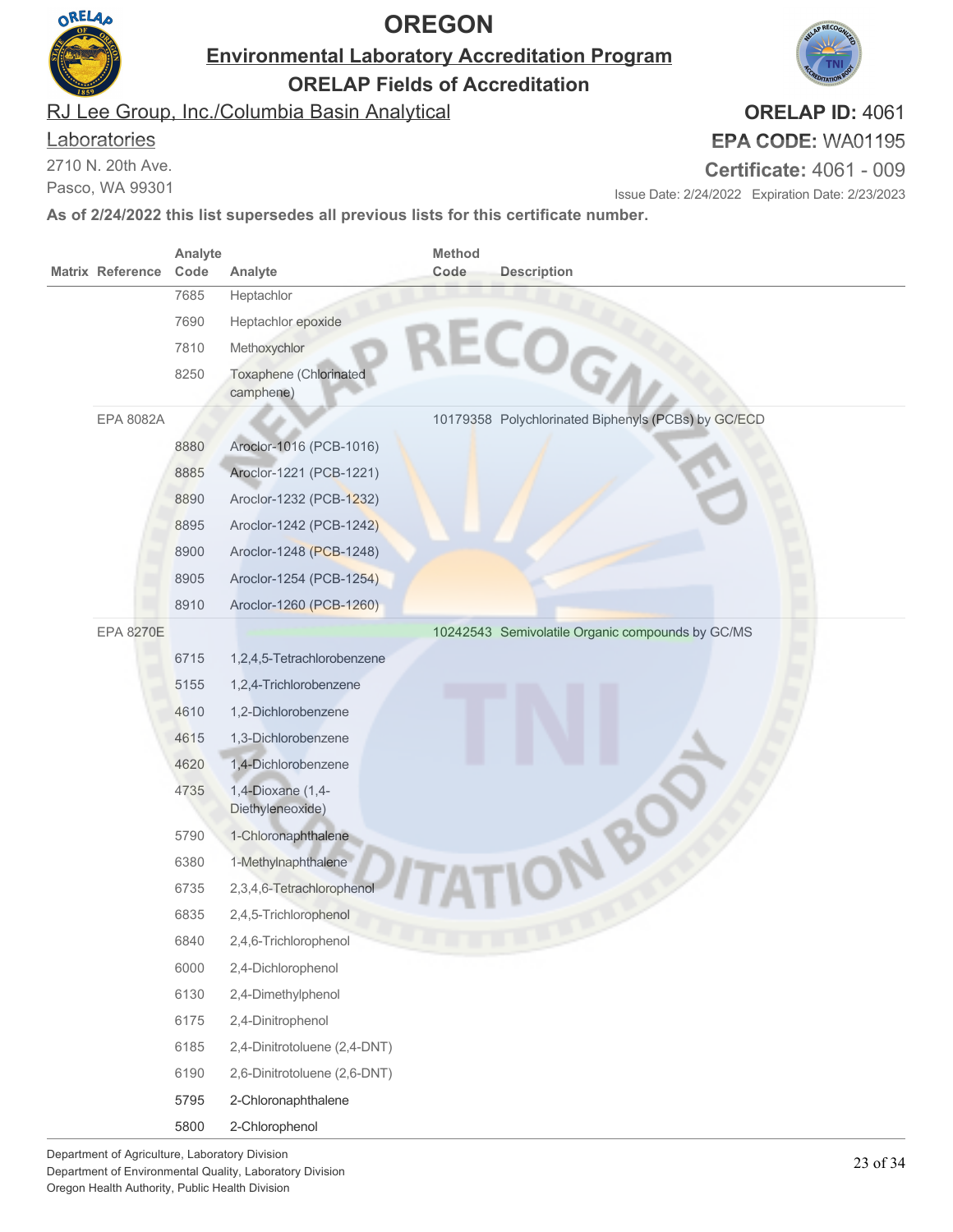

**Environmental Laboratory Accreditation Program**

**ORELAP Fields of Accreditation**

RJ Lee Group, Inc./Columbia Basin Analytical

#### **Laboratories**

2710 N. 20th Ave.

Pasco, WA 99301

#### **ORELAP ID:** 4061 **EPA CODE:** WA01195

**Certificate:** 4061 - 009

Issue Date: 2/24/2022 Expiration Date: 2/23/2023

| <b>Matrix Reference</b> | Analyte<br>Code | Analyte                                 | <b>Method</b><br>Code | <b>Description</b> |
|-------------------------|-----------------|-----------------------------------------|-----------------------|--------------------|
|                         | 6360            | 2-Methyl-4,6-dinitrophenol (4,6-        |                       |                    |
|                         |                 | Dinitro-2-methylphenol)                 |                       |                    |
|                         | 5145            | 2-Methylaniline (o-Toluidine)           |                       |                    |
|                         | 6385            | 2-Methylnaphthalene                     |                       |                    |
|                         | 6400            | 2-Methylphenol (o-Cresol)               |                       | ECOGN              |
|                         | 6460            | 2-Nitroaniline                          |                       |                    |
|                         | 6490            | 2-Nitrophenol                           |                       |                    |
|                         | 6412            | 3 & 4 Methylphenol                      |                       |                    |
|                         | 5945            | 3,3'-Dichlorobenzidine                  |                       |                    |
|                         | 6465            | 3-Nitroaniline                          |                       |                    |
|                         | 5660            | 4-Bromophenyl phenyl ether<br>$(BDE-3)$ |                       |                    |
|                         | 5700            | 4-Chloro-3-methylphenol                 |                       |                    |
|                         | 5745            | 4-Chloroaniline                         |                       |                    |
|                         | 5825            | 4-Chlorophenyl phenylether              |                       |                    |
|                         | 6470            | 4-Nitroaniline                          |                       |                    |
|                         | 6500            | 4-Nitrophenol                           |                       |                    |
|                         | 5500            | Acenaphthene                            |                       |                    |
|                         | 5505            | Acenaphthylene                          |                       |                    |
|                         | 5545            | Aniline                                 |                       |                    |
|                         | 5555            | Anthracene                              |                       |                    |
|                         | 5595            | Benzidine                               |                       |                    |
|                         | 5580            | Benzo(a)pyrene                          |                       |                    |
|                         | 5590            | Benzo(g,h,i)perylene                    |                       |                    |
|                         | 5600            | Benzo(k)fluoranthene                    |                       |                    |
|                         | 5585            | Benzo[b]fluoranthene                    |                       |                    |
|                         | 5610            | Benzoic acid                            |                       |                    |
|                         | 5630            | Benzyl alcohol                          |                       |                    |
|                         | 5760            | bis(2-Chloroethoxy)methane              |                       |                    |
|                         | 5765            | bis(2-Chloroethyl) ether                |                       |                    |
|                         | 5670            | Butyl benzyl phthalate                  |                       |                    |
|                         | 5680            | Carbazole                               |                       |                    |
|                         | 5855            | Chrysene                                |                       |                    |

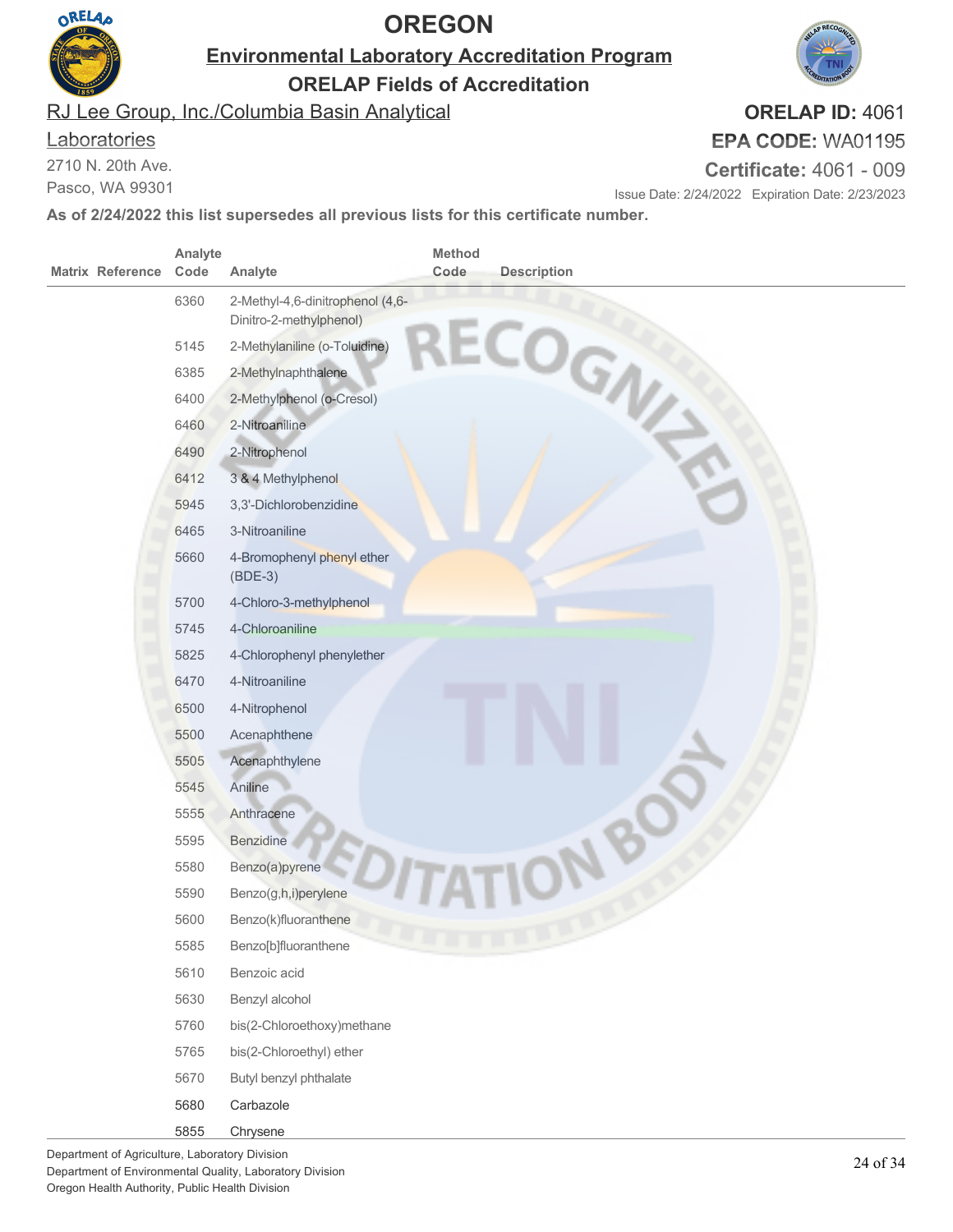

**Environmental Laboratory Accreditation Program**

**ORELAP Fields of Accreditation**

RJ Lee Group, Inc./Columbia Basin Analytical

#### **Laboratories**

2710 N. 20th Ave.

Pasco, WA 99301

# **ORELAP ID:** 4061

**EPA CODE:** WA01195

**Certificate:** 4061 - 009

Issue Date: 2/24/2022 Expiration Date: 2/23/2023

| <b>Matrix Reference</b> |                  | Analyte<br>Code | Analyte                            | Method<br>Code | <b>Description</b>                                               |
|-------------------------|------------------|-----------------|------------------------------------|----------------|------------------------------------------------------------------|
|                         |                  | 6065            | Di(2-ethylhexyl) phthalate (bis(2- |                |                                                                  |
|                         |                  |                 | Ethylhexyl)phthalate, DEHP)        |                | ECOGN                                                            |
|                         |                  | 5895            | Dibenz(a,h) anthracene             |                |                                                                  |
|                         |                  | 5905            | Dibenzofuran                       |                |                                                                  |
|                         |                  | 6070            | Diethyl phthalate                  |                |                                                                  |
|                         |                  | 6135            | Dimethyl phthalate                 |                |                                                                  |
|                         |                  | 5925            | Di-n-butyl phthalate               |                |                                                                  |
|                         |                  | 6200            | Di-n-octyl phthalate               |                |                                                                  |
|                         |                  | 6265            | Fluoranthene                       |                |                                                                  |
|                         |                  | 6270            | Fluorene                           |                |                                                                  |
|                         |                  | 6275            | Hexachlorobenzene                  |                |                                                                  |
|                         |                  | 4835            | Hexachlorobutadiene                |                |                                                                  |
|                         |                  | 6285            | Hexachlorocyclopentadiene          |                |                                                                  |
|                         |                  | 4840            | Hexachloroethane                   |                |                                                                  |
|                         |                  | 6315            | Indeno(1,2,3-cd) pyrene            |                |                                                                  |
|                         |                  | 6320            | Isophorone                         |                |                                                                  |
|                         |                  | 5005            | Naphthalene                        |                |                                                                  |
|                         |                  | 5015            | Nitrobenzene                       |                |                                                                  |
|                         |                  | 6525            | n-Nitrosodiethylamine              |                |                                                                  |
|                         |                  | 6530            | n-Nitrosodimethylamine             |                |                                                                  |
|                         |                  | 6545            | n-Nitrosodi-n-propylamine          |                |                                                                  |
|                         |                  | 6535            | n-Nitrosodiphenylamine             |                |                                                                  |
|                         |                  | 6590            | Pentachlorobenzene                 |                |                                                                  |
|                         |                  | 6605            | Pentachlorophenol                  |                |                                                                  |
|                         |                  | 6615            | Phenanthrene                       |                |                                                                  |
|                         |                  | 6625            | Phenol                             |                |                                                                  |
|                         |                  | 6665            | Pyrene                             |                |                                                                  |
|                         |                  | 5095            | Pyridine                           |                |                                                                  |
|                         | <b>EPA 9045D</b> |                 |                                    |                | 10244607 Soil and Waste pH                                       |
|                         |                  | 1900            | pH                                 |                |                                                                  |
|                         | EPA 9056         |                 |                                    |                | 10199209 Determination of Inorganic Anions by Ion Chromatography |
|                         |                  | 1540            | <b>Bromide</b>                     |                |                                                                  |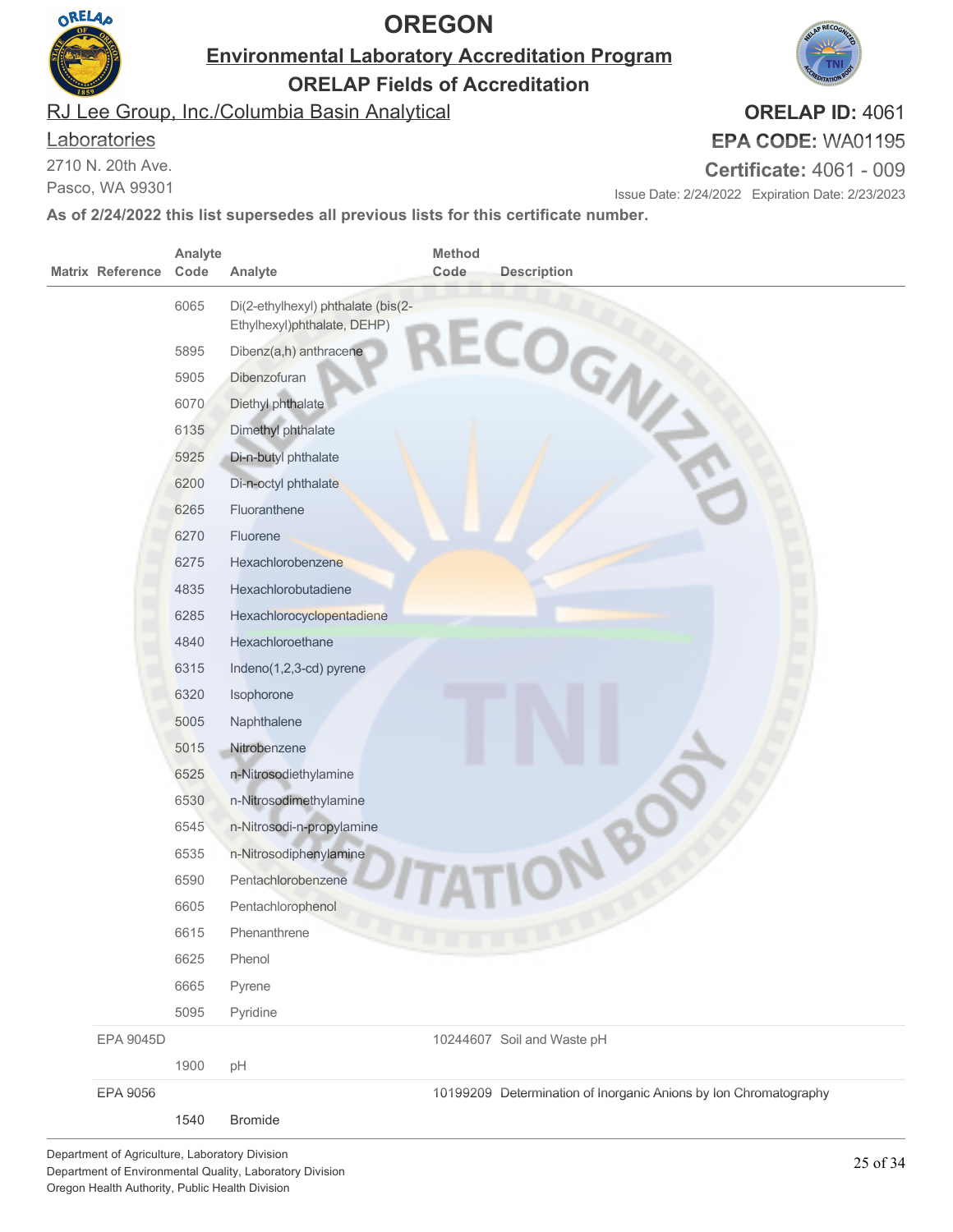

**Environmental Laboratory Accreditation Program**

**ORELAP Fields of Accreditation**

RJ Lee Group, Inc./Columbia Basin Analytical

#### **Laboratories**

2710 N. 20th Ave.

Pasco, WA 99301

# **EPA CODE:** WA01195

**Certificate:** 4061 - 009

Issue Date: 2/24/2022 Expiration Date: 2/23/2023

**As of 2/24/2022 this list supersedes all previous lists for this certificate number.**

|                         | Analyte |                             | <b>Method</b> |                                                                  |
|-------------------------|---------|-----------------------------|---------------|------------------------------------------------------------------|
| <b>Matrix Reference</b> | Code    | Analyte                     | Code          | <b>Description</b>                                               |
|                         | 1575    | Chloride                    |               |                                                                  |
|                         | 1730    | Fluoride                    |               |                                                                  |
|                         | 1810    | Nitrate as N                |               |                                                                  |
|                         | 1820    | Nitrate plus Nitrite as N   |               |                                                                  |
|                         | 1840    | Nitrite as N                |               | RECOGN                                                           |
|                         | 1870    | Orthophosphate as P         |               |                                                                  |
|                         | 2000    | Sulfate                     |               |                                                                  |
| <b>EPA 9056A</b>        |         |                             |               | 10199607 Determination of Inorganic Anions by Ion Chromatography |
|                         | 1540    | <b>Bromide</b>              |               |                                                                  |
|                         | 1575    | Chloride                    |               |                                                                  |
|                         | 1730    | Fluoride                    |               |                                                                  |
|                         | 1810    | Nitrate as N                |               |                                                                  |
|                         | 1820    | Nitrate plus Nitrite as N   |               |                                                                  |
|                         | 1840    | Nitrite as N                |               |                                                                  |
|                         | 1870    | Orthophosphate as P         |               |                                                                  |
|                         | 1910    | Phosphorus, total           |               |                                                                  |
|                         | 2000    | Sulfate                     |               |                                                                  |
| NWTPH-Dx                |         |                             |               | 90018409 Oregon DEQ TPH Diesel Range                             |
|                         | 9369    | Diesel range organics (DRO) |               |                                                                  |
| SM 2130 B               |         |                             |               | 20042006 Turbidity by Nephelometric Determination                |
| 18th ED                 |         |                             |               |                                                                  |
|                         | 2055    | Turbidity                   |               |                                                                  |
| SM 2320 B               |         |                             |               | 20045414 Alkalinity by Titration                                 |
| 22nd Ed                 |         |                             |               |                                                                  |
|                         | 1505    | Alkalinity as CaCO3         |               |                                                                  |
| SM 2510 B<br>18th ED    |         |                             |               | 20047807 Conductivity by Probe                                   |
|                         | 1610    | Conductivity                |               |                                                                  |
| SM 3500-                |         |                             |               | 20066266 Chromium by Colorimetric Method                         |
| Cr B-2011               |         |                             |               |                                                                  |
|                         | 1045    | Chromium VI                 |               |                                                                  |
| SM 4500-                |         |                             |               | 20022406 pH by Electrometric Method                              |
| $H + B$ 18th            |         |                             |               |                                                                  |
| ED                      |         |                             |               |                                                                  |

Department of Agriculture, Laboratory Division Department of Environmental Quality, Laboratory Division Oregon Health Authority, Public Health Division

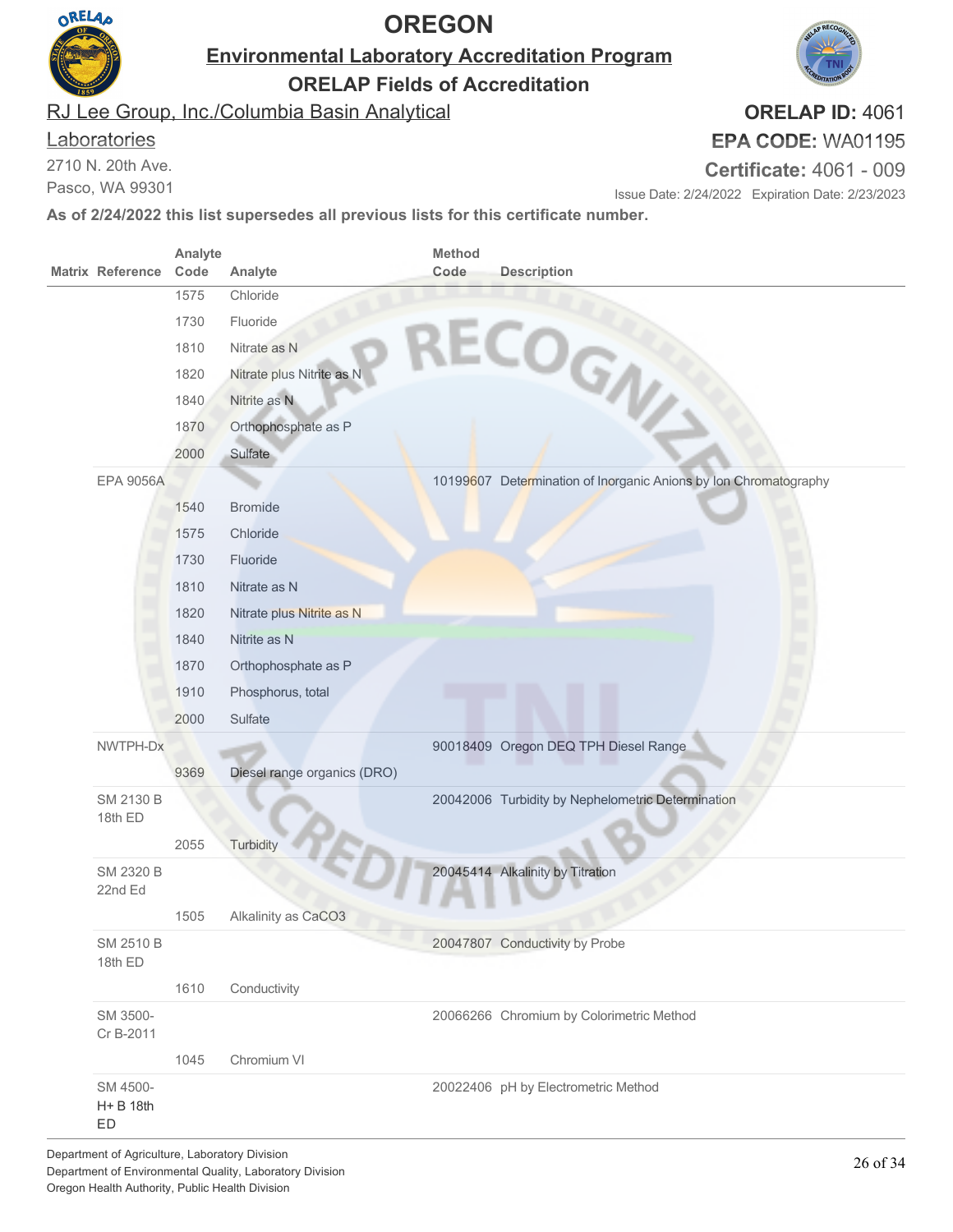

**Environmental Laboratory Accreditation Program**

**ORELAP Fields of Accreditation**

RJ Lee Group, Inc./Columbia Basin Analytical

#### **Laboratories**

2710 N. 20th Ave.

Pasco, WA 99301

# **EPA CODE:** WA01195

**Certificate:** 4061 - 009

Issue Date: 2/24/2022 Expiration Date: 2/23/2023

**As of 2/24/2022 this list supersedes all previous lists for this certificate number.**

|                         | Analyte |                | Method                                                                                            |
|-------------------------|---------|----------------|---------------------------------------------------------------------------------------------------|
| <b>Matrix Reference</b> | Code    | Analyte        | Code<br><b>Description</b>                                                                        |
|                         | 1900    | pH             |                                                                                                   |
| <b>Solids</b>           |         |                |                                                                                                   |
| EPA 200.8<br>5.4        |         |                | 10014605 Metals by ICP-MS                                                                         |
|                         | 1000    | Aluminum       |                                                                                                   |
|                         | 1005    | Antimony       |                                                                                                   |
|                         | 1010    | Arsenic        |                                                                                                   |
|                         | 1015    | <b>Barium</b>  |                                                                                                   |
|                         | 1020    | Beryllium      |                                                                                                   |
|                         | 1025    | <b>Boron</b>   |                                                                                                   |
|                         | 1030    | Cadmium        |                                                                                                   |
|                         | 1040    | Chromium       |                                                                                                   |
|                         | 1050    | Cobalt         |                                                                                                   |
|                         | 1055    | Copper         |                                                                                                   |
|                         | 1070    | Iron           |                                                                                                   |
|                         | 1075    | Lead           |                                                                                                   |
|                         | 1080    | Lithium        |                                                                                                   |
|                         | 1090    | Manganese      |                                                                                                   |
|                         | 1095    | Mercury        |                                                                                                   |
|                         | 1100    | Molybdenum     |                                                                                                   |
|                         | 1105    | Nickel         |                                                                                                   |
|                         | 1140    | Selenium       |                                                                                                   |
|                         | 1150    | Silver         |                                                                                                   |
|                         | 1160    | Strontium      |                                                                                                   |
|                         | 1165    | Thallium       |                                                                                                   |
|                         | 1175    | Tin            |                                                                                                   |
|                         | 1180    | Titanium       |                                                                                                   |
|                         | 1184    | Uranium (mass) |                                                                                                   |
|                         | 1185    | Vanadium       |                                                                                                   |
|                         | 1190    | Zinc           |                                                                                                   |
| EPA 300.0<br>2.1        |         |                | 10053200 Methods for the Determination of Inorganic Substances in<br><b>Environmental Samples</b> |

Department of Agriculture, Laboratory Division Department of Environmental Quality, Laboratory Division Oregon Health Authority, Public Health Division

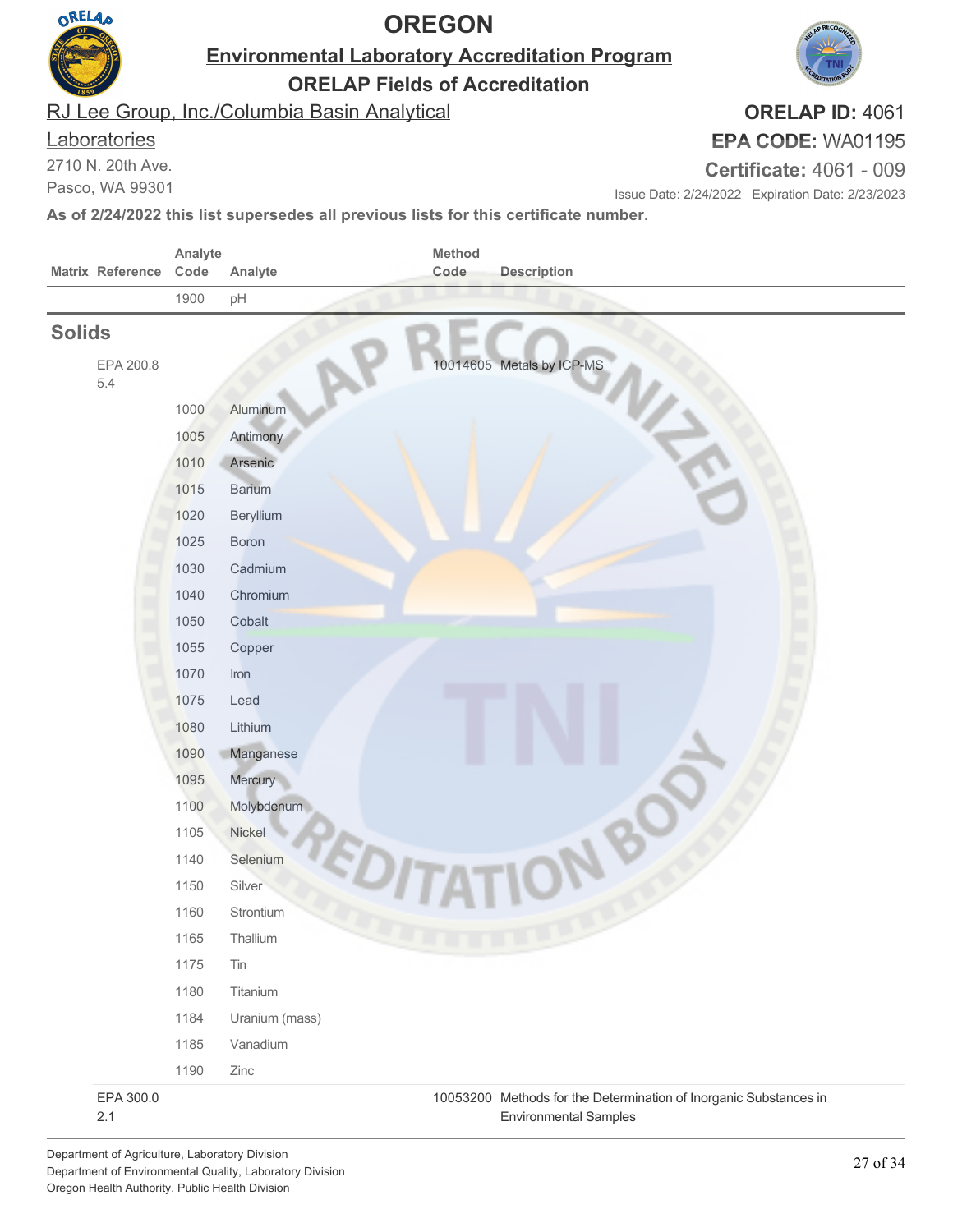

**Environmental Laboratory Accreditation Program**

**ORELAP Fields of Accreditation**

RJ Lee Group, Inc./Columbia Basin Analytical

#### **Laboratories**

2710 N. 20th Ave.

Pasco, WA 99301

# **EPA CODE:** WA01195

**Certificate:** 4061 - 009

Issue Date: 2/24/2022 Expiration Date: 2/23/2023

**As of 2/24/2022 this list supersedes all previous lists for this certificate number.**

|                         | Analyte      |                                                                                     | Method |                                                                             |
|-------------------------|--------------|-------------------------------------------------------------------------------------|--------|-----------------------------------------------------------------------------|
| <b>Matrix Reference</b> | Code<br>1540 | Analyte                                                                             | Code   | <b>Description</b>                                                          |
|                         |              | <b>Bromide</b>                                                                      |        |                                                                             |
|                         | 1575         | Chloride                                                                            |        |                                                                             |
|                         | 1730         | Fluoride                                                                            |        |                                                                             |
|                         | 1810         | Nitrate as N                                                                        |        | RECOGN                                                                      |
|                         | 1870         | Orthophosphate as P                                                                 |        |                                                                             |
|                         | 2000         | Sulfate                                                                             |        |                                                                             |
| <b>EPA 3005A</b>        |              |                                                                                     |        | 10133207 Acid Digestion of waters for Total Recoverable or Dissolved Metals |
|                         | 1401         | <b>Acid Digestion of Aqueous</b><br>samples and Extracts for Total<br><b>Metals</b> |        |                                                                             |
| <b>EPA 3050B</b>        |              |                                                                                     |        | 10135601 Acid Digestion of Sediments, Sludges, and soils                    |
|                         | 1400         | <b>Acid Digestion of Solids</b>                                                     |        |                                                                             |
| EPA 6020B<br>$\sqrt{2}$ |              |                                                                                     |        | 10156420 Inductively Coupled Plasma-Mass Spectrometry                       |
|                         | 1000         | Aluminum                                                                            |        |                                                                             |
|                         | 1005         | Antimony                                                                            |        |                                                                             |
|                         | 1010         | Arsenic                                                                             |        |                                                                             |
|                         | 1015         | <b>Barium</b>                                                                       |        |                                                                             |
|                         | 1020         | Beryllium                                                                           |        |                                                                             |
|                         | 1025         | <b>Boron</b>                                                                        |        |                                                                             |
|                         | 1030         | Cadmium                                                                             |        |                                                                             |
|                         | 1040         | Chromium                                                                            |        |                                                                             |
|                         | 1050         | Cobalt                                                                              |        |                                                                             |
|                         | 1055         | Copper                                                                              |        |                                                                             |
|                         | 1070         | Iron                                                                                |        |                                                                             |
|                         | 1075         | Lead                                                                                |        |                                                                             |
|                         | 1080         | Lithium                                                                             |        |                                                                             |
|                         | 1090         | Manganese                                                                           |        |                                                                             |
|                         | 1095         | Mercury                                                                             |        |                                                                             |
|                         | 1100         | Molybdenum                                                                          |        |                                                                             |
|                         | 1105         | Nickel                                                                              |        |                                                                             |
|                         | 1140         | Selenium                                                                            |        |                                                                             |
|                         | 1150         | Silver                                                                              |        |                                                                             |
|                         |              |                                                                                     |        |                                                                             |

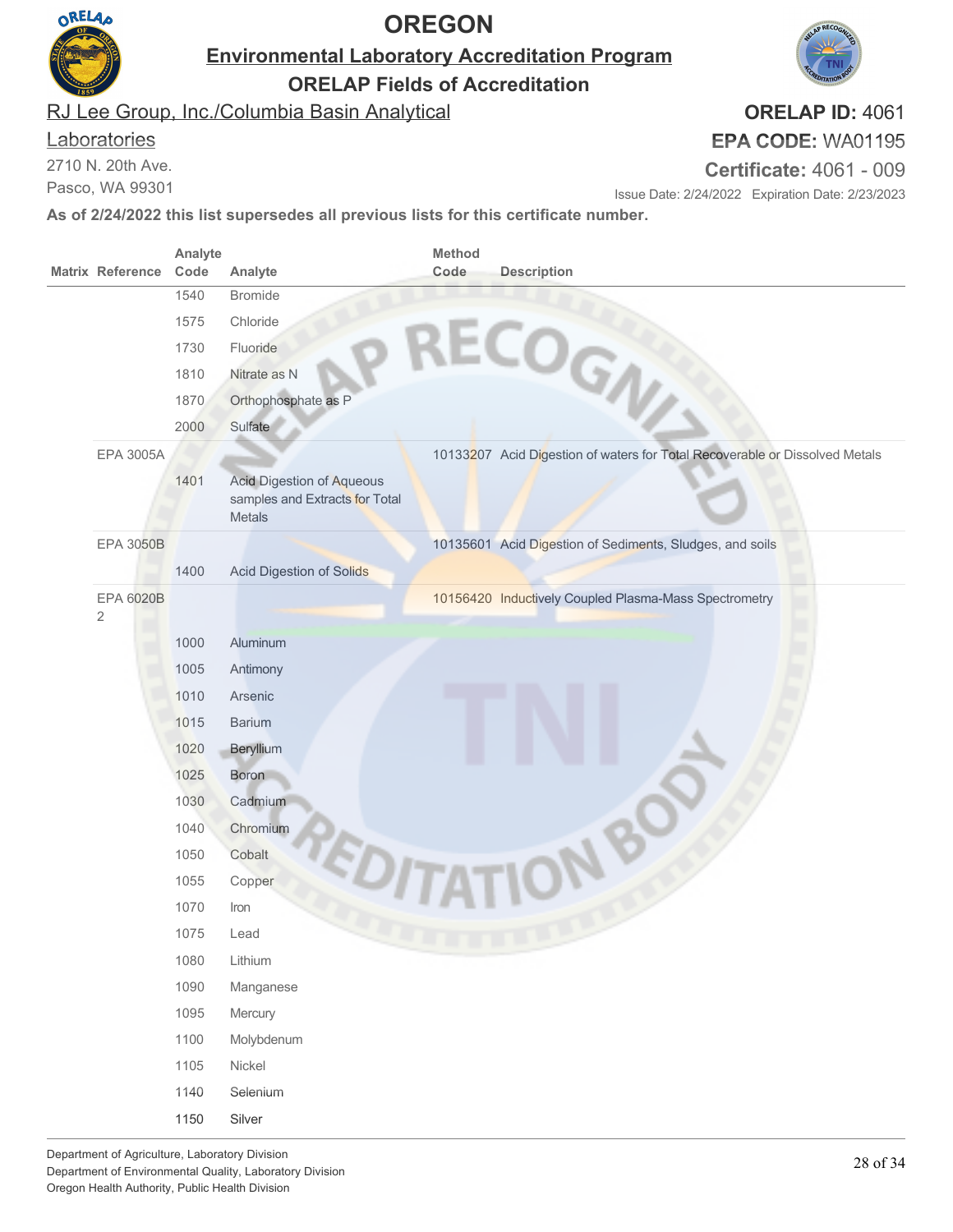

**Environmental Laboratory Accreditation Program**

**ORELAP Fields of Accreditation**

RJ Lee Group, Inc./Columbia Basin Analytical

#### **Laboratories**

2710 N. 20th Ave.

Pasco, WA 99301

# **EPA CODE:** WA01195

**Certificate:** 4061 - 009

Issue Date: 2/24/2022 Expiration Date: 2/23/2023

**As of 2/24/2022 this list supersedes all previous lists for this certificate number.**

|  | <b>Matrix Reference</b>      | Analyte<br>Code | Analyte                                              | Method<br>Code | <b>Description</b>                        |
|--|------------------------------|-----------------|------------------------------------------------------|----------------|-------------------------------------------|
|  |                              | 1160            | Strontium                                            |                | RECOGN                                    |
|  |                              | 1165            | Thallium                                             |                |                                           |
|  |                              | 1175            | Tin                                                  |                |                                           |
|  |                              | 1180            | Titanium                                             |                |                                           |
|  |                              | 3055            | Uranium (activity)                                   |                |                                           |
|  |                              | 1184            | Uranium (mass)                                       |                |                                           |
|  |                              | 1185            | Vanadium                                             |                |                                           |
|  |                              | 1190            | Zinc                                                 |                |                                           |
|  | <b>EPA 7196A</b><br>Update I |                 |                                                      |                | 10162400 Chromium Hexavalent colorimetric |
|  |                              | 1045            | Chromium VI                                          |                |                                           |
|  | EPA 8081                     |                 |                                                      |                | 10178402 Organochlorine Pesticides by GC  |
|  |                              | 7355            | $4,4'-DDD$                                           |                |                                           |
|  |                              | 7360            | $4,4'-DDE$                                           |                |                                           |
|  |                              | 7365            | $4,4'-DDT$                                           |                |                                           |
|  |                              | 7025            | Aldrin                                               |                |                                           |
|  |                              | 7110            | alpha-BHC (alpha-<br>Hexachlorocyclohexane)          |                |                                           |
|  |                              | 7115            | beta-BHC (beta-<br>Hexachlorocyclohexane)            |                |                                           |
|  |                              | 7240            | cis-chlordane (alpha-Chlordane)                      |                |                                           |
|  |                              | 7105            | delta-BHC                                            |                |                                           |
|  |                              | 7470            | Dieldrin                                             |                |                                           |
|  |                              | 7510            | Endosulfan I                                         |                |                                           |
|  |                              | 7515            | Endosulfan II                                        |                |                                           |
|  |                              | 7520            | Endosulfan sulfate                                   |                |                                           |
|  |                              | 7530            | Endrin aldehyde                                      |                |                                           |
|  |                              | 7535            | Endrin ketone                                        |                |                                           |
|  |                              | 7120            | gamma-BHC (Lindane, gamma-<br>HexachlorocyclohexanE) |                |                                           |
|  |                              | 7245            | gamma-Chlordane                                      |                |                                           |
|  |                              | 7685            | Heptachlor                                           |                |                                           |
|  |                              | 7690            | Heptachlor epoxide                                   |                |                                           |

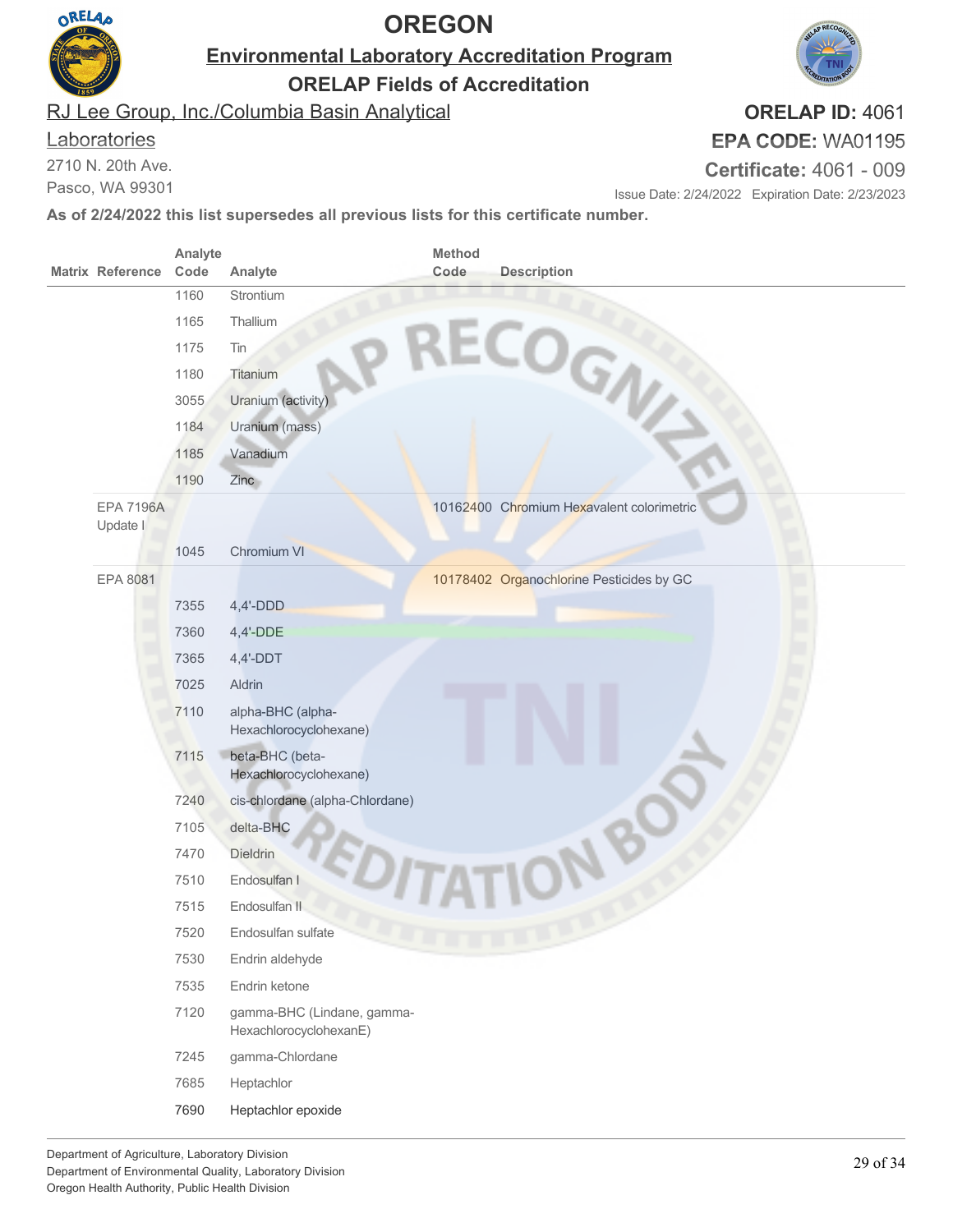

**Environmental Laboratory Accreditation Program**

**ORELAP Fields of Accreditation**

RJ Lee Group, Inc./Columbia Basin Analytical

#### **Laboratories**

2710 N. 20th Ave.

Pasco, WA 99301

### **ORELAP ID:** 4061 **EPA CODE:** WA01195

**Certificate:** 4061 - 009

Issue Date: 2/24/2022 Expiration Date: 2/23/2023

|                         | Analyte |                                                      | Method |                                                          |
|-------------------------|---------|------------------------------------------------------|--------|----------------------------------------------------------|
| <b>Matrix Reference</b> | Code    | Analyte                                              | Code   | <b>Description</b>                                       |
|                         | 7810    | Methoxychlor                                         |        |                                                          |
| EPA 8081B               |         |                                                      |        | 10178811 Organochlorine Pesticides by Gas Chromatography |
|                         | 7355    | $4,4'-DDD$                                           |        |                                                          |
|                         | 7360    | $4,4'-DDE$                                           |        |                                                          |
|                         | 7365    | $4,4'-DDT$                                           |        |                                                          |
|                         | 7025    | Aldrin                                               |        |                                                          |
|                         | 7110    | alpha-BHC (alpha-<br>Hexachlorocyclohexane)          |        |                                                          |
|                         | 7115    | beta-BHC (beta-<br>Hexachlorocyclohexane)            |        |                                                          |
|                         | 7250    | Chlordane (tech.)                                    |        |                                                          |
|                         | 7240    | cis-chlordane (alpha-Chlordane)                      |        |                                                          |
|                         | 7105    | delta-BHC                                            |        |                                                          |
|                         | 7470    | <b>Dieldrin</b>                                      |        |                                                          |
|                         | 7510    | Endosulfan I                                         |        |                                                          |
|                         | 7515    | Endosulfan II                                        |        |                                                          |
|                         | 7520    | Endosulfan sulfate                                   |        |                                                          |
|                         | 7530    | Endrin aldehyde                                      |        |                                                          |
|                         | 7535    | Endrin ketone                                        |        |                                                          |
|                         | 7120    | gamma-BHC (Lindane, gamma-<br>HexachlorocyclohexanE) |        |                                                          |
|                         | 7245    | gamma-Chlordane                                      |        |                                                          |
|                         | 7685    | <b>Heptachlor</b>                                    |        |                                                          |
|                         | 7690    | Heptachlor epoxide                                   |        |                                                          |
|                         | 7810    | Methoxychlor                                         |        |                                                          |
| EPA 8082                |         |                                                      |        | 10179007 Polychlorinated Biphenyls (PCBs) by GC/ECD      |
|                         | 8880    | Aroclor-1016 (PCB-1016)                              |        |                                                          |
|                         | 8885    | Aroclor-1221 (PCB-1221)                              |        |                                                          |
|                         | 8890    | Aroclor-1232 (PCB-1232)                              |        |                                                          |
|                         | 8895    | Aroclor-1242 (PCB-1242)                              |        |                                                          |
|                         | 8900    | Aroclor-1248 (PCB-1248)                              |        |                                                          |
|                         | 8905    | Aroclor-1254 (PCB-1254)                              |        |                                                          |
|                         | 8910    | Aroclor-1260 (PCB-1260)                              |        |                                                          |

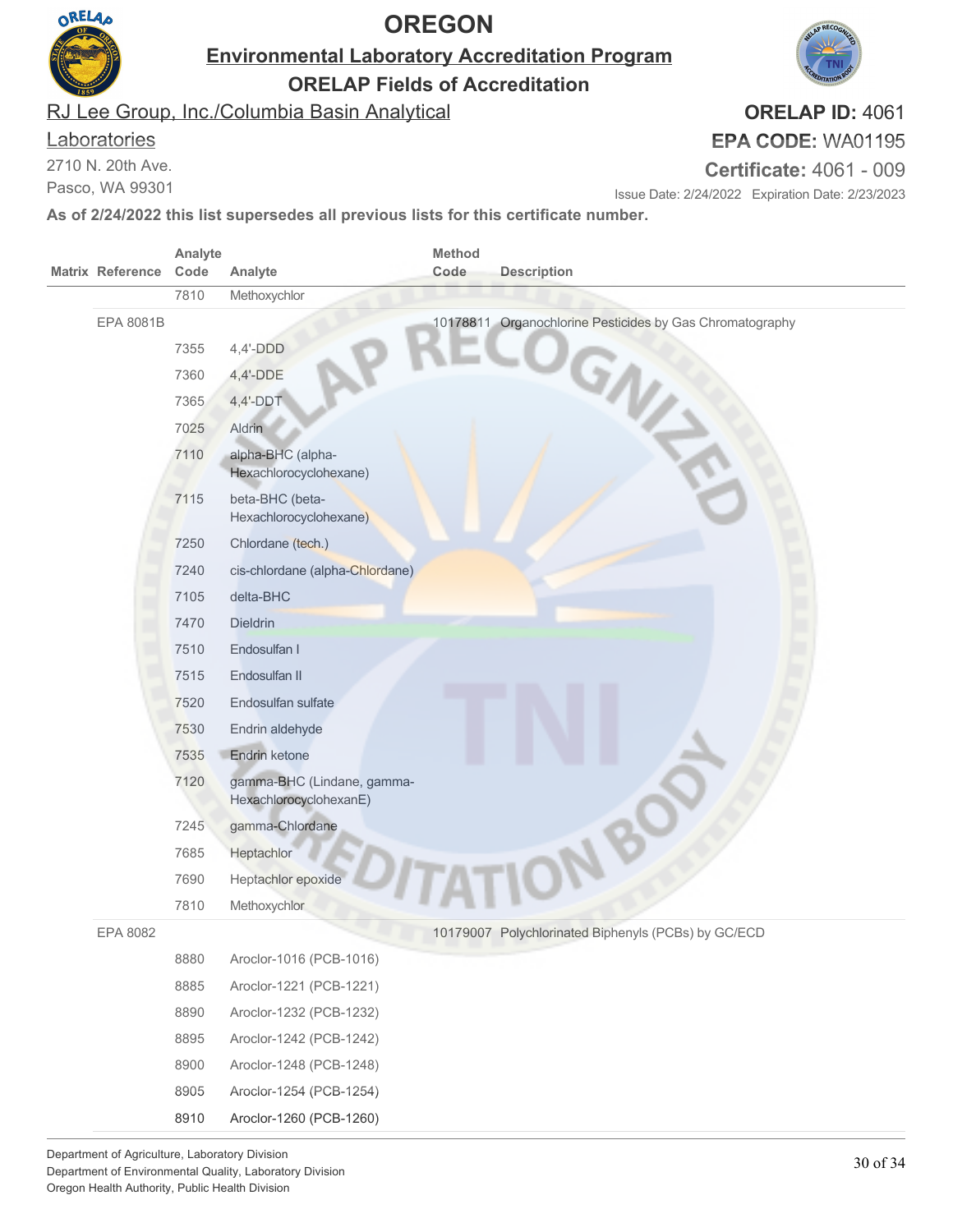

#### **Laboratories**

| OKELA |                         |         | <b>OREGON</b>                                                                                  | AP RECO                        |                                                     |                                                  |
|-------|-------------------------|---------|------------------------------------------------------------------------------------------------|--------------------------------|-----------------------------------------------------|--------------------------------------------------|
|       |                         |         | <b>Environmental Laboratory Accreditation Program</b><br><b>ORELAP Fields of Accreditation</b> |                                |                                                     |                                                  |
|       |                         |         | RJ Lee Group, Inc./Columbia Basin Analytical                                                   |                                |                                                     | ORELAP ID: 406                                   |
|       | Laboratories            |         |                                                                                                |                                |                                                     | EPA CODE: WA01195                                |
|       | 2710 N. 20th Ave.       |         |                                                                                                | <b>Certificate: 4061 - 009</b> |                                                     |                                                  |
|       | Pasco, WA 99301         |         |                                                                                                |                                |                                                     | Issue Date: 2/24/2022 Expiration Date: 2/23/2023 |
|       |                         |         | As of 2/24/2022 this list supersedes all previous lists for this certificate number.           |                                |                                                     |                                                  |
|       |                         | Analyte |                                                                                                | <b>Method</b>                  |                                                     |                                                  |
|       | <b>Matrix Reference</b> | Code    | Analyte                                                                                        | Code                           | <b>Description</b>                                  |                                                  |
|       | EPA 8082A               |         |                                                                                                |                                | 10179358 Polychlorinated Biphenyls (PCBs) by GC/ECD |                                                  |
|       |                         | 8880    | Aroclor-1016 (PCB-1016)                                                                        |                                | ECOGN                                               |                                                  |
|       |                         | 8885    | Aroclor-1221 (PCB-1221)                                                                        |                                |                                                     |                                                  |
|       |                         | 8890    | Aroclor-1232 (PCB-1232)                                                                        |                                |                                                     |                                                  |
|       |                         | 8895    | Aroclor-1242 (PCB-1242)                                                                        |                                |                                                     |                                                  |
|       |                         | 8900    | Aroclor-1248 (PCB-1248)                                                                        |                                |                                                     |                                                  |
|       |                         | 8905    | Aroclor-1254 (PCB-1254)                                                                        |                                |                                                     |                                                  |
|       |                         | 8910    | Aroclor-1260 (PCB-1260)                                                                        |                                |                                                     |                                                  |
|       |                         | 8870    | <b>PCBs</b>                                                                                    |                                |                                                     |                                                  |
|       | <b>EPA 8270E</b>        |         |                                                                                                |                                | 10242543 Semivolatile Organic compounds by GC/MS    |                                                  |
|       |                         | 6715    | 1,2,4,5-Tetrachlorobenzene                                                                     |                                |                                                     |                                                  |
|       |                         | 5155    | 1,2,4-Trichlorobenzene                                                                         |                                |                                                     |                                                  |
|       |                         | 4610    | 1,2-Dichlorobenzene                                                                            |                                |                                                     |                                                  |
|       |                         | 4615    | 1,3-Dichlorobenzene                                                                            |                                |                                                     |                                                  |
|       |                         | 4620    | 1,4-Dichlorobenzene                                                                            |                                |                                                     |                                                  |
|       |                         | 4735    | 1,4-Dioxane (1,4-                                                                              |                                |                                                     |                                                  |
|       |                         |         | Diethyleneoxide)                                                                               |                                |                                                     |                                                  |
|       |                         | 5790    | 1-Chloronaphthalene                                                                            |                                |                                                     |                                                  |
|       |                         | 6380    | 1-Methylnaphthalene                                                                            |                                |                                                     |                                                  |
|       |                         | 6735    | 2,3,4,6-Tetrachlorophenol                                                                      |                                |                                                     |                                                  |
|       |                         | 6835    | 2,4,5-Trichlorophenol                                                                          |                                |                                                     |                                                  |
|       |                         | 6840    | 2,4,6-Trichlorophenol                                                                          |                                |                                                     |                                                  |
|       |                         | 6000    | 2,4-Dichlorophenol                                                                             |                                |                                                     |                                                  |
|       |                         | 6130    | 2,4-Dimethylphenol                                                                             |                                |                                                     |                                                  |
|       |                         | 6175    | 2,4-Dinitrophenol                                                                              |                                |                                                     |                                                  |
|       |                         | 6185    | 2,4-Dinitrotoluene (2,4-DNT)                                                                   |                                |                                                     |                                                  |
|       |                         | 6005    | 2,6-Dichlorophenol                                                                             |                                |                                                     |                                                  |
|       |                         | 6190    | 2,6-Dinitrotoluene (2,6-DNT)                                                                   |                                |                                                     |                                                  |
|       |                         | 5795    | 2-Chloronaphthalene                                                                            |                                |                                                     |                                                  |
|       |                         | 5800    | 2-Chlorophenol                                                                                 |                                |                                                     |                                                  |
|       |                         | 6360    | 2-Methyl-4,6-dinitrophenol (4,6-                                                               |                                |                                                     |                                                  |
|       |                         |         | Dinitro-2-methylphenol)                                                                        |                                |                                                     |                                                  |
|       |                         | 5145    | 2-Methylaniline (o-Toluidine)                                                                  |                                |                                                     |                                                  |

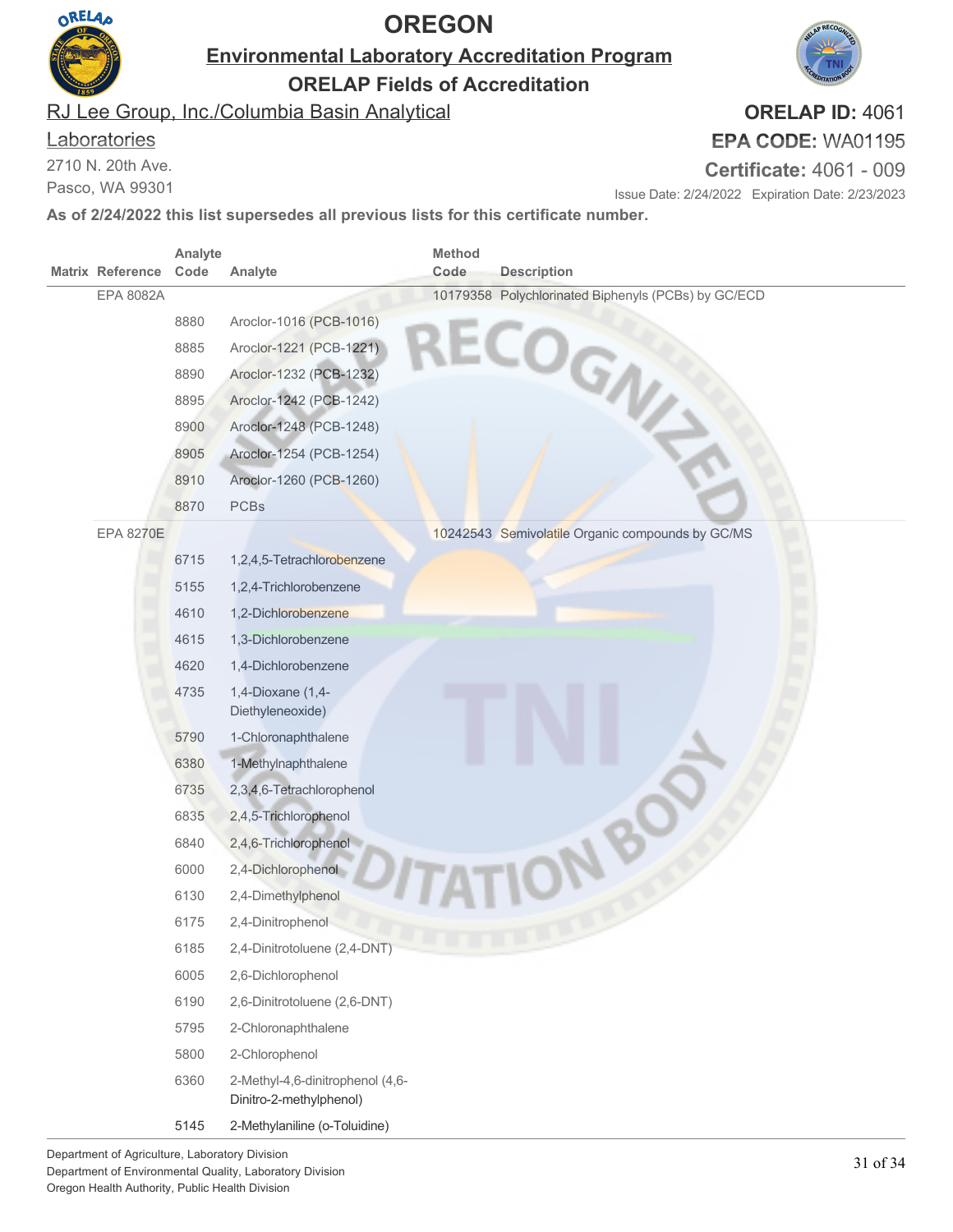

**Environmental Laboratory Accreditation Program**

**ORELAP Fields of Accreditation**

RJ Lee Group, Inc./Columbia Basin Analytical

#### **Laboratories**

2710 N. 20th Ave.

Pasco, WA 99301

# **EPA CODE:** WA01195

**Certificate:** 4061 - 009

Issue Date: 2/24/2022 Expiration Date: 2/23/2023

**As of 2/24/2022 this list supersedes all previous lists for this certificate number.**

| <b>Matrix Reference</b> | Analyte<br>Code | Analyte                                      | Method<br>Code | <b>Description</b> |
|-------------------------|-----------------|----------------------------------------------|----------------|--------------------|
|                         | 6385            | 2-Methylnaphthalene                          |                | ECOGN              |
|                         | 6400            | 2-Methylphenol (o-Cresol)                    |                |                    |
|                         | 6460            | 2-Nitroaniline                               |                |                    |
|                         | 6490            | 2-Nitrophenol                                |                |                    |
|                         | 6412            | 3 & 4 Methylphenol                           |                |                    |
|                         | 5945            | 3,3'-Dichlorobenzidine                       |                |                    |
|                         | 6465            | 3-Nitroaniline                               |                |                    |
|                         | 5660            | 4-Bromophenyl phenyl ether<br>$(BDE-3)$      |                |                    |
|                         | 5700            | 4-Chloro-3-methylphenol                      |                |                    |
|                         | 5745            | 4-Chloroaniline                              |                |                    |
|                         | 5825            | 4-Chlorophenyl phenylether                   |                |                    |
|                         | 6470            | 4-Nitroaniline                               |                |                    |
|                         | 6500            | 4-Nitrophenol                                |                |                    |
|                         | 5500            | Acenaphthene                                 |                |                    |
|                         | 5505            | Acenaphthylene                               |                |                    |
|                         | 5545            | Aniline                                      |                |                    |
|                         | 5555            | Anthracene                                   |                |                    |
|                         | 5595            | Benzidine                                    |                |                    |
|                         | 5575            | Benzo(a)anthracene                           |                |                    |
|                         | 5580            | Benzo(a)pyrene                               |                |                    |
|                         | 5590            | Benzo(g,h,i)perylene                         |                |                    |
|                         | 5600            | Benzo(k)fluoranthene                         |                |                    |
|                         | 5585            | Benzo[b]fluoranthene                         |                |                    |
|                         | 5610            | Benzoic acid                                 |                |                    |
|                         | 5630<br>5760    | Benzyl alcohol<br>bis(2-Chloroethoxy)methane |                |                    |
|                         | 5765            | bis(2-Chloroethyl) ether                     |                |                    |
|                         | 5670            | Butyl benzyl phthalate                       |                |                    |
|                         | 5680            | Carbazole                                    |                |                    |
|                         | 5855            | Chrysene                                     |                |                    |
|                         | 6065            | Di(2-ethylhexyl) phthalate (bis(2-           |                |                    |
|                         |                 | Ethylhexyl)phthalate, DEHP)                  |                |                    |

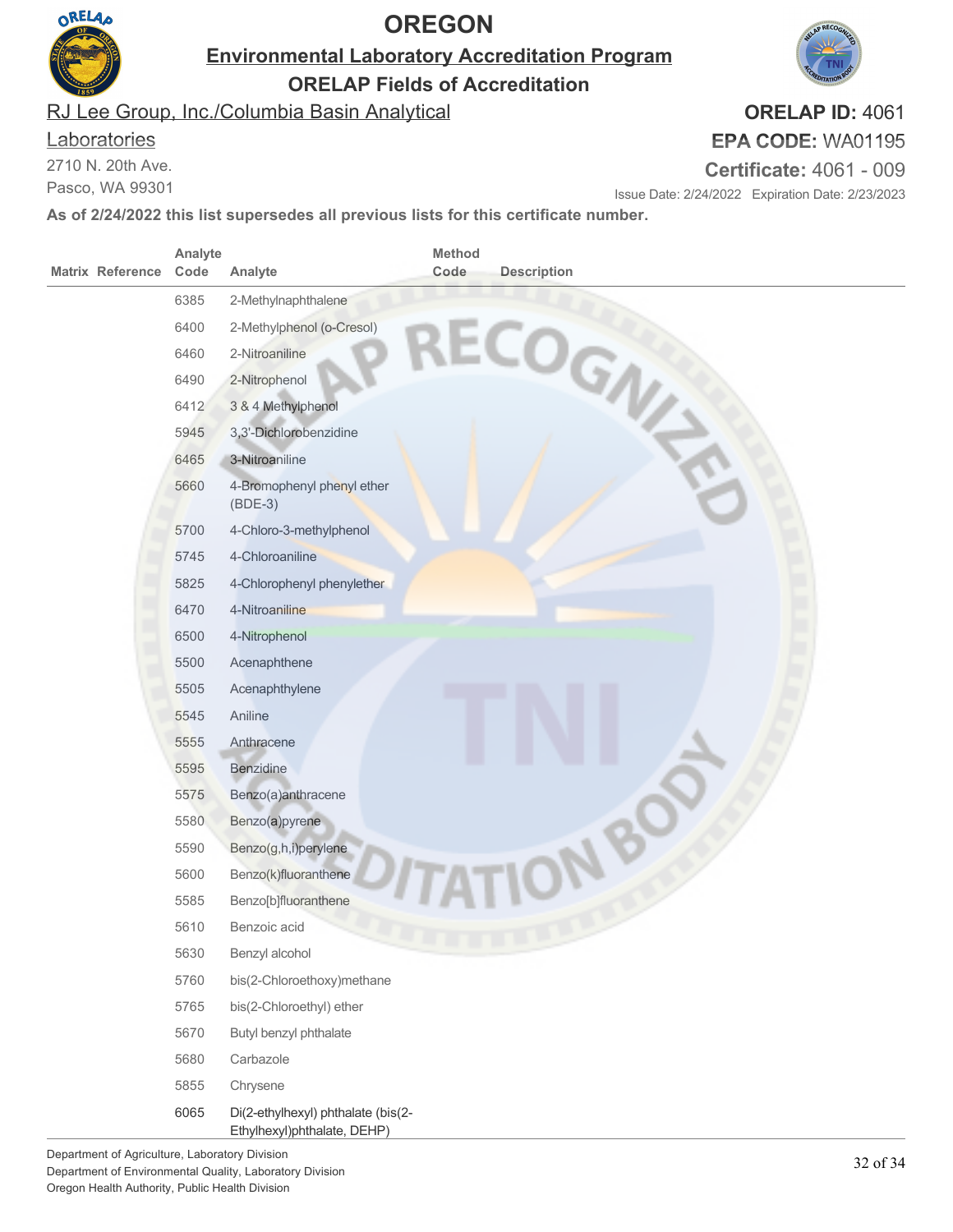

**Environmental Laboratory Accreditation Program**

**ORELAP Fields of Accreditation**

RJ Lee Group, Inc./Columbia Basin Analytical

#### **Laboratories**

2710 N. 20th Ave.

Pasco, WA 99301

# **ORELAP ID:** 4061

**EPA CODE:** WA01195

**Certificate:** 4061 - 009

Issue Date: 2/24/2022 Expiration Date: 2/23/2023

| <b>Matrix Reference</b> | Analyte<br>Code | <b>Method</b><br>Code<br>Analyte | <b>Description</b>                                               |
|-------------------------|-----------------|----------------------------------|------------------------------------------------------------------|
|                         | 5895            | Dibenz(a,h) anthracene           |                                                                  |
|                         | 5905            | Dibenzofuran                     |                                                                  |
|                         | 6070            | Diethyl phthalate                |                                                                  |
|                         | 6135            | Dimethyl phthalate               |                                                                  |
|                         | 5925            | Di-n-butyl phthalate             | ECOGN                                                            |
|                         | 6200            | Di-n-octyl phthalate             |                                                                  |
|                         | 6265            | Fluoranthene                     |                                                                  |
|                         | 6270            | Fluorene                         |                                                                  |
|                         | 6275            | Hexachlorobenzene                |                                                                  |
|                         | 4835            | Hexachlorobutadiene              |                                                                  |
|                         | 6285            | Hexachlorocyclopentadiene        |                                                                  |
|                         | 4840            | Hexachloroethane                 |                                                                  |
|                         | 6315            | Indeno(1,2,3-cd) pyrene          |                                                                  |
|                         | 6320            | Isophorone                       |                                                                  |
|                         | 5005            | Naphthalene                      |                                                                  |
|                         | 5015            | Nitrobenzene                     |                                                                  |
|                         | 6525            | n-Nitrosodiethylamine            |                                                                  |
|                         | 6530            | n-Nitrosodimethylamine           |                                                                  |
|                         | 6545            | n-Nitrosodi-n-propylamine        |                                                                  |
|                         | 6535            | n-Nitrosodiphenylamine           |                                                                  |
|                         | 6590            | Pentachlorobenzene               |                                                                  |
|                         | 6605            | Pentachlorophenol                |                                                                  |
|                         | 6615            | Phenanthrene                     |                                                                  |
|                         | 6625            | Phenol                           |                                                                  |
|                         | 6665            | Pyrene                           |                                                                  |
|                         | 5095            | Pyridine                         |                                                                  |
| EPA 9056                |                 |                                  | 10199209 Determination of Inorganic Anions by Ion Chromatography |
|                         | 1540            | <b>Bromide</b>                   |                                                                  |
|                         | 1575            | Chloride                         |                                                                  |
|                         | 1730            | Fluoride                         |                                                                  |
|                         | 1810            | Nitrate as N                     |                                                                  |
|                         | 1870            | Orthophosphate as P              |                                                                  |